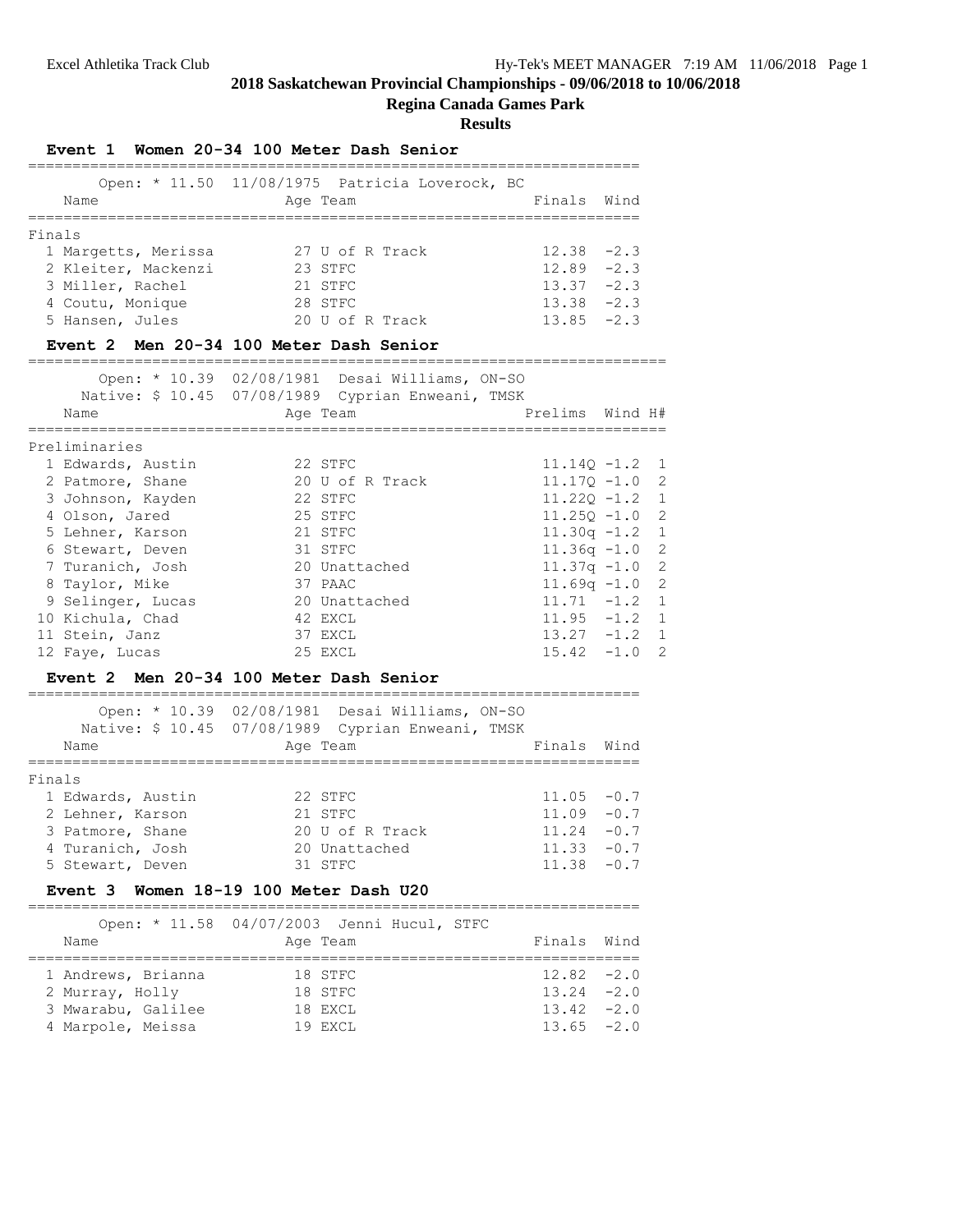#### **Regina Canada Games Park**

**Results**

#### **Event 4 Men 18-19 100 Meter Dash U20**

| Open: * 10.38 23/07/2004 Hank Palmer, PO |          |  | Finals Wind   |  |
|------------------------------------------|----------|--|---------------|--|
| Name                                     | Age Team |  |               |  |
|                                          |          |  |               |  |
| 1 Botterill, Ryan                        | 19 STFC  |  | $11.49 - 1.4$ |  |
| 2 Croteau, Lukas                         | 18 EXCL  |  | $11.60 - 1.4$ |  |
| 3 Lesko, Nick                            | 18 STFC  |  | $11.83 - 1.4$ |  |
| 4 Nuque, Hans                            | 19 STFC  |  | $11.93 - 1.4$ |  |
| 5 Blondeau, Joshua                       | 19 EXCL  |  | $12.07 - 1.4$ |  |
| 6 Cox, Adrian                            | 18 EXCL  |  | $12.15 - 1.4$ |  |
| 7 Kohle, Landon                          | 18 RIVA  |  | $12.47 - 1.4$ |  |
| 8 Nieto, Carson                          | 18 EXCL  |  | $12.62 - 1.4$ |  |
|                                          |          |  |               |  |

#### **Event 5 Girls 16-17 100 Meter Dash U18**

========================================================================

| Open: * 11.58 04/07/2003 Jenni Hucul, STFC<br>Name | Age Team      | Prelims Wind H#  |  |
|----------------------------------------------------|---------------|------------------|--|
|                                                    |               |                  |  |
| Preliminaries                                      |               |                  |  |
| 1 Woitas, Kailee                                   | 16 EXCL       | $13.030 - 2.0$ 2 |  |
| 2 Hagerty, Hannah                                  | 17 EXCL       | 13.050 0.8 1     |  |
| 3 Moser, Angela                                    | 17 STFC       | $13.230 - 2.0$ 2 |  |
| 4 Roach, Jada                                      | 17 STFC       | 13.290 0.8 1     |  |
| 5 Nixon, Emnet                                     | 16 EXCL       | $13.32q$ 0.8 1   |  |
| 6 Kozan, Sara                                      | 16 EXCL       | $13.58q - 2.0$ 2 |  |
| 7 Kistanov, Nicole                                 | 16 ELTC       | $13.61q$ 0.8 1   |  |
| 8 Strinholm, Kayleigh                              | 17 EXCL       | 13.81q 0.8 1     |  |
| 9 Hoare, Nicole                                    | 17 RIVA       | $13.85 -2.0$ 2   |  |
| 10 Mukesh, Lakshmi                                 | 16 Unattached | $14.77 - 2.0$ 2  |  |

#### **Event 5 Girls 16-17 100 Meter Dash U18**

===================================================================== Open: \* 11.58 04/07/2003 Jenni Hucul, STFC Name **Age Team** Age Team Finals Wind ===================================================================== Finals 1 Woitas, Kailee 16 EXCL 12.77 -1.0 2 Moser, Angela 17 STFC 12.91 -1.0 3 Hagerty, Hannah 17 EXCL 13.30 -1.0 4 Kozan, Sara 16 EXCL 13.48 -1.0

| 5 Nixon, Emnet        | 16 EXCL | $13.55 - 1.0$ |  |
|-----------------------|---------|---------------|--|
| 6 Roach, Jada         | 17 STFC | $13.61 - 1.0$ |  |
| 7 Kistanov, Nicole    | 16 ELTC | $13.97 - 1.0$ |  |
| 8 Strinholm, Kayleigh | 17 EXCL | $14.07 - 1.0$ |  |

#### **Event 6 Boys 16-17 100 Meter Dash U18** ========================================================================

| Name             | Open: * 10.55 14/08/1987 Brad McCuaig, AB<br>Age Team | Prelims Wind H#  |  |
|------------------|-------------------------------------------------------|------------------|--|
| Preliminaries    |                                                       |                  |  |
| 1 Oqunbiyi, Dami | 17 EXCL                                               | $11.140 - 1.1$ 1 |  |
| 2 Ward, Thomas   | 17 RIVA                                               | $11.790 - 1.8$ 2 |  |
| 3 Joseph, Scott  | 17 SWCS                                               | $11.670 - 1.1$ 1 |  |
| 4 Dasiuk, Jordan | 17 RIVA                                               | $11.810 - 1.8$ 2 |  |
| 5 Mills, Ryan    | 17 EXCL                                               | $11.91q - 1.1$ 1 |  |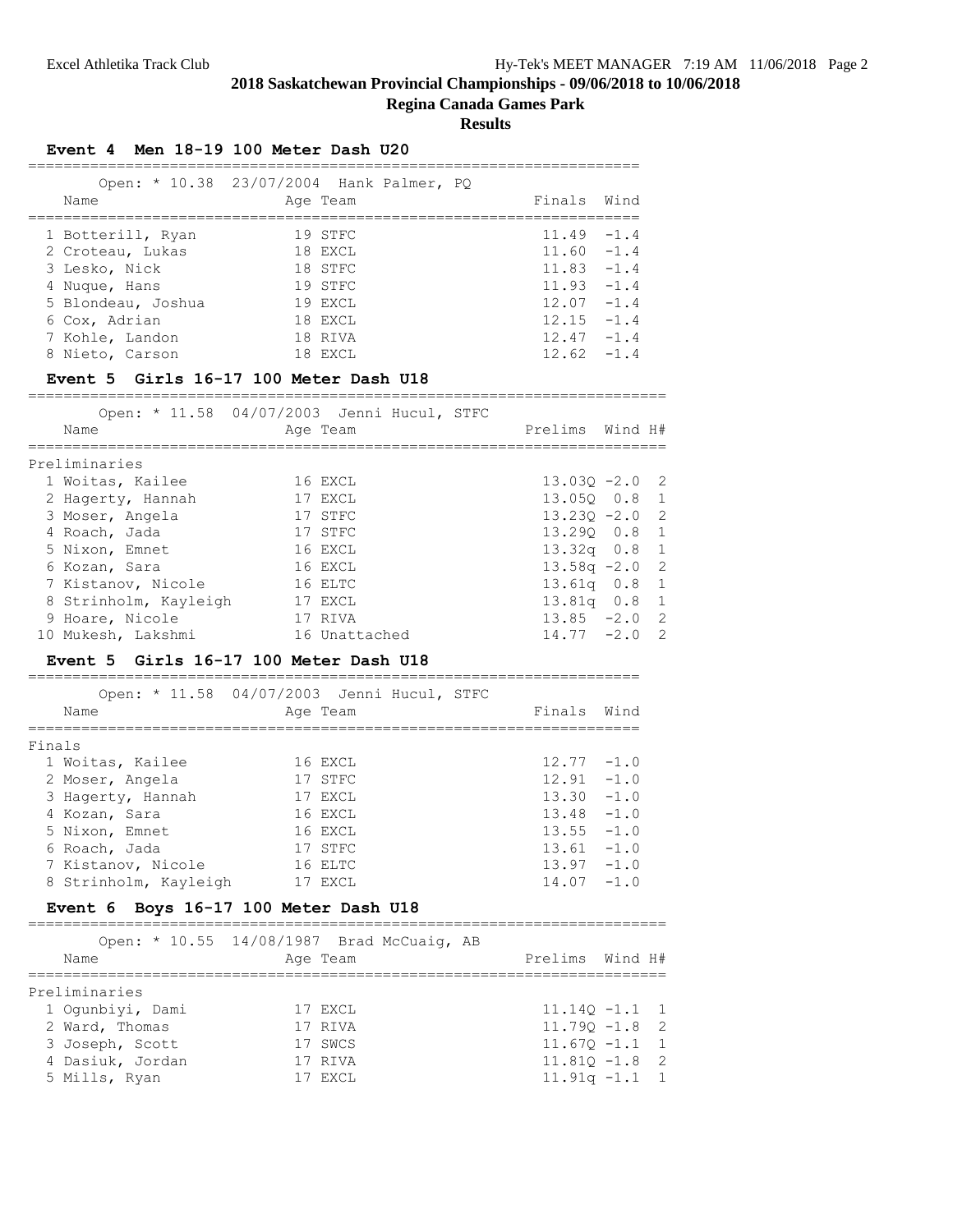**Regina Canada Games Park**

#### **Results**

#### **....Event 6 Boys 16-17 100 Meter Dash U18**

| 6 Sebastian, Dylan   | 17 EXCL          | $11.98q - 1.8$ 2 |  |
|----------------------|------------------|------------------|--|
| 7 Kleisinger, Kienan | 16 MJRTC         | $12.05q - 1.8$ 2 |  |
| 8 Hardy, Jackson     | 16 RIVA          | $12.10q - 1.1$ 1 |  |
| 9 Warner, Bernard    | 17 Ace Athletics | $12.16 - 1.8$ 2  |  |
| 10 Sitter, Jackson   | 17 MCHS          | $12.17 - 1.8$ 2  |  |
| 11 Lapratt, Lucas    | 16 DATC          | $12.30 -1.1 1$   |  |
| 12 Curtis, Calder    | 16 EXCL          | $12.40 -1.8$ 2   |  |

#### **Event 6 Boys 16-17 100 Meter Dash U18**

| ____                        |                   |                         |  |
|-----------------------------|-------------------|-------------------------|--|
| $\sim$ $\sim$ $\sim$ $\sim$ | $1.10011007 - 21$ | $M \sim C_{\text{max}}$ |  |

|        |                      | Open: * 10.55 14/08/1987 Brad McCuaig, AB |             |        |
|--------|----------------------|-------------------------------------------|-------------|--------|
|        | Name                 | Age Team                                  | Finals Wind |        |
|        |                      |                                           |             |        |
| Finals |                      |                                           |             |        |
|        | 1 Oqunbiyi, Dami     | 17 EXCL                                   | 10.99       | $+0.0$ |
|        | 2 Ward, Thomas       | 17 RIVA                                   | 11.43       | $+0.0$ |
|        | 3 Joseph, Scott      | 17 SWCS                                   | 11.50       | $+0.0$ |
|        | 4 Dasiuk, Jordan     | 17 RIVA                                   | 11.53       | $+0.0$ |
|        | 5 Mills, Ryan        | 17 EXCL                                   | 11.63       | $+0.0$ |
|        | 6 Sebastian, Dylan   | 17 EXCL                                   | 11.64       | $+0.0$ |
|        | 7 Kleisinger, Kienan | 16 MJRTC                                  | 11.65       | $+0.0$ |
|        | 8 Hardy, Jackson     | 16 RIVA                                   | 11.88       | $+0.0$ |
|        |                      |                                           |             |        |

**Event 7 Girls 14-15 100 Meter Dash U16** ======================================================================== Open: \* 11.58 04/07/2003 Jenni Hucul, STFC Name **Age Team** Age Team Prelims Wind H# ======================================================================== Preliminaries 1 Pritchard, Shelaine 14 PAAC 13.04Q -0.6 4 2 Slobodzian, Sage 15 RIVA 13.14Q -0.2 1 3 Cross-Worobec, Shayne 14 STFC 13.20Q -1.0 3 4 Poirier, Maia 14 EXCL 13.79Q -2.3 2 5 Metz, Emma 14 EXCL 13.47q -1.0 3 6 Oyenuga, Daniella 14 STFC 13.53q -0.2 1 7 Clark, Ainsley 14 RIVA 13.62q -0.2 1 8 Ells, Chelsea 15 STFC 13.69q -0.6 4 9 Janzen, Jaryn 14 RIVA 13.70 -1.0 3 10 Bigelow, MacKenzie 14 EXCL 13.76 -0.6 4 11 Ebrottie, Anouma 14 EXCL 13.81 -1.0 3 12 Labbie, Jamie 14 Unattached 13.83 -2.3 2 13 Drake, Reese 14 Unattached 13.94 -0.6 4 13 Durant, Jacey 14 EXCL 13.94 -0.2 1 15 Rooney, Jessica 15 EXCL 13.98 -2.3 2 16 Seabrook, Josie 14 STFC 14.05 -2.3 2 17 Sutherland, Alexandra 14 EXCL 14.09 -1.0 3 18 Miller, Amira 14 EXCL 14.21 -2.3 2 19 Paradowski, Jessalyn 14 EXCL 14.22 -0.2 1 20 Gibson, Madison 15 STFC 14.40 -1.0 3 21 Whitehawk, Petrie 14 KAMS 14.49 -0.6 4 22 Switzer, Anaka 14 EXCL 14.51 -0.2 1 23 Blondeau, Lauryl 15 EXCL 14.56 -1.0 3 24 Ethier, Emma 14 RIVA 14.65 -0.6 4 25 Hingley, Jillian 14 RIVA 14.69 -2.3 2 26 Ledingham, Elizabeth 14 EXCL 14.79 -0.6 4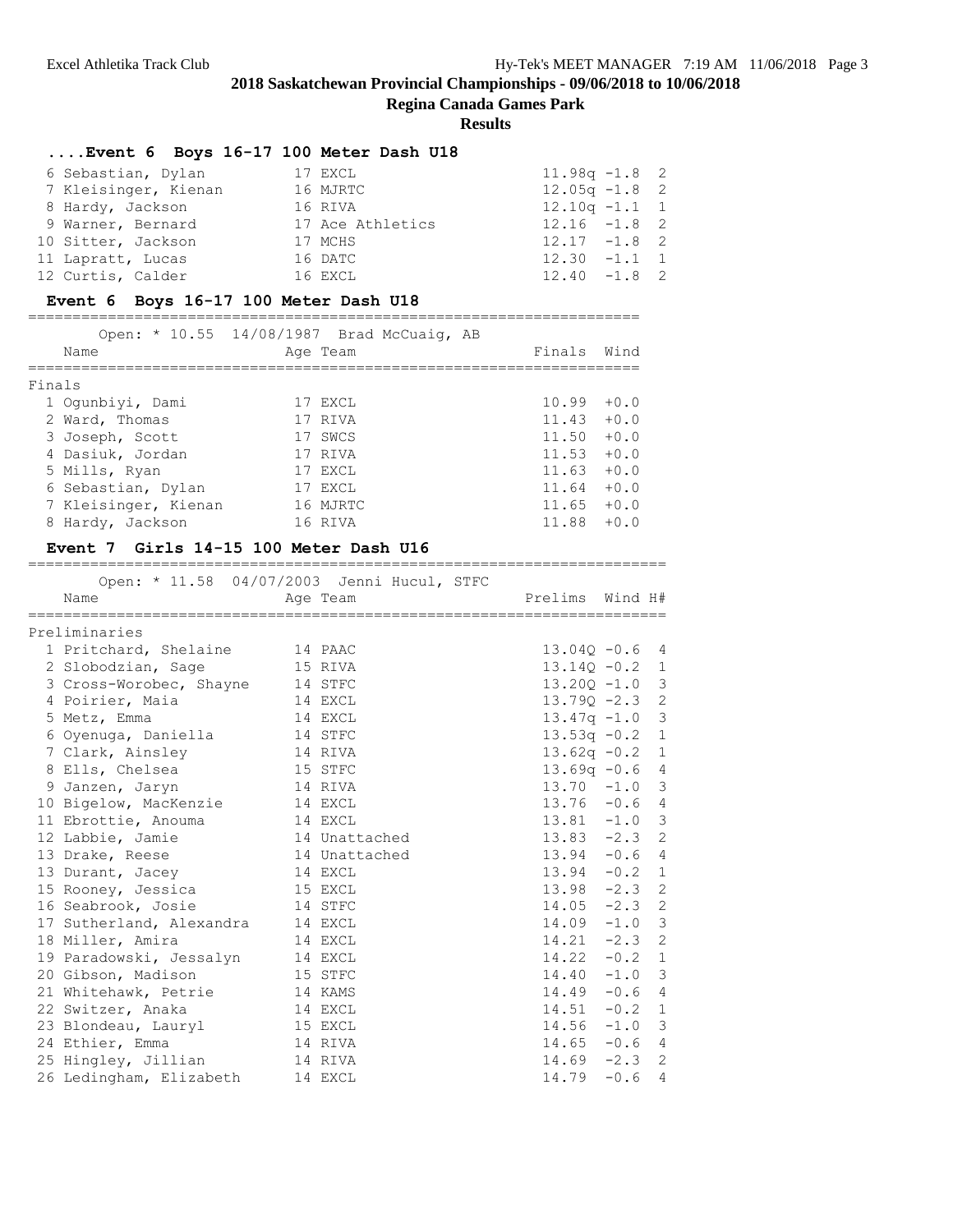# **Regina Canada Games Park**

#### **Results**

=====================================================================

**....Event 7 Girls 14-15 100 Meter Dash U16**

27 Favel, Mackenzzy 14 EXCL 16.21 -2.3 2

# **Event 7 Girls 14-15 100 Meter Dash U16**

|        | Name                    | Open: * 11.58 04/07/2003 Jenni Hucul, STFC<br>Age Team | Finals | Wind   |
|--------|-------------------------|--------------------------------------------------------|--------|--------|
| Finals |                         |                                                        |        |        |
|        | 1 Pritchard, Shelaine   | 14 PAAC                                                | 13.01  | $-2.4$ |
|        | 2 Cross-Worobec, Shayne | 14 STFC                                                | 13.07  | $-2.4$ |
|        | 3 Slobodzian, Sage      | 15 RIVA                                                | 13.20  | $-2.4$ |
|        | 4 Metz, Emma            | 14 EXCL                                                | 13.44  | $-2.4$ |
|        | 5 Ells, Chelsea         | 15 STFC                                                | 13.69  | $-2.4$ |
|        | 6 Clark, Ainsley        | 14 RIVA                                                | 13.74  | $-2.4$ |
|        | 7 Poirier, Maia         | 14 EXCL                                                | 13.82  | $-2.4$ |
|        | 8 Oyenuga, Daniella     | 14 STFC                                                | 13.83  | $-2.4$ |

#### **Event 8 Boys 14-15 100 Meter Dash U16**

| Open: * 11.14 03/08/1985 Derrick Dempster, NS<br>Name | Age Team |  | Prelims Wind H#  |  |
|-------------------------------------------------------|----------|--|------------------|--|
| Preliminaries                                         |          |  |                  |  |
| 1 Klassen, Mesele                                     | 14 RIVA  |  | $12.060 - 0.6$ 1 |  |
| 2 Hardy, Ryder                                        | 14 RIVA  |  | $12.170 - 2.4$ 2 |  |
| 3 Uchacz, Dayton                                      | 14 STFC  |  | $12.190 - 2.4$ 2 |  |
| 4 Petersen, Bret                                      | 15 EXCL  |  | $12.390 - 0.6$ 1 |  |
| 5 Ramage, Drayden                                     | 15 EXCL  |  | $12.44q - 2.4$ 2 |  |
| 6 Mushanski, Alex                                     | 14 YLTC  |  | $12.75q - 0.6$ 1 |  |
| 7 Laroque, Gabriel                                    | 15 STFC  |  | $12.82q - 0.6$ 1 |  |
| 8 Brown, Brayden                                      | 15 RIVA  |  | $13.66q -2.4$ 2  |  |
|                                                       |          |  |                  |  |

# **Event 8 Boys 14-15 100 Meter Dash U16**

| Name               | Open: * 11.14 03/08/1985 Derrick Dempster, NS<br>Age Team | Finals        | Wind   |
|--------------------|-----------------------------------------------------------|---------------|--------|
| Finals             |                                                           |               |        |
| 1 Uchacz, Dayton   | 14 STFC                                                   | $12.03 - 3.0$ |        |
| 2 Klassen, Mesele  | 14 RIVA                                                   | $12.09 - 3.0$ |        |
| 3 Hardy, Ryder     | 14 RIVA                                                   | 12.20         | $-3.0$ |
| 4 Petersen, Bret   | 15 EXCL                                                   | $12.42 - 3.0$ |        |
| 5 Ramage, Drayden  | 15 EXCL                                                   | $12.53 - 3.0$ |        |
| 6 Laroque, Gabriel | 15 STFC                                                   | 13.06         | $-3.0$ |
| 7 Mushanski, Alex  | 14 YLTC                                                   | 13.09         | $-3.0$ |
| 8 Brown, Brayden   | 15 RIVA                                                   | 13.59         | $-3.0$ |

# **Event 9 Mixed 20-34 100 Meter Dash Special O Senior**

| Name |                         |          | Age Team |  | Finals Wind |
|------|-------------------------|----------|----------|--|-------------|
|      | 1 Czaya Woolly, Addison | W28 SOSK |          |  | 21.46 NWI   |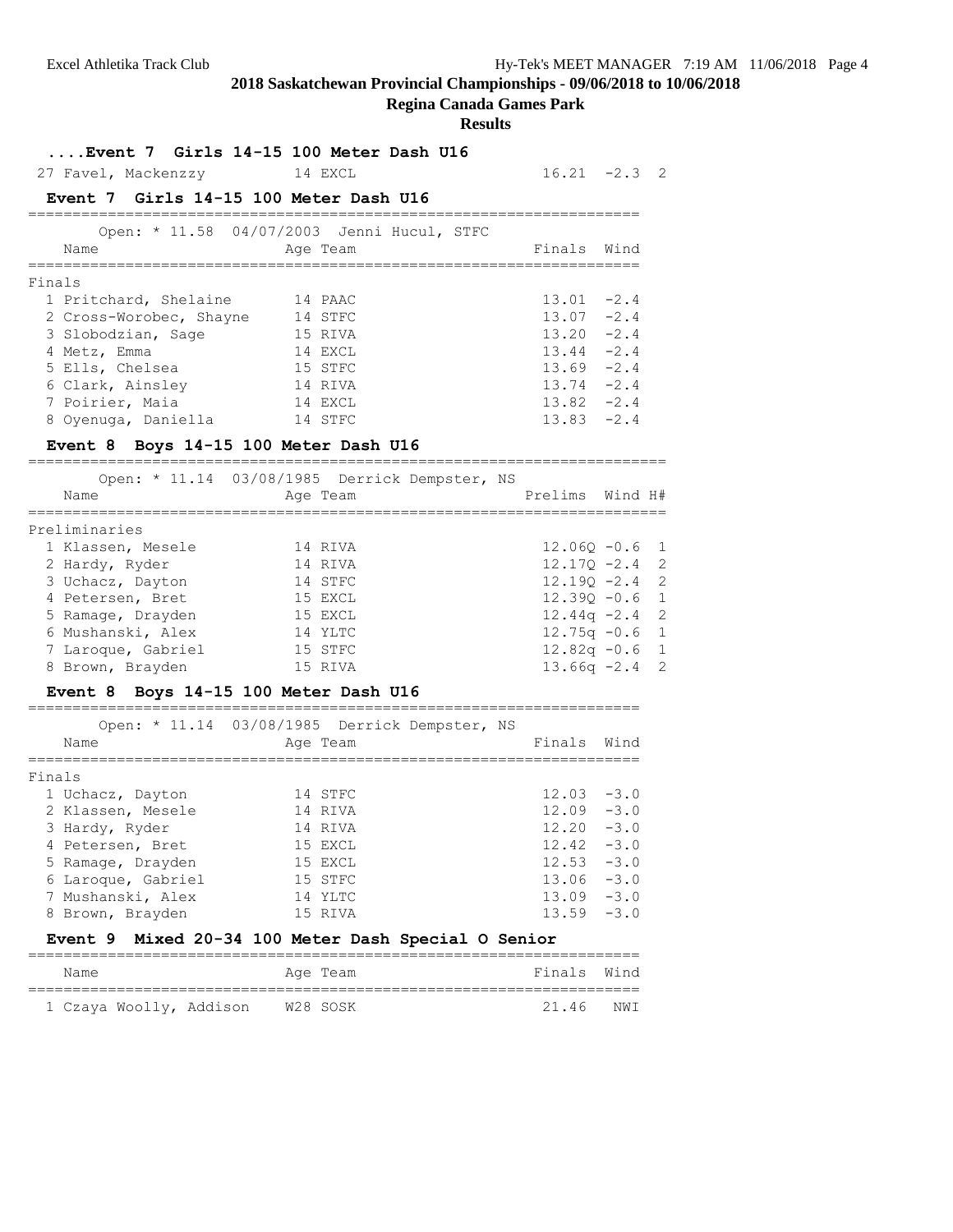# **Regina Canada Games Park**

#### **Results**

#### **Event 12 Women 35-99 100 Meter Dash Masters**

| Name                   |  | Age Team      | Finals | Wind |
|------------------------|--|---------------|--------|------|
| 1 Silcox, Kelly        |  | 52 EXCL       | 13.87  | NWI  |
| 2 Zinkhan-Davies, Kari |  | 37 EXCL       | 14.25  | NWT  |
| 3 Boivin, Gwen         |  | 84 Unattached | 27.78  | NWI  |
| 4 Coward, Selina       |  | 64 EXCL       | 32.49  | NWT  |

# **Event 13 Men 35-99 100 Meter Dash Masters**

| Name                       | Age Team      | Finals        | Wind |
|----------------------------|---------------|---------------|------|
| 1 Ellis, Colin             | 51 EXCL       | $12.86 - 1.3$ |      |
| 2 Kelly, Ron               | 61 DATC       | $13.95 - 1.3$ |      |
| 3 D'Eon, Marcel            | 65 RIVA       | $14.06 - 1.3$ |      |
| 4 Lewchuk, Brian           | 52 RIVA       | $14.85 - 1.3$ |      |
| 5 Warick, Randy            | 69 SCTM       | $16.96 - 1.3$ |      |
| 6 Mizuno, Masahiro (Massey | 67 SCTM       | $17.05 - 1.3$ |      |
| 7 Boulay, Eric             | 57 Unattached | $17.76 - 1.3$ |      |

#### **Event 14 Girls 12-13 80 Meter Dash U14**

| Name                      | Age Team         | Prelims Wind H#  |                |
|---------------------------|------------------|------------------|----------------|
| Preliminaries             |                  |                  |                |
| 1 Seibel, Joclyn          | 12 EXCL          | $11.140 - 0.1$ 1 |                |
| 2 Gilbert, Katiana        | 13 Tisdale Track | $11.220 -0.7$ 2  |                |
| 3 Maloney, Attleigh       | 13 RIVA          | $11.510 - 0.1$ 1 |                |
| 4 McLeod, Burke           | 12 EXCL          | $11.86Q - 0.7$ 2 |                |
| 5 Medernach, Josi         | 13 STFC          | $11.53q - 0.1$ 1 |                |
| 6 Campeau, Cadence        | 13 KAMS          | $11.96q -0.1$ 1  |                |
| 7 Culbert, Victoria       | 12 EXCL          | $11.99q - 0.1$ 1 |                |
| 8 Hannotte, Brooklyn      | 13 YLTC          | $12.03q - 0.7$ 2 |                |
| 9 Schultz, Alexandra      | 13 EXCL          | $12.04 - 0.7$ 2  |                |
| 10 Tcherni, Anna          | 13 EXCL          | $12.33 - 0.1$ 1  |                |
| 11 Haus, Raina            | 12 EXCL          | $12.50 - 0.1 1$  |                |
| 12 Closs, Eleana          | 12 EXCL          | $12.57 - 0.1 1$  |                |
| 13 Ramos Medina, Olquidea | 13 EXCL          | $12.69 - 0.7$ 2  |                |
| 14 Metz, Emily            | 12 EXCL          | $13.50 - 0.7$ 2  |                |
| 15 Nagel, Paraskevi       | 12 EXCL          | $13.70 - 0.7$    | $\overline{2}$ |

# **Event 14 Girls 12-13 80 Meter Dash U14**

|        | Name                 | Age Team         | Finals | Wind       |
|--------|----------------------|------------------|--------|------------|
| Finals |                      |                  |        |            |
|        | 1 Gilbert, Katiana   | 13 Tisdale Track | 11.00  | NW T       |
|        | 2 Seibel, Joclyn     | 12 EXCL          | 11.17  | NWT        |
|        | 3 Maloney, Attleigh  | 13 RTVA          | 11.45  | NW T       |
|        | 4 Medernach, Josi    | 13 STFC          | 11.59  | NW T       |
|        | 5 McLeod, Burke      | 12 EXCL          | 11.98  | NWT        |
|        | 6 Culbert, Victoria  | 12 EXCL          | 11.99  | NWT        |
|        | 7 Hannotte, Brooklyn | 13 YLTC          | 12.02  | NWT        |
| 8      | Campeau, Cadence     | 13 KAMS          | 12.22  | <b>NWT</b> |
|        |                      |                  |        |            |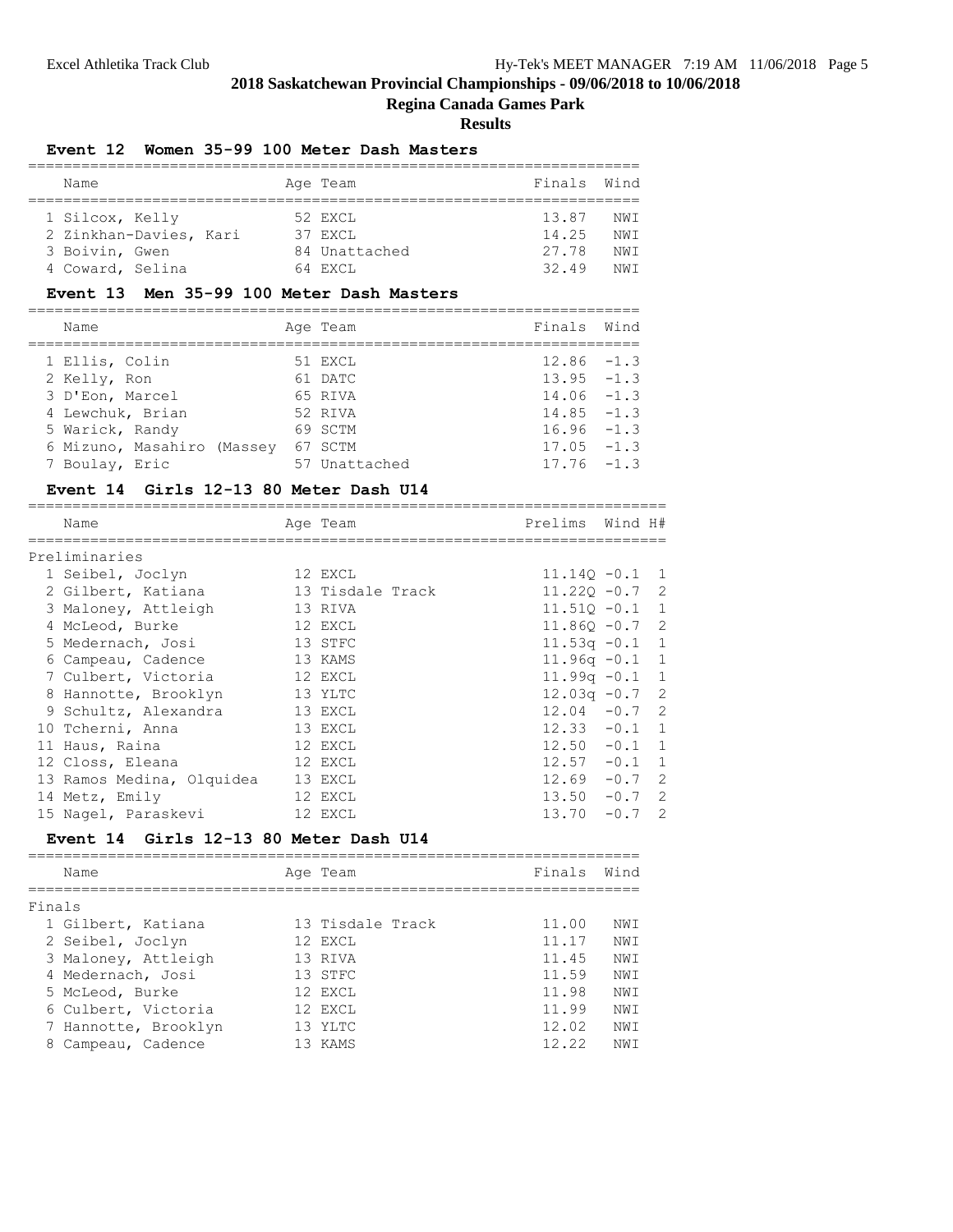# **Regina Canada Games Park**

# **Results**

# **Event 15 Boys 12-13 80 Meter Dash U14**

| Name                   | Age Team | Prelims Wind H#  |  |
|------------------------|----------|------------------|--|
| Preliminaries          |          |                  |  |
| 1 Matsyk, Joshua       | 13 EXCL  | $10.580 - 0.3$ 2 |  |
| 2 Kitz, Jackson        | 13 EXCL  | $11.170 - 0.1$ 1 |  |
| 3 Dakis, Grayson       | 13 EXCL  | $11.220 - 0.3$ 2 |  |
| 4 Alshammari, Abdullah | 12 EXCL  | $11.970 - 0.1$ 1 |  |
| 5 Klassen, Abinet      | 12 RIVA  | $11.30q -0.3$ 2  |  |
| 6 Ambrose, Nicholas    | 13 RIVA  | $12.58q - 0.3$ 2 |  |
| 7 Zimmermann, Parker   | 12 EXCL  | $12.60q - 0.1$ 1 |  |
| 8 Morhart, Noah        | 12 EXCL  | $14.71q - 0.1$ 1 |  |

# **Event 15 Boys 12-13 80 Meter Dash U14**

|        | Name                   | Age Team  | Finals        | Wind   |
|--------|------------------------|-----------|---------------|--------|
| Finals |                        |           |               |        |
|        | 1 Matsyk, Joshua       | 13 EXCL   | $10.81 - 1.9$ |        |
|        | 2 Dakis, Grayson       | 13 EXCL   | 11.27         | $-1.9$ |
|        | 3 Klassen, Abinet      | 12 RIVA   | 11.38         | $-1.9$ |
|        | 4 Kitz, Jackson        | 13 EXCL   | 11.43         | $-1.9$ |
|        | 5 Alshammari, Abdullah | 12 EXCL   | 12.10         | $-1.9$ |
|        | 6 Ambrose, Nicholas    | 13 RIVA   | 13.44         | $-1.9$ |
|        | 7 Morhart, Noah        | 12 F.XCT. | 15 19         | $-1.9$ |

# **Event 16 Girls 10-11 60 Meter Dash U12**

| Name                            | Age Team | Prelims Wind H#  |  |
|---------------------------------|----------|------------------|--|
| Preliminaries                   |          |                  |  |
| 1 Rieger, Emilee                | 11 EXCL  | $9.490 - 1.8$ 2  |  |
| 2 Milligan, Kieran              | 11 EXCL  | $9.720 - 1.2 1$  |  |
| 3 Milligan, Tatumn              | 11 EXCL  | $9.670 - 1.8$ 2  |  |
| 4 Hager, Geena                  | 11 EXCL  | $9.76Q - 1.2$ 1  |  |
| 5 Skolney, Sara                 | 11 EXCL  | $9.76q - 1.8$ 2  |  |
| 6 Gelowitz, Lila                | 11 EXCL  | $10.03q - 1.8$ 2 |  |
| 7 Krueger, Anya                 | 11 EXCL  | $10.08q - 1.2$ 1 |  |
| 8 Kucher, Alyse                 | 10 EXCL  | $10.31q - 1.2$ 1 |  |
| 9 Rutten-James, Ella            | 11 EXCL  | $10.48 - 1.8$ 2  |  |
| 10 Katuski, Kristen             | 11 EXCL  | $10.54 -1.8$ 2   |  |
| 11 Pacholka, Elan               | 10 EXCL  | $10.56 -1.2 1$   |  |
| 12 Marchall, Darby              | 10 EXCL  | $10.76 - 1.8$ 2  |  |
| 13 Knouse, Gabrielle<br>11 NKTC |          | $10.93 - 1.8$ 2  |  |
| 14 Richter-Dupont, Shya 10 EXCL |          | $11.51 - 1.2 1$  |  |
| 15 Honeysett, Ashling 10 EXCL   |          | $11.67 - 1.2 1$  |  |
| 16 Hischebett, Natalie          | 10 EXCL  | $12.78 - 1.2 1$  |  |

# **Event 16 Girls 10-11 60 Meter Dash U12**

| Name               | Age Team | Finals Wind |      |
|--------------------|----------|-------------|------|
|                    |          |             |      |
| Finals             |          |             |      |
| 1 Rieger, Emilee   | 11 EXCL  | 9.33        | NW T |
| 2 Milligan, Kieran | 11 EXCL  | 9.40        | NW T |
| 3 Milligan, Tatumn | 11 EXCL  | 9.46        | NW T |
|                    |          |             |      |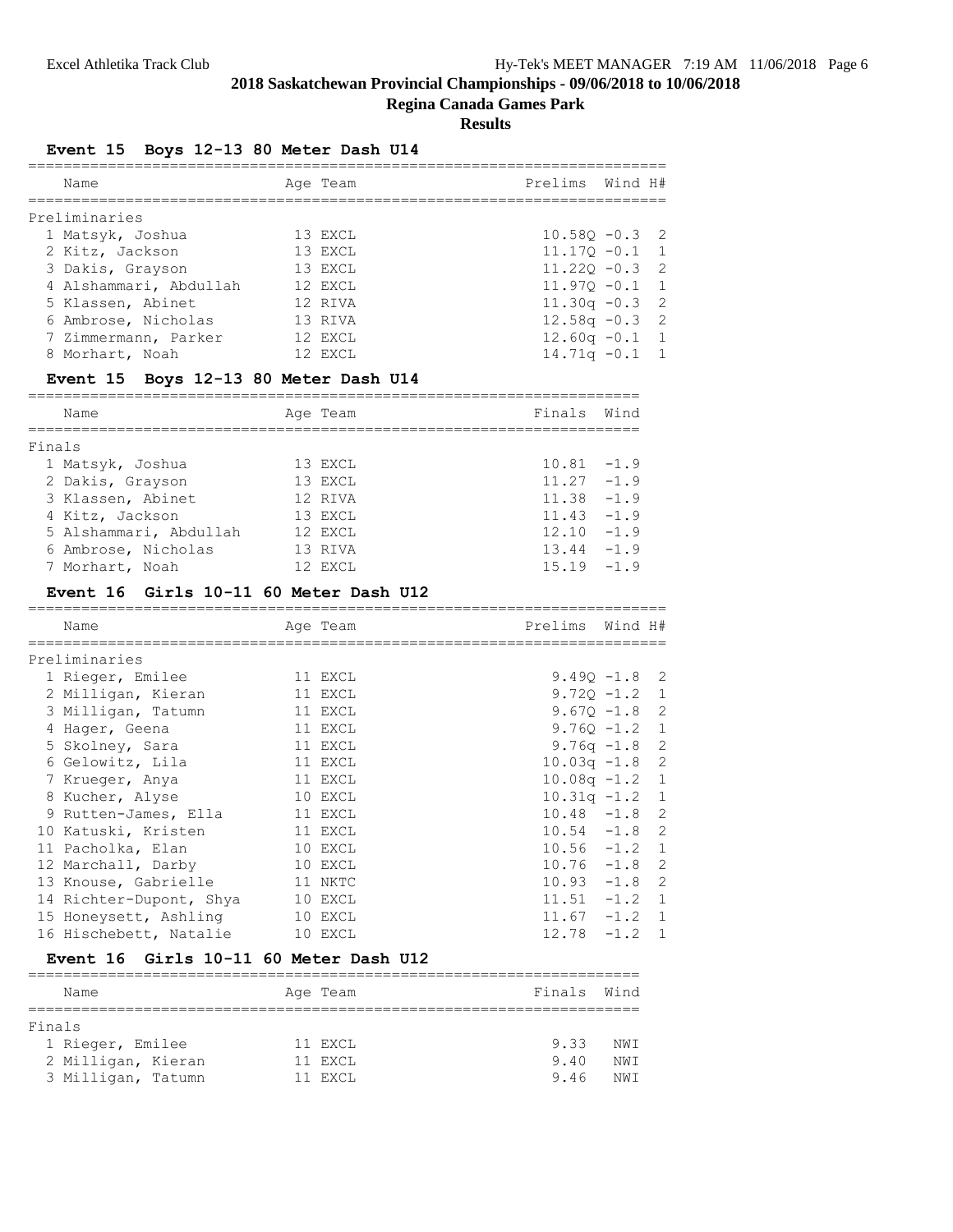# **Regina Canada Games Park**

#### **Results**

#### **....Event 16 Girls 10-11 60 Meter Dash U12**

| 4 Hager, Geena   | 11 EXCL | 9.47<br>NWI  |  |
|------------------|---------|--------------|--|
| 5 Skolney, Sara  | 11 EXCL | 9.71<br>NWI  |  |
| 6 Krueger, Anya  | 11 EXCL | 9.80<br>NWI  |  |
| 7 Kucher, Alyse  | 10 EXCL | 10.12<br>NWI |  |
| 8 Gelowitz, Lila | 11 EXCL | 10.14<br>NWI |  |

# **Event 17 Boys 10-11 60 Meter Dash U12**

| Name               | Age Team | Prelims Wind H# |  |
|--------------------|----------|-----------------|--|
| Preliminaries      |          |                 |  |
| 1 Sulewski, Lucas  | 11 EXCL  | $9.340 -2.7$ 2  |  |
| 2 Poirier, Kobi    | 10 EXCL  | 9.910 NWI 1     |  |
| 3 Poirier, Makeo   | 10 EXCL  | $9.880 -2.7$ 2  |  |
| 4 Tresek, Owen     | 10 EXCL  | 10.080 NWI 1    |  |
| 5 Greif, Ethan     | 11 EXCL  | 10.17q NWI 1    |  |
| 6 Korsberg, Carter | 11 EXCL  | 10.20g NWI 1    |  |
| 7 Ramage, Kessler  | 11 EXCL  | $10.49q -2.7$ 2 |  |
| 8 Musa, Muhammad   | 10 EXCL  | 11.02q NWI 1    |  |
| 9 Matsyk, Tyler    | 9 EXCL   | $11.10 -2.7$ 2  |  |

# **Event 17 Boys 10-11 60 Meter Dash U12**

|        | Name               | Age Team | Finals | Wind       |
|--------|--------------------|----------|--------|------------|
| Finals |                    |          |        |            |
|        | 1 Sulewski, Lucas  | 11 EXCL  | 9.44   | NW T       |
|        | 2 Poirier, Makeo   | 10 EXCL  | 9.81   | NWI        |
|        | 3 Poirier, Kobi    | 10 EXCL  | 9.93   | NWI        |
|        | 4 Greif, Ethan     | 11 EXCL  | 10.00  | NWI        |
|        | 5 Korsberg, Carter | 11 EXCL  | 10.28  | NWI        |
|        | 6 Tresek, Owen     | 10 EXCL  | 10.38  | NWI        |
|        | 7 Ramage, Kessler  | 11 EXCL  | 10.52  | <b>NWT</b> |
| 8      | Musa, Muhammad     | EXCL     | 10.79  | NWI        |

# **Event 18 Women 35-99 50 Meter Dash Masters**

| Name                               |  | Age Team                 | Finals Wind                   |  |
|------------------------------------|--|--------------------------|-------------------------------|--|
| 1 Coward, Selina<br>2 Boivin, Gwen |  | 64 EXCL<br>84 Unattached | $9.46 - 1.4$<br>$13.86 - 1.4$ |  |

#### **Event 19 Men 35-99 50 Meter Dash Masters**

| Name                | Age Team | Finals Wind |              |
|---------------------|----------|-------------|--------------|
| 1 Taylor, Mike      | 37 PAAC  |             | $6.38 - 1.0$ |
| 2 Gelowitz, Cory    | 45 EXCL  |             | $6.90 - 1.0$ |
| 3 Ellis, Colin      | 51 EXCL  |             | $6.90 - 1.0$ |
| 4 Burkholder, Roger | 49 EXCL  |             | $7.55 - 1.0$ |
| 5 Berquist, Brian   | 65 RIVA  |             | $7.95 - 1.0$ |
| 6 Delhomeau, Roland | 73 SCTM  |             | $9.23 - 1.0$ |
|                     |          |             |              |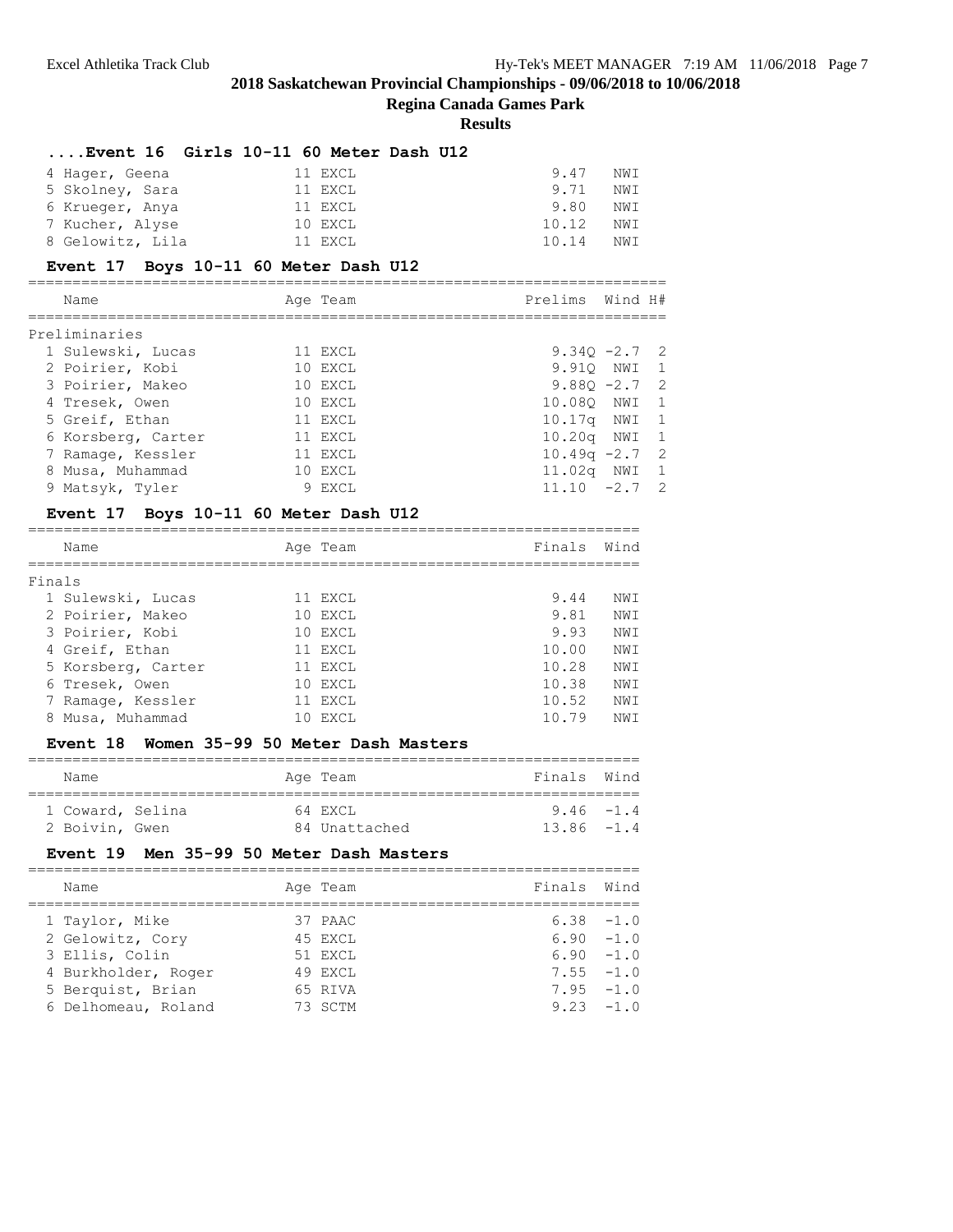# **Regina Canada Games Park**

#### **Results**

#### **Event 20 Women 20-34 200 Meter Dash Senior**

|                      | Open: * 22.85 02/08/1981 Angela Taylor, ON |             |     |
|----------------------|--------------------------------------------|-------------|-----|
| Name                 | Age Team                                   | Finals Wind |     |
|                      |                                            |             |     |
| 1 Margetts, Merissa  | 27 U of R Track                            | 24.86 0.5   |     |
| 2 Kleiter, Mackenzi  | 23 STFC                                    | 26.75       | 0.5 |
| 3 Harrison, Michelle | 26 STFC                                    | 1:03.28     | 0.5 |

# **Event 21 Men 20-34 200 Meter Dash Senior**

|                   | Open: * 20.57 28/09/1988 Cyprian Enweani, Team SK<br>Native: \$ 20.57 09/04/1990 Cyprian Enweani, TMSK |                |
|-------------------|--------------------------------------------------------------------------------------------------------|----------------|
| Name              | Age Team                                                                                               | Prelims Wind   |
|                   |                                                                                                        |                |
| Preliminaries     |                                                                                                        |                |
| 1 Patmore, Shane  | 20 U of R Track                                                                                        | $22.480 - 4.3$ |
| 2 Murphy, Jacob   | 20 RIVA                                                                                                | $22.930 - 4.3$ |
| 3 Strauss, Austin | 21 Ace Athletics                                                                                       | $23.42q - 4.3$ |
| 4 Telus, Quincy   | 17 EXCL                                                                                                | $24.14q - 4.3$ |
| 5 Kichula, Chad   | 42 EXCL                                                                                                | $24.56q - 4.3$ |

#### **Event 22 Women 18-19 200 Meter Dash U20**

| Name               | Open: * 23.85 02/08/1981 Angela Bailey, UT<br>Age Team | Finals Wind   |  |
|--------------------|--------------------------------------------------------|---------------|--|
| Finals             |                                                        |               |  |
| 1 Farmer, Kendra   | 19 STFC                                                | $25.51 - 1.3$ |  |
| 2 Mooney, Ashlyn   | 19 STFC                                                | $26.02 -1.3$  |  |
| 3 Strauss, Taylor  | 19 Ace Athletics                                       | $26.06 - 1.3$ |  |
| 4 Andrews, Brianna | 18 STFC                                                | $26.29 - 1.3$ |  |

#### **Event 23 Men 18-19 200 Meter Dash U20**

=====================================================================  $O$ pen:  $\star$  21.18 24/06/1983 Cyprian Enweani, STFC

| Name               | Open, 21,10 24/00/1900 Cyprian Enweall, Sirc<br>Age Team | Finals | Wind |
|--------------------|----------------------------------------------------------|--------|------|
| 1 Taylor, Vaughn   | 18 EXCL                                                  | 22.24  | 1.4  |
| 2 Croteau, Lukas   | 18 EXCL                                                  | 22.68  | 1.4  |
| 3 Wiome, Lynden    | 18 EXCL                                                  | 23.61  | 1.4  |
| 4 Blondeau, Joshua | 19 EXCL                                                  | 23.67  | 1.4  |
| 5 Summach, Max     | 18 RIVA                                                  | 23.78  | 1.4  |
| 6 Nieto, Carson    | 18 EXCL                                                  | 24.90  | 1.4  |
|                    |                                                          |        |      |

#### **Event 24 Girls 16-17 200 Meter Dash U18**

===================================================================== Open: \* 24.19 10/08/1991 LaDonna Antoine, RAT

| Native: \$ 24.19 10/08/1991 LaDonna Antoine, RAT |          |  |               |  |
|--------------------------------------------------|----------|--|---------------|--|
| Name                                             | Age Team |  | Finals Wind   |  |
| 1 Toth, Irelyn                                   | 17 EXCL  |  | $26.15 + 0.0$ |  |
| 2 Hoare, Nicole                                  | 17 RIVA  |  | $27.76 + 0.0$ |  |
| 3 Kozan, Sara                                    | 16 EXCL  |  | $28.19 + 0.0$ |  |
| 4 Nixon, Emnet                                   | 16 EXCL  |  | $28.60 + 0.0$ |  |
| 5 Strinholm, Kayleigh                            | 17 EXCL  |  | $29.13 + 0.0$ |  |
| 6 Bumphrey, Jacinta                              | 17 STFC  |  | $29.36 + 0.0$ |  |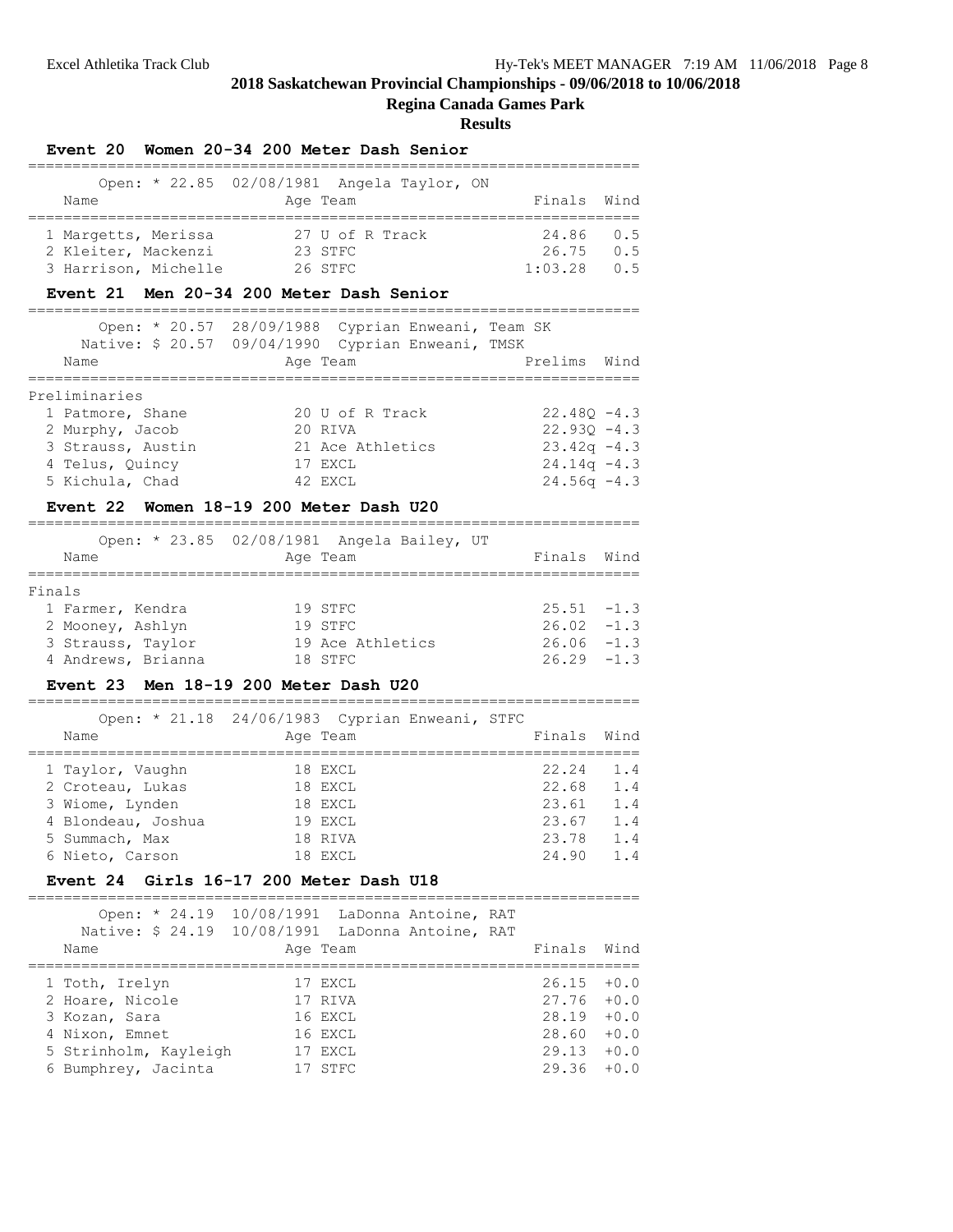#### **Regina Canada Games Park**

**Results**

|  |  | Event 25 Boys 16-17 200 Meter Dash U18 |  |  |  |  |
|--|--|----------------------------------------|--|--|--|--|
|--|--|----------------------------------------|--|--|--|--|

| Name          |                      | Open: * 21.48 15/08/1987 Brad McCuaig, AB<br>Age Team | Prelims Wind H#  |  |
|---------------|----------------------|-------------------------------------------------------|------------------|--|
| Preliminaries |                      |                                                       |                  |  |
|               | 1 Oqunbiyi, Dami     | 17 EXCL                                               | $23.620 - 4.5$ 2 |  |
|               | 2 Joseph, Scott      | 17 SWCS                                               | $24.340 -2.9$ 1  |  |
|               | 3 Ward, Thomas       | 17 RIVA                                               | $23.750 - 4.5$ 2 |  |
|               | 4 Sande, Dylan       | 17 Ace Athletics                                      | $24.65Q - 2.9$ 1 |  |
|               | 5 Sitter, Jackson    | 17 MCHS                                               | $24.52q - 4.5$ 2 |  |
|               | 6 Kleisinger, Kienan | 16 MJRTC                                              | $24.94q - 2.9$ 1 |  |
|               | 7 Lapratt, Lucas     | 16 DATC                                               | $25.14q - 4.5$ 2 |  |
|               | 8 Hardy, Jackson     | 16 RIVA                                               | $25.20q -4.5$ 2  |  |
|               | 9 Faye, Lucas        | 25 EXCL                                               | $33.16 - 4.5$ 2  |  |

# **Event 25 Boys 16-17 200 Meter Dash U18**

|        | Name                 | Open: * 21.48 15/08/1987 Brad McCuaig, AB<br>Age Team | Finals | Wind |
|--------|----------------------|-------------------------------------------------------|--------|------|
| Finals |                      |                                                       |        |      |
|        | 1 Oqunbiyi, Dami     | 17 EXCL                                               | 22.88  | 1.4  |
|        | 2 Joseph, Scott      | 17 SWCS                                               | 23.31  | 1.4  |
|        | 3 Ward, Thomas       | 17 RIVA                                               | 23.51  | 1.4  |
|        | 4 Hardy, Jackson     | 16 RIVA                                               | 24.11  | 1.4  |
|        | 5 Sitter, Jackson    | 17 MCHS                                               | 24.15  | 1.4  |
|        | 6 Kleisinger, Kienan | 16 MJRTC                                              | 24.24  | 1.4  |
|        | 7 Sande, Dylan       | 17 Ace Athletics                                      | 24.31  | 1.4  |
|        | 8 Lapratt, Lucas     | 16 DATC                                               | 24.97  | 1.4  |

#### **Event 26 Girls 14-15 200 Meter Dash U16**

| Open: * 24.50 26/04/2003 Jenni Hucul, STFC<br>Name | Age Team      | Prelims Wind H#  |          |  |
|----------------------------------------------------|---------------|------------------|----------|--|
| Preliminaries                                      |               |                  |          |  |
| 1 Pritchard, Shelaine 14 PAAC                      |               | $27.290 - 4.0$ 3 |          |  |
| 2 Minovitch, Ki-Lynn 14 STFC                       |               | $28.140 - 2.7$ 2 |          |  |
| 3 Cross-Worobec, Shayne 14 STFC                    |               | $28.280 - 4.0 1$ |          |  |
| 4 Keith, Kaidyn<br>14 EXCL                         |               | $28.39q -4.0$ 1  |          |  |
| 5 Ebrottie, Anouma                                 | 14 EXCL       | $28.50q -4.0$ 1  |          |  |
| 6 Slobodzian, Sage                                 | 15 RIVA       | $28.55q - 4.0$ 3 |          |  |
| 7 Williams, Emily                                  | 15 RIVA       | $28.58q - 2.7$ 2 |          |  |
| 8 Clark, Ainsley                                   | 14 RIVA       | $28.72q - 4.01$  |          |  |
| 9 Labbie, Jamie                                    | 14 Unattached | $28.78 - 2.7$ 2  |          |  |
| 10 Bigelow, MacKenzie 14 EXCL                      |               | $28.82 - 2.7$ 2  |          |  |
| 11 Durant, Jacey                                   | 14 EXCL       | $28.97 - 4.0 1$  |          |  |
| 12 Sutherland, Alexandra 14 EXCL                   |               | $28.98 - 2.7$ 2  |          |  |
|                                                    |               | $29.25 -2.7$ 2   |          |  |
| 13 Swanson, Aria                                   | 14 MJRTC      |                  |          |  |
| 14 Drake, Reese                                    | 14 Unattached | $29.25 -4.0$ 3   |          |  |
| 15 Poirier, Maia                                   | 14 EXCL       | $29.26 -2.7$ 2   |          |  |
| 16 Janzen, Jaryn                                   | 14 RIVA       | $29.54 - 4.0$ 3  |          |  |
| 17 Seabrook, Josie                                 | 14 STFC       | $29.61 - 4.0 1$  |          |  |
| 18 Gibson, Madison<br>15 STFC                      |               | $29.86 - 4.0$ 3  |          |  |
| 19 Ledingham, Elizabeth 14 EXCL                    |               | $30.12 -2.7$ 2   |          |  |
| 20 Hrycuik, Katya                                  | 14 STFC       | 31.12            | $-4.0$ 1 |  |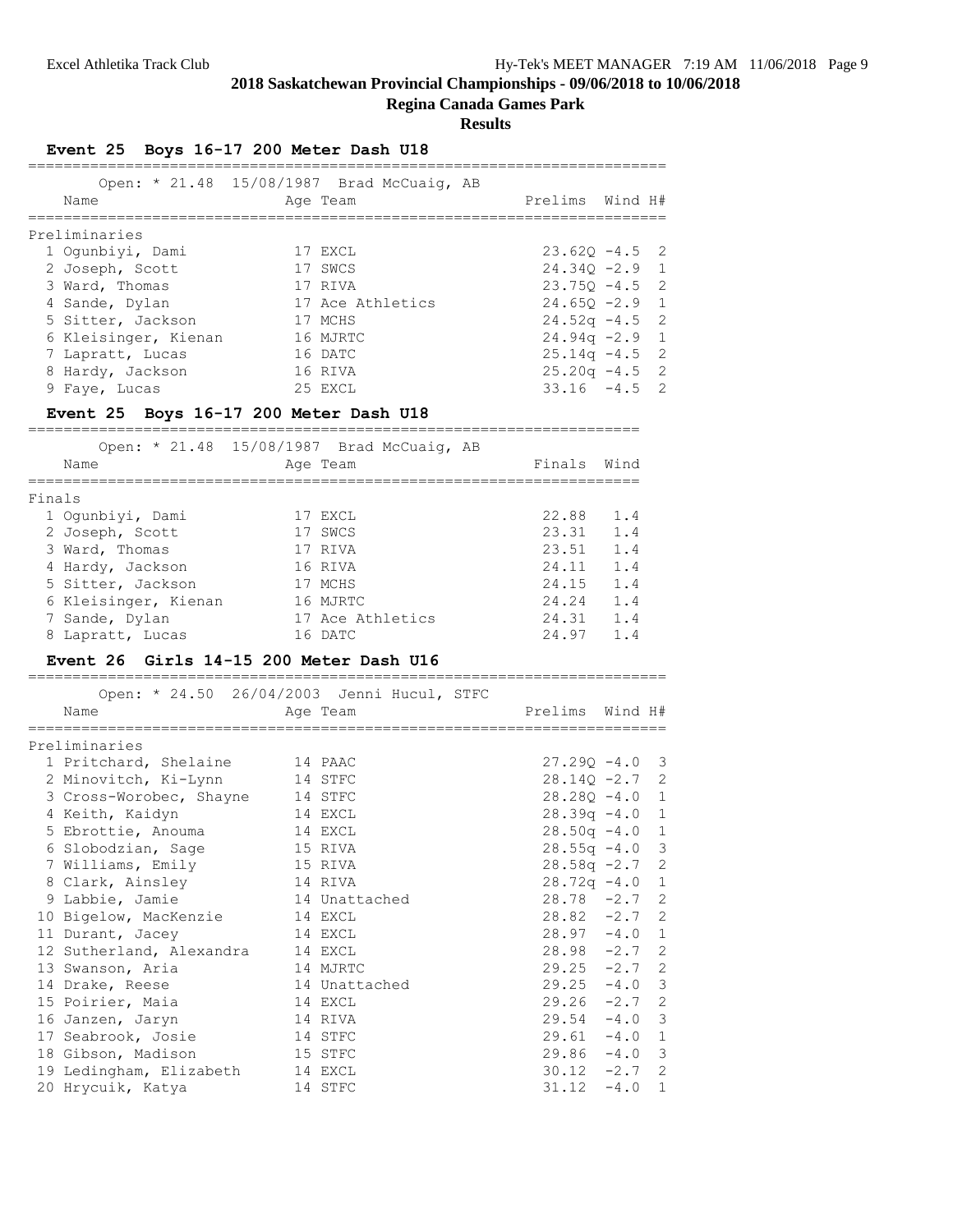# **Regina Canada Games Park**

#### **Results**

**....Event 26 Girls 14-15 200 Meter Dash U16**

# 21 Ethier, Emma 14 RIVA 33.61 -4.0 3

.<br>-------------------------

# **Event 26 Girls 14-15 200 Meter Dash U16**

|        | Open: * 24.50 26/04/2003 Jenni Hucul, STFC<br>Name | Age Team |  | Finals | Wind |
|--------|----------------------------------------------------|----------|--|--------|------|
| Finals |                                                    |          |  |        |      |
|        | 1 Pritchard, Shelaine                              | 14 PAAC  |  | 26.88  | 0.4  |
|        | 2 Cross-Worobec, Shayne                            | 14 STFC  |  | 26.92  | 0.4  |
|        | 3 Slobodzian, Sage                                 | 15 RIVA  |  | 27.64  | 0.4  |
|        | 4 Minovitch, Ki-Lynn                               | 14 STFC  |  | 27.79  | 0.4  |
|        | 5 Ebrottie, Anouma                                 | 14 EXCL  |  | 28.11  | 0.4  |
|        | 6 Keith, Kaidyn                                    | 14 EXCL  |  | 28.19  | 0.4  |
|        | 7 Williams, Emily                                  | 15 RIVA  |  | 28.75  | 0.4  |
|        | 8 Clark, Ainsley                                   | 14 RIVA  |  | 29.11  | 0.4  |

# **Event 27 Boys 14-15 200 Meter Dash U16**

| Name               | Open: * 22.93 14/08/1993 Darryl Olczak, ON<br>Age Team | Prelims Wind H#  |  |
|--------------------|--------------------------------------------------------|------------------|--|
| Preliminaries      |                                                        |                  |  |
| 1 Uchacz, Dayton   | 14 STFC                                                | $25.160 - 4.0 1$ |  |
| 2 Ramage, Drayden  | 15 EXCL                                                | $25.480 - 3.5$ 2 |  |
| 3 Hardy, Ryder     | 14 RIVA                                                | $25.470 - 4.0$ 1 |  |
| 4 Dimande, Tiago   | 14 STFC                                                | $25.540 - 3.5$ 2 |  |
| 5 Deck, Kaiden     | 15 STFC                                                | $25.94q -3.5$ 2  |  |
| 6 Laroque, Gabriel | 15 STFC                                                | $26.26q - 4.0$ 1 |  |
| 7 Petersen, Bret   | 15 EXCL                                                | $26.31q -4.0$ 1  |  |
| 8 Edwards, Sam     | 15 STFC                                                | $26.32q - 4.0$ 1 |  |
| 9 Mushanski, Alex  | 14 YI.TC                                               | $26.43 - 3.5$ 2  |  |

#### **Event 27 Boys 14-15 200 Meter Dash U16**

=====================================================================  $*$  22.93 14/08/1993 D

|        | Open: * 22.93 14/08/1993 Darryl Olczak, ON |          |  |        |      |
|--------|--------------------------------------------|----------|--|--------|------|
|        | Name                                       | Age Team |  | Finals | Wind |
|        |                                            |          |  |        |      |
| Finals |                                            |          |  |        |      |
|        | 1 Hardy, Ryder                             | 14 RIVA  |  | 24.35  | 0.4  |
|        | 2 Uchacz, Dayton                           | 14 STFC  |  | 24.73  | 0.4  |
|        | 3 Ramage, Drayden                          | 15 EXCL  |  | 25.09  | 0.4  |
|        | 4 Dimande, Tiago                           | 14 STFC  |  | 25.46  | 0.4  |
|        | 5 Deck, Kaiden                             | 15 STFC  |  | 25.89  | 0.4  |
|        | 6 Petersen, Bret                           | 15 EXCL  |  | 25.94  | 0.4  |
|        | 7 Edwards, Sam                             | 15 STFC  |  | 26.09  | 0.4  |
|        | 8 Laroque, Gabriel                         | 15 STFC  |  | 26.89  | 0.4  |
|        |                                            |          |  |        |      |

#### **Event 31 Women 35-99 200 Meter Dash Masters**

| Name                                                         | Age Team                      | Finals Wind                                     |  |
|--------------------------------------------------------------|-------------------------------|-------------------------------------------------|--|
| 1 Silcox, Kelly<br>2 Zinkhan-Davies, Kari<br>3 Kozan, Andrea | 52 EXCL<br>37 EXCL<br>46 EXCL | $28.84 - 2.7$<br>$29.61 - 2.7$<br>$29.61 - 2.7$ |  |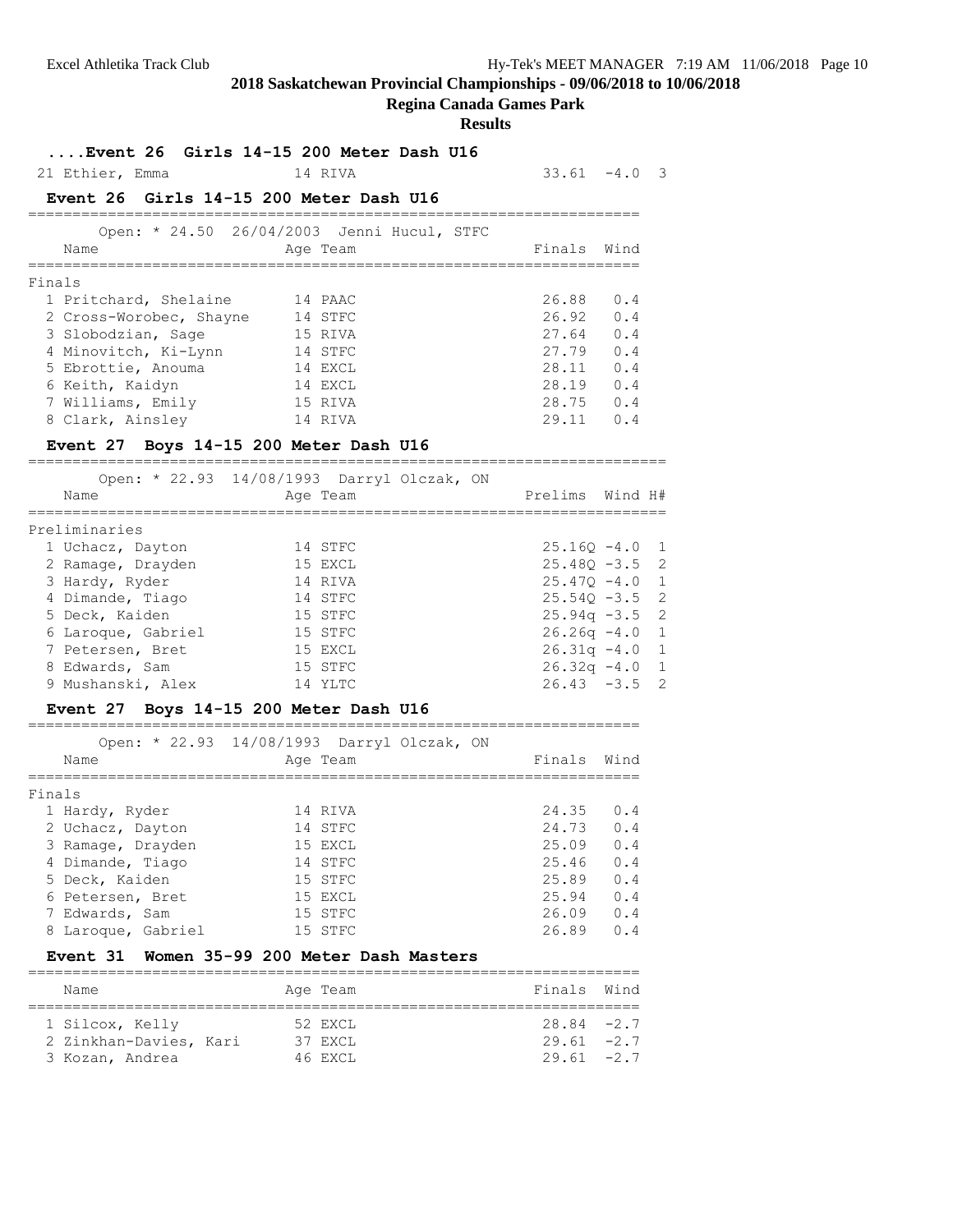# **Regina Canada Games Park**

#### **Results**

#### **....Event 31 Women 35-99 200 Meter Dash Masters**

4 Tremblay, Rhonda 58 RIVA 32.61 -2.7

# **Event 32 Men 35-99 200 Meter Dash Masters**

| Name                       |  | Age Team | Finals Wind   |  |
|----------------------------|--|----------|---------------|--|
| 1 Ellis, Colin             |  | 51 EXCL  | $26.78 - 2.0$ |  |
| 2 Mizuno, Masahiro (Massey |  | 67 SCTM  | $35.29 -2.0$  |  |
| 3 Warick, Randy            |  | 69 SCTM  | $36.08 - 2.0$ |  |

#### **Event 33 Girls 12-13 150 Meter Dash U14**

|  | Name                     | Age Team         | Finals Wind H# |                 |  |
|--|--------------------------|------------------|----------------|-----------------|--|
|  | 1 Gilbert, Katiana       | 13 Tisdale Track |                | $20.15 -3.2$ 2  |  |
|  | 2 Maloney, Attleigh      | 13 RIVA          |                | $21.01 -3.2$ 1  |  |
|  | 3 Schultz, Alexandra     | 13 EXCL          |                | $21.25 -3.2$ 2  |  |
|  | 4 McLeod, Burke          | 12 EXCL          |                | $21.46 - 3.2 1$ |  |
|  | 5 Medernach, Josi        | 13 STFC          |                | $21.48 - 3.2$ 2 |  |
|  | 6 Culbert, Victoria      | 12 EXCL          |                | $21.56 - 3.2$ 2 |  |
|  | 7 Campeau, Cadence       | 13 KAMS          |                | $21.71 - 3.2 1$ |  |
|  | 8 Tcherni, Anna          | 13 EXCL          |                | $22.36 - 3.2$ 2 |  |
|  | 9 Ramos Medina, Olquidea | 13 EXCL          |                | $23.57 - 3.2$ 1 |  |
|  | 10 Nagel, Paraskevi      | 12 EXCL          |                | $24.25 -3.2$ 2  |  |
|  | 11 Metz, Emily           | 12 EXCL          |                | $24.80 - 3.2 1$ |  |

# **Event 34 Boys 12-13 150 Meter Dash U14**

========================================================================

| Name                   | Native: \$ 17.95 11/06/2017 Dayton Uchacz, LMTC<br>Age Team | Finals Wind H#  |
|------------------------|-------------------------------------------------------------|-----------------|
|                        |                                                             |                 |
| 1 Matsyk, Joshua       | 13 EXCL                                                     | $19.27 - 3.8$ 2 |
| 2 Dakis, Grayson       | 13 EXCL                                                     | $20.55 - 3.8$ 2 |
| 3 Topos, Dominic       | 12 EXCL                                                     | $20.65 -3.4$ 1  |
| 4 Kitz, Jackson        | 13 EXCL                                                     | $20.92 -3.4$ 1  |
| 5 Ramage, Phoenix      | 13 EXCL                                                     | $21.07 -3.4$ 1  |
| 6 Stefaniuk, Mason     | 13 EXCL                                                     | $21.27 - 3.8$ 2 |
| 7 Alshammari, Abdullah | 12 EXCL                                                     | $21.73 - 3.4$ 1 |
| 8 MacLean, Brett       | 12 EXCL                                                     | $23.49 - 3.8$ 2 |
| 9 Zimmermann, Parker   | 12 EXCL                                                     | $23.88 - 3.8$ 2 |
|                        |                                                             |                 |

#### **Event 35 Girls 10-11 150 Meter Dash U12**

| Name |                                                                                                                                                                                                           |                                                                                                                        | Finals Wind H#  |
|------|-----------------------------------------------------------------------------------------------------------------------------------------------------------------------------------------------------------|------------------------------------------------------------------------------------------------------------------------|-----------------|
|      |                                                                                                                                                                                                           |                                                                                                                        | $22.50 -0.1$ 1  |
|      |                                                                                                                                                                                                           |                                                                                                                        | $22.89 - 2.8$ 2 |
|      |                                                                                                                                                                                                           |                                                                                                                        | $22.99 - 0.1$ 1 |
|      |                                                                                                                                                                                                           |                                                                                                                        | $23.59 - 2.8$ 2 |
|      |                                                                                                                                                                                                           |                                                                                                                        | $24.20 -2.8$ 2  |
|      |                                                                                                                                                                                                           |                                                                                                                        | $24.32 -2.8$ 2  |
|      |                                                                                                                                                                                                           |                                                                                                                        | $24.50 - 0.1 1$ |
|      |                                                                                                                                                                                                           |                                                                                                                        | $25.17 - 0.1$ 1 |
|      |                                                                                                                                                                                                           |                                                                                                                        | $26.55 -2.8$ 2  |
|      |                                                                                                                                                                                                           |                                                                                                                        | $26.68 - 2.8$ 2 |
|      | 1 Skolney, Sara<br>2 Rieger, Emilee<br>3 Hager, Geena<br>4 Kozan, Grace<br>5 Gelowitz, Lila<br>6 Kucher, Alyse<br>7 Metz, Alyssa<br>8 Katuski, Kristen<br>9 Honeysett, Ashling<br>10 Richter-Dupont, Shya | Age Team<br>11 EXCL<br>11 EXCL<br>11 EXCL<br>11 EXCL<br>11 EXCL<br>10 EXCL<br>11 EXCL<br>11 EXCL<br>10 EXCL<br>10 EXCL |                 |

========================================================================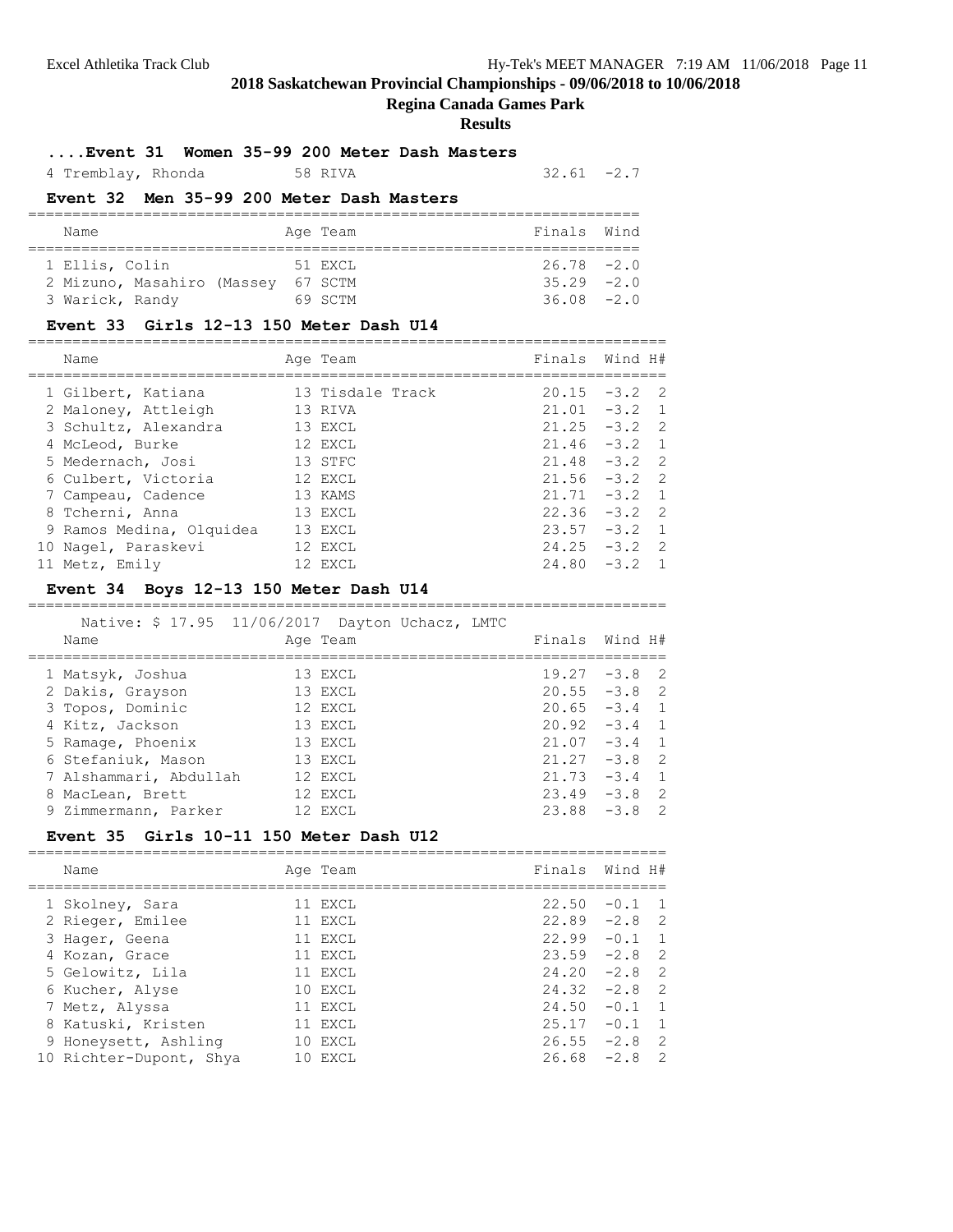# **Regina Canada Games Park**

#### **Results**

**....Event 35 Girls 10-11 150 Meter Dash U12**

11 Hischebett, Natalie 10 EXCL 32.44 -0.1 1

# **Event 36 Boys 10-11 150 Meter Dash U12**

| Name               | Age Team | Finals Wind   |  |
|--------------------|----------|---------------|--|
| 1 Sulewski, Lucas  | 11 EXCL  | $22.67 - 2.5$ |  |
| 2 Poirier, Makeo   | 10 EXCL  | $22.77 - 2.5$ |  |
| 3 Poirier, Kobi    | 10 EXCL  | $23.20 - 2.5$ |  |
| 4 Korsberg, Carter | 11 EXCL  | $23.31 - 2.5$ |  |
| 5 Greif, Ethan     | 11 EXCL  | $25.16 - 2.5$ |  |
| 6 Tresek, Owen     | 10 EXCL  | $26.03 -2.5$  |  |
| 7 Matsyk, Tyler    | 9 EXCL   | $28.32 - 2.5$ |  |

#### **Event 37 Women 20-34 400 Meter Dash Senior**

|                       | Open: * 50.92 23/09/2000 LaDonna Antoine, RAT |         |
|-----------------------|-----------------------------------------------|---------|
| Name                  | Age Team                                      | Finals  |
| 1 Allen, Michaela     | 21 U of R Track                               | 58.56   |
| 2 Kleiter, Mackenzi   | 23 STFC                                       | 59.61   |
| 3 Ham, Robyn          | 20 U of R Track                               | 1:00.43 |
| 4 Onda-Inglis, Kellie | $21$ YLTC                                     | 1:02.30 |

#### **Event 38 Men 20-34 400 Meter Dash Senior**

===================================================================

|                    | Open: * 46.74 16/08/1980 Tom Hind, ON-LPT<br>Native: \$47.26 02/05/1909 Joel Senick, RIVA |            |                |
|--------------------|-------------------------------------------------------------------------------------------|------------|----------------|
| Name               | Age Team                                                                                  | Prelims H# |                |
| Preliminaries      |                                                                                           |            |                |
| 1 Bosch, Hunter    | 19 U of R Track                                                                           | 48.340 2   |                |
| 2 Johnston, Kieran | 23 STFC                                                                                   | 50.690 1   |                |
| 3 Brailsford, Ret  | 21 U of R Track                                                                           | 49.820 2   |                |
| 4 Murphy, Jacob    | 20 RIVA                                                                                   | 50.870 1   |                |
| 5 Exner, Matthew   | 19 SATS                                                                                   | $51.10q$ 2 |                |
| 6 Telus, Quincy    | 17 EXCL                                                                                   | $51.29q$ 1 |                |
| 7 Wicharuk, Niko   | 22 U of R Track                                                                           | $51.72q$ 2 |                |
| 8 Keenan, Nicholas | 21 STFC                                                                                   | $53.02q$ 1 |                |
| 9 Wilson, Graham   | 22 STFC                                                                                   | 55.78 2    |                |
| 10 Faye, Lucas     | 25 EXCL                                                                                   | 1:18.25    | $\overline{1}$ |

#### **Event 38 Men 20-34 400 Meter Dash Senior**

|        | Name               | Open: * 46.74 16/08/1980 Tom Hind, ON-LPT<br>Native: \$47.26 02/05/1909 Joel Senick, RIVA<br>Age Team | Finals     |
|--------|--------------------|-------------------------------------------------------------------------------------------------------|------------|
| Finals |                    |                                                                                                       |            |
|        | 1 Bosch, Hunter    | 19 U of R Track                                                                                       | 48.49      |
|        | 2 Johnston, Kieran | 23 STFC                                                                                               | 49.50      |
|        | 3 Murphy, Jacob    | 20 RTVA                                                                                               | 50.71      |
|        | 4 Exner, Matthew   | 19 SATS                                                                                               | 50.99      |
|        | 5 Brailsford, Ret  | 21 U of R Track                                                                                       | 52.45      |
|        | -- Wicharuk, Niko  | 22 U of R Track                                                                                       | <b>DNF</b> |
|        |                    |                                                                                                       |            |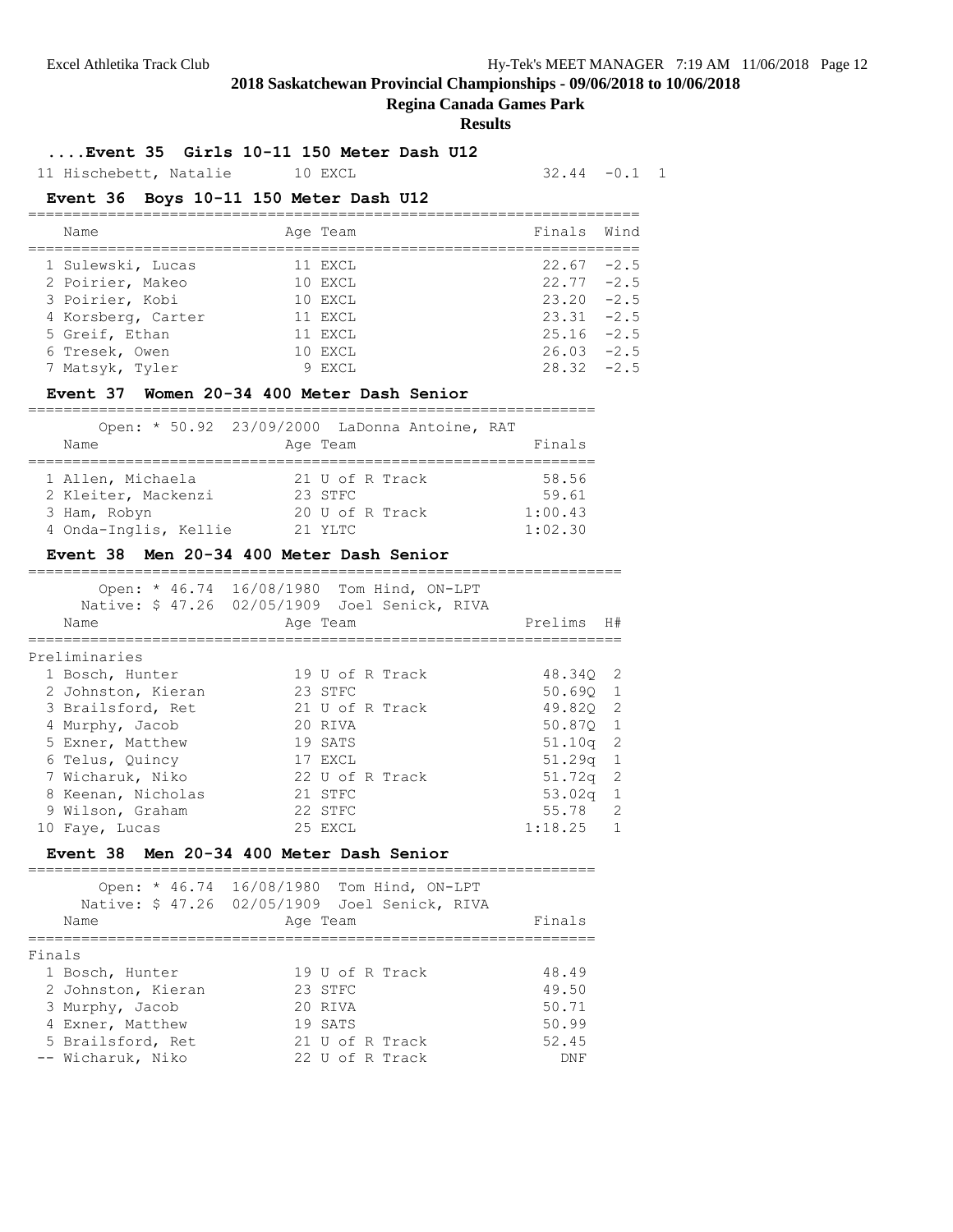#### **Regina Canada Games Park**

| -- Keenan, Nicholas<br>-- Telus, Quincy                                                                            | Event 38 Men 20-34 400 Meter Dash Senior<br>21 STFC<br>17 EXCL<br>Event 39 Women 18-19 400 Meter Dash U20<br>Open: * 52.96 02/08/1981 Jillian Richardson, AB | DNF<br>DNF                                         |    |
|--------------------------------------------------------------------------------------------------------------------|--------------------------------------------------------------------------------------------------------------------------------------------------------------|----------------------------------------------------|----|
| Name<br>1 Farmer, Kendra                                                                                           | Age Team<br>19 STFC                                                                                                                                          | Finals<br>===============<br>59.29                 |    |
| 2 Dembrowski, Courtney 18 STFC<br>4 Tremblay, Sarrah                                                               | 3 Strinholm, Hannah $19 \text{ U of R } \text{Tack}$<br>18 EXCL<br>Event 40 Men 18-19 400 Meter Dash U20                                                     | 59.75<br>1:03.92<br>1:07.19                        |    |
| Name<br>=================                                                                                          | Open: * 46.74 16/08/1980 Tom Hind, ON<br>Age Team                                                                                                            | Finals                                             |    |
| 1 Girgis, Samuel<br>2 Boehr, Sheldon<br>3 Summach, Max<br>4 Blondeau, Joshua<br>5 Schatz, Brett<br>6 Nieto, Carson | 18 EXCL<br>18 RIVA<br>18 RIVA<br>19 EXCL<br>18 RIVA<br>18 EXCL                                                                                               | 50.51<br>52.56<br>54.12<br>55.59<br>56.53<br>57.48 |    |
|                                                                                                                    |                                                                                                                                                              |                                                    |    |
| Name                                                                                                               | Event 41 Girls 16-17 400 Meter Dash U18<br>Open: * 52.96 02/08/1981 Jillian Richardson, AB<br>Native: \$ 54.52 04/07/1982 Lisa Kroll, STFC<br>Age Team       | Finals                                             |    |
| 1 Toth, Irelyn                                                                                                     | 17 EXCL<br>2 Hamilton, Mattea 16 Unattached                                                                                                                  | 1:00.94<br>1:01.42                                 |    |
| Name<br>_________                                                                                                  | Event 42 Boys 16-17 400 Meter Dash U18<br>Open: * 48.30 21/07/2006 Joel Senick, RIV<br>Age Team                                                              | Prelims                                            | H# |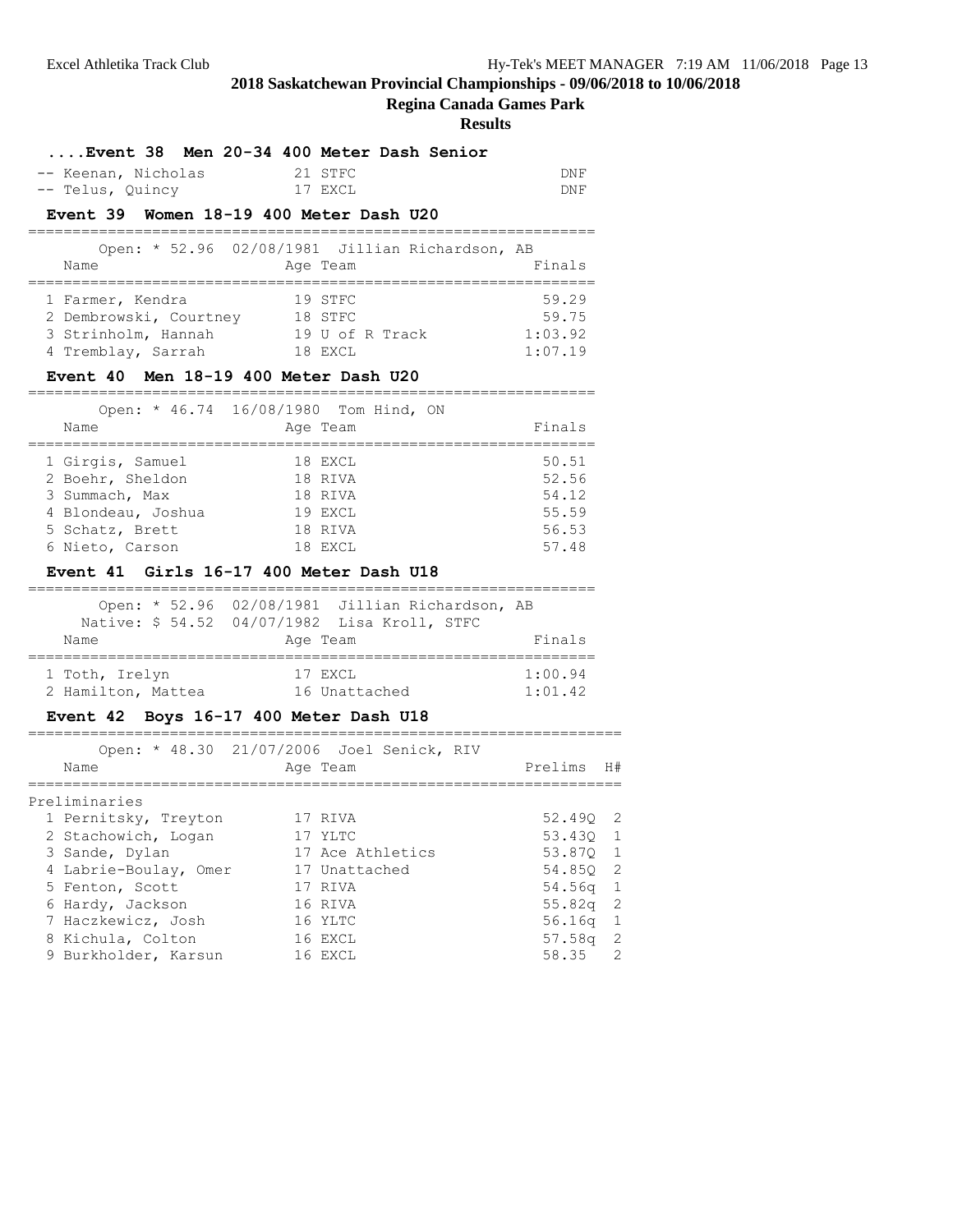# **Regina Canada Games Park**

**Results**

# **Event 42 Boys 16-17 400 Meter Dash U18**

|        | Name                  | Open: * 48.30 21/07/2006 Joel Senick, RIV<br>Age Team | Finals |
|--------|-----------------------|-------------------------------------------------------|--------|
| Finals |                       |                                                       |        |
|        | 1 Pernitsky, Treyton  | 17 RIVA                                               | 52.39  |
|        | 2 Sande, Dylan        | 17 Ace Athletics                                      | 53.36  |
|        | 3 Hardy, Jackson      | 16 RIVA                                               | 53.50  |
|        | 4 Stachowich, Logan   | 17 YLTC                                               | 53.61  |
|        | 5 Labrie-Boulay, Omer | 17 Unattached                                         | 53.70  |
|        | 6 Fenton, Scott       | RTVA                                                  | 54.11  |

# **Event 45 Women 35-99 400 Meter Dash Masters**

| Name                             | Age Team           | Finals             |
|----------------------------------|--------------------|--------------------|
| 1 Kozan, Andrea<br>2 Graham, Dee | 46 EXCL<br>45 RIVA | 1:05.99<br>1:11.07 |
| 3 Tremblay, Rhonda               | 58 RIVA            | 1:17.17            |

#### **Event 46 Men 35-99 400 Meter Dash Masters**

| Name            | Age Team | Finals  |
|-----------------|----------|---------|
| 1 Ellis, Colin  | 51 EXCL  | 1:00.97 |
| 2 D'Eon, Marcel | 65 RTVA  | 1:08.55 |

# **Event 47 Girls 14-15 300 Meter Dash U16**

| Name                | Open: * 39.86 19/07/2014 Victoria Tachinski, TMMB<br>Age Team | Finals |
|---------------------|---------------------------------------------------------------|--------|
| 1 Albertson, Rachel | 15 STFC                                                       | 42.16  |
| 2 Kumbu, Siloe      | 5 DATC                                                        | 43.63  |
| 3 Keith, Kaidyn     | 14 EXCL                                                       | 43.95  |
| 4 Dobrohoczki, Cara | 14 RIVA                                                       | 45.90  |
| 5 Neiszner, Autumn  | 15 EXCL                                                       | 46.70  |
| 6 Demyen, Berlin    | 15 EXCL                                                       | 48.59  |
| 7 Bedard, Karlee    | 14 NKTC                                                       |        |

# **Event 48 Boys 14-15 300 Meter Dash U16**

| Open: * 35.41 08/08/2015 Vaughn Taylor, QCST<br>Name                                                                   | Age Team                                                       |  | Finals                                             |
|------------------------------------------------------------------------------------------------------------------------|----------------------------------------------------------------|--|----------------------------------------------------|
| 1 Abel Douglas, Teijon<br>2 Klassen, Mesele<br>3 Closs, Zidane<br>4 Hardy, Ryder<br>5 Edwards, Sam<br>6 Matsyk, Joshua | 15 RIVA<br>14 RTVA<br>14 EXCL<br>14 RIVA<br>15 STFC<br>13 EXCL |  | 38.74<br>39.15<br>39.58<br>40.15<br>41.08<br>41.81 |
| 7 Franklin, Brett<br>8 Naughton, Killian                                                                               | 14 EXCL<br>12 EXCL                                             |  | 42.80<br>46.90                                     |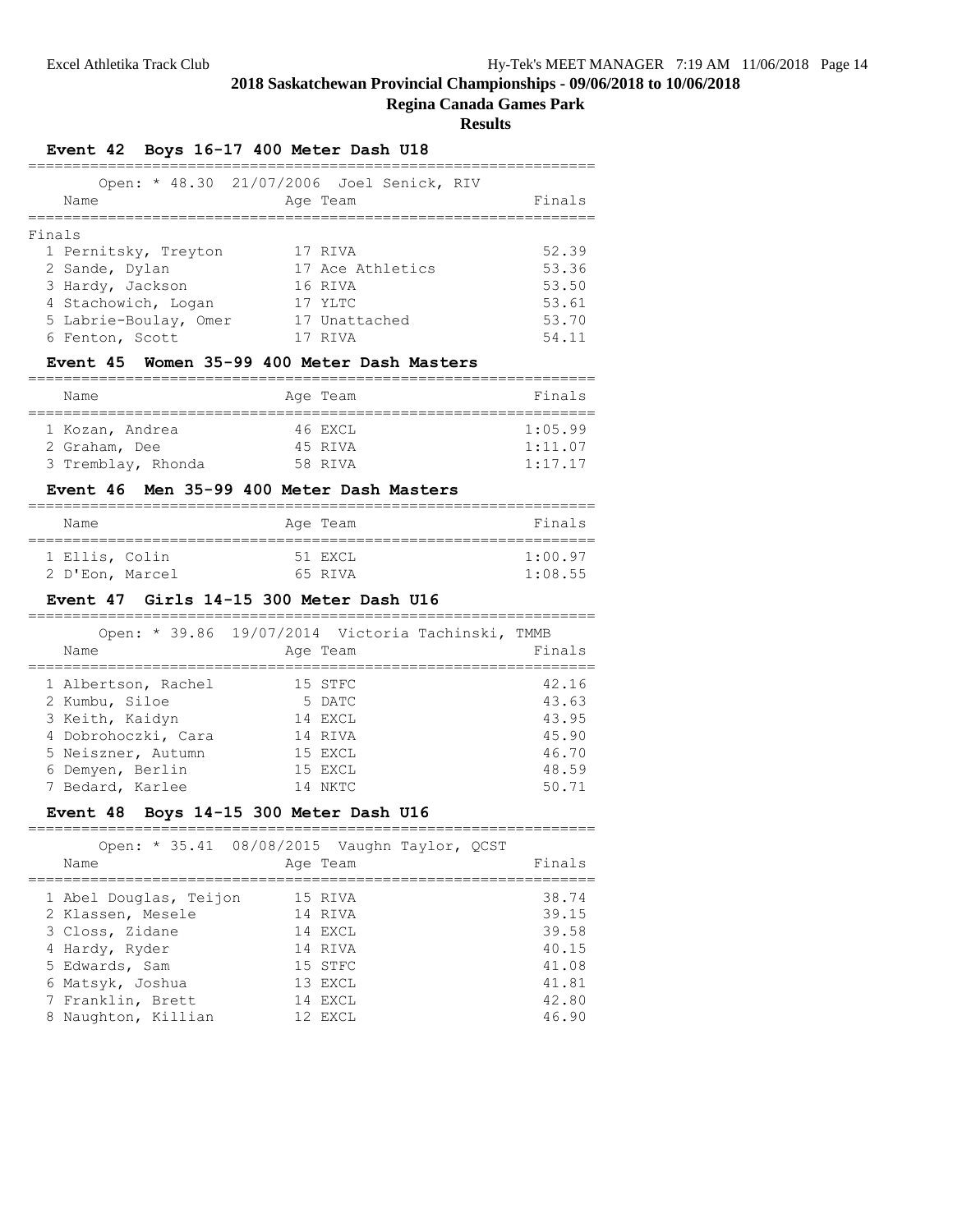.<br>-------------------

**Regina Canada Games Park**

#### **Results**

|                   | Event 49 Women 20-34 800 Meter Run Senior                                                        |            |
|-------------------|--------------------------------------------------------------------------------------------------|------------|
|                   | Open: * 2:50.40 29/05/2008 Amber McGown, TIST<br>Native: \$ 2:04.75 16/07/2017 Adrea Propp, UNSK |            |
| Name              | Age Team                                                                                         | Finals     |
| 1 Allen, Michaela | 21 U of R Track                                                                                  | $2:17.96*$ |
| 2 Davis, Adriana  | 22 U of R Track                                                                                  | $2:19.83*$ |
| 3 Ham, Robyn      | 20 U of R Track                                                                                  | $2:21:15*$ |

# **Event 50 Men 20-34 800 Meter Run Senior**

| Open: $* 1:47.1h$<br>Name | 08/08/1987 Rick Brant, Team SK<br>Native: \$ 1:47.27 16/07/1986 Brian Thompson, Team SK<br>Age Team | Finals  |
|---------------------------|-----------------------------------------------------------------------------------------------------|---------|
|                           |                                                                                                     |         |
| 1 Exner, Matthew          | 19 SATS                                                                                             | 1:56.19 |
| 2 Brailsford, Ret         | 21 U of R Track                                                                                     | 1:56.99 |
| 3 McBride, Alexander      | 20 U of R Track                                                                                     | 1:57.72 |
| 4 Nilson, Kaden           | 19 STFC                                                                                             | 1:57.95 |
| 5 Mytopher, Brayden       | 18 SATS                                                                                             | 1:58.48 |
| 6 Wicharuk, Niko          | 22 U of R Track                                                                                     | 2:03.98 |
| 7 Rohel, Zachary          | 22 Unattached                                                                                       | 2:05.67 |
| 8 Wilson, Graham          | 22 STFC                                                                                             | 2:07.71 |

#### **Event 51 Women 18-19 800 Meter Run U20**

| Name               | Open: * 2:07.60 08/07/1989 Vicky Lynch, AB<br>Age Team | Finals  |
|--------------------|--------------------------------------------------------|---------|
| 1 Edwards, Alyson  | 18 U of R Track                                        | 2:32.23 |
| 2 Tremblay, Sarrah | 18 EXCL                                                | 2:42.14 |

#### **Event 52 Men 18-19 800 Meter Run U20**

| Name                                                  | Age Team                      | Open: * 1:48.82 15/08/1989 Michael McLean, AB<br>Native: \$ 1:48.92 04/06/1988 Colin Mathieson, Team SK<br>Finals |
|-------------------------------------------------------|-------------------------------|-------------------------------------------------------------------------------------------------------------------|
| 1 Smith, Jacob<br>2 Girgis, Samuel<br>3 Schatz, Brett | 19 EXCL<br>18 EXCL<br>18 RIVA | 2:00.78<br>2:11.87<br>2:12.42                                                                                     |

# **Event 53 Girls 16-17 800 Meter Run U18**

| Open: * 2:10.15 06/07/2003 Nicole Edwards, MB<br>Native: \$ 2:11.25 18/08/2005 Morgan Bolen, Team SK<br>Name | Age Team | Finals  |
|--------------------------------------------------------------------------------------------------------------|----------|---------|
|                                                                                                              |          |         |
| 1 Cross Child, Jaira                                                                                         | 17 STFC  | 2:22.44 |
| 2 Moser, Angela                                                                                              | 17 STFC  | 2:23.51 |
| 3 Kozan, Ellison                                                                                             | 16 EXCL  | 2:35.90 |
| 4 Kaban, Madelyn                                                                                             | 16 EXCL  | 2:37.79 |
| 5 Diemert, Monique                                                                                           | 17 EXCL  | 2:38.52 |
| 6 Roney, Alyssa                                                                                              | 16 MJRTC | 2:40.90 |
| 7 Walker, Hannah                                                                                             | 17 PAAC  | 2:46.03 |
| 8 Yang, Bonnie                                                                                               | 17 RTVA  | 2:48.84 |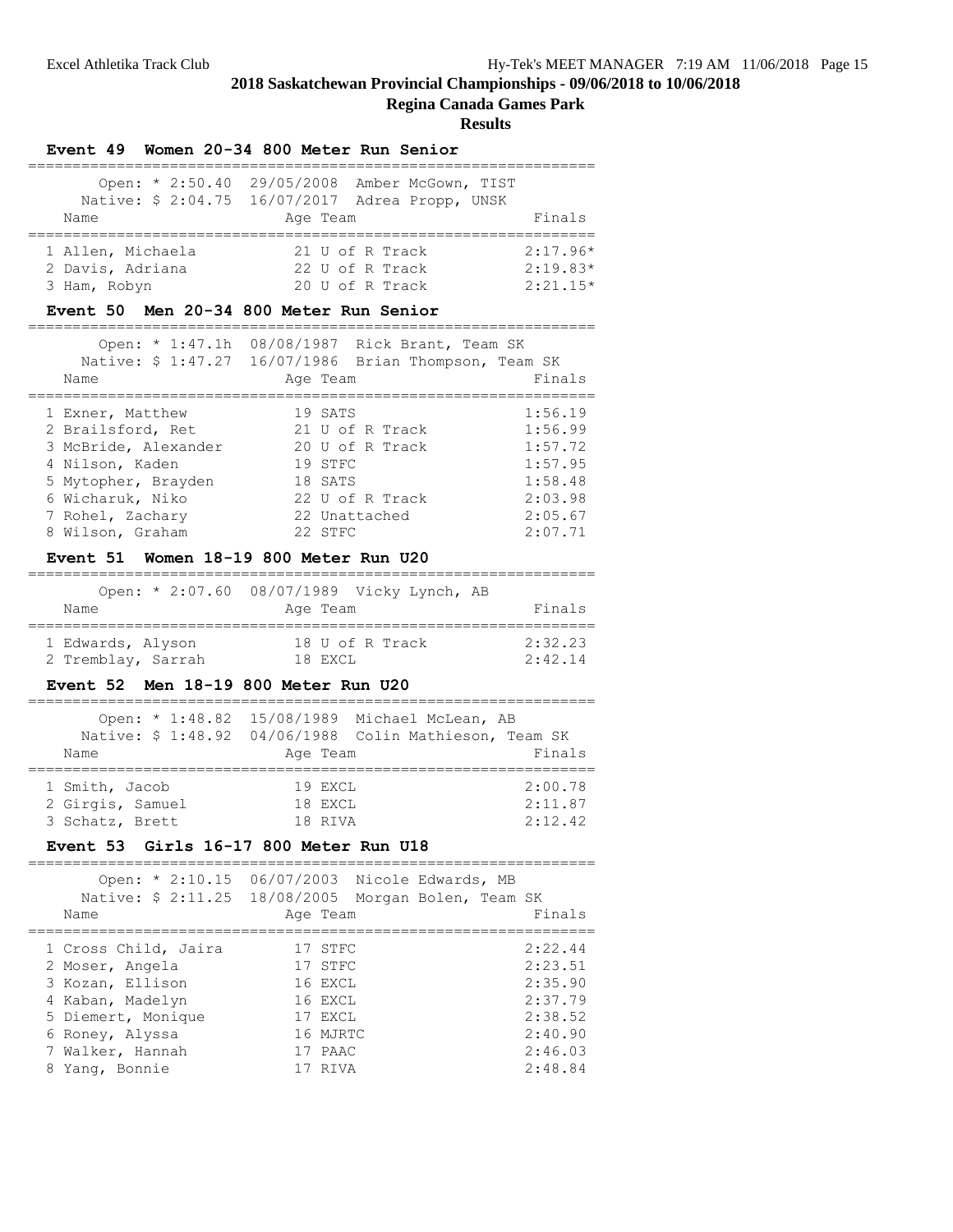# **Regina Canada Games Park**

**Results**

================================================================

# **Event 54 Boys 16-17 800 Meter Run U18**

| Name                 | Open: * 1:52.12 07/08/1911 Jordan Wand, OCST<br>Age Team | Finals  |
|----------------------|----------------------------------------------------------|---------|
| 1 Fast, Quincy       | 17 RIVA                                                  | 1:57.38 |
| 2 Pernitsky, Treyton | 17 RIVA                                                  | 1:57.84 |
| 3 Seshadri, Benjamin | 16 RIVA                                                  | 2:01.23 |
| 4 Fenton, Scott      | 17 RTVA                                                  | 2:01.95 |
| 5 Smith, Joseph      | 17 EXCL                                                  | 2:04.02 |
| 6 Mytopher, Adam     | 15 SATS                                                  | 2:05.40 |
| 7 Dorey, Eric        | 16 EXCL                                                  | 2:09.72 |
| 8 Easton, Sean       | 16 YLTC                                                  | 2:16.68 |
| 9 Haczkewicz, Josh   | 16 YLTC                                                  | 2:20.05 |

#### **Event 55 Girls 14-15 800 Meter Run U16**

================================================================ Open: \* 2:13.00 15/08/2005 Stephanie Romanson, TMMB

| Open: 2:15.00 13/06/2003 Stephanie Romanson, IMMB<br>Name | Age Team | Finals  |
|-----------------------------------------------------------|----------|---------|
| 1 McLeod, Stella                                          | 14 EXCL  | 2:29.94 |
| 2 Novecosky, Allison                                      | 15 STFC  | 2:30.59 |
| 3 Gettle, Sophie                                          | 15 EXCL  | 2:31.56 |
| 4 Dobrohoczki, Cara                                       | 14 RIVA  | 2:35.07 |
| 5 Demyen, Berlin                                          | 15 EXCL  | 2:48.48 |
| 6 Swanson, Aria                                           | 14 MJRTC | 2:54.28 |
| 7 Roney, Brooklyn                                         | 14 MJRTC | 2:55.66 |

# **Event 56 Boys 14-15 800 Meter Run U16**

| Name | Open: * 1:57.37     | 18/07/2015 Vaughn Taylor, QCST<br>Native: \$ 1:57.37 18/07/2015 Vaughn Taylor, QCST<br>Age Team | Finals  |
|------|---------------------|-------------------------------------------------------------------------------------------------|---------|
|      | 1 Deck, Kaiden      | 15 STFC                                                                                         | 2:13.30 |
|      | 2 Telus, Jacob      | 15 EXCL                                                                                         | 2:16.87 |
|      | 3 Naughton, Killian | 12 EXCL                                                                                         | 2:26.47 |
|      | 4 Franklin, Brett   | 14 EXCL                                                                                         | 2:28.11 |
|      | 5 Kaban, Logan      | 14 EXCL                                                                                         | 2:30.27 |

# **Event 57 Girls 12-13 800 Meter Run U14**

| Name               | Age Team  | Finals  |
|--------------------|-----------|---------|
| 1 Palaschuk, Jadyn | 13 MJRTC  | 2:34.43 |
| 2 Campeau, Cadence | 13 KAMS   | 2:43.44 |
| 3 Dorais, Alexis   | 13 EXCL   | 2:49.56 |
| 4 Ouellet, Eve     | 12 EXCL   | 3:08.79 |
| 5 Hrycuik, Sophia  | $12$ STFC | 3:19.92 |

# **Event 58 Boys 12-13 800 Meter Run U14**

| Name              | Age Team | Finals  |
|-------------------|----------|---------|
| 1 Bristol, Henry  | 12 RMSC  | 2:41.24 |
| 2 Ramage, Phoenix | 13 EXCL  | 2:43.60 |
| 3 Downes, Adonias | 12 EXCL  | 2:45.07 |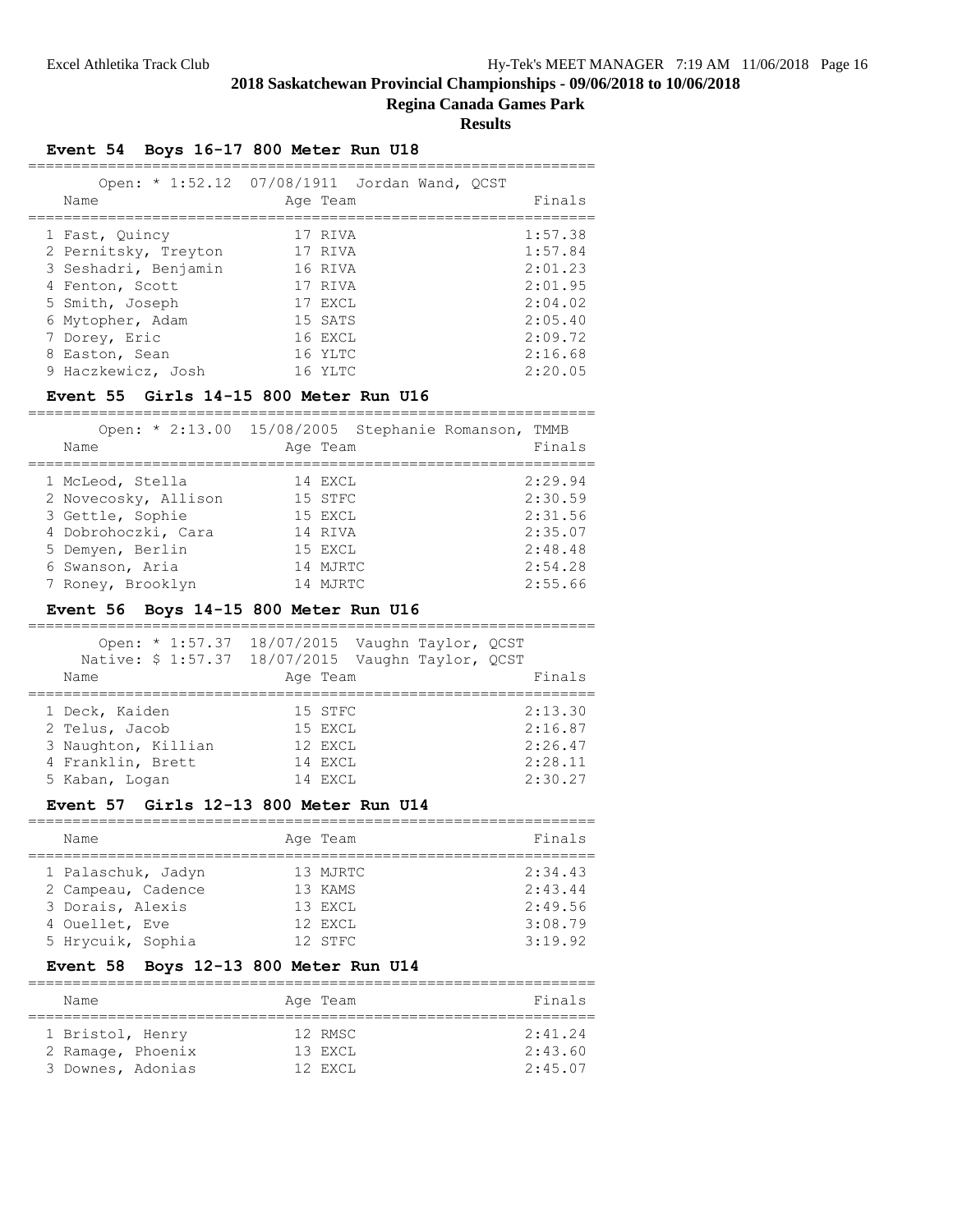# **Regina Canada Games Park**

#### **Results**

# **....Event 58 Boys 12-13 800 Meter Run U14**

| 4 Morhart, Noah |  | 12 EXCL | 3:34.04 |
|-----------------|--|---------|---------|
|-----------------|--|---------|---------|

# **Event 59 Women 35-99 800 Meter Run Masters**

#### ================================================================ Name Reserves Age Team Reserves Finals ================================================================ 1 Warick, Judy 69 SCTM 3:51.35

#### **Event 60 Men 35-99 800 Meter Run Masters**

| Name                | Age Team         | Finals  |
|---------------------|------------------|---------|
| 1 Weber, Harvey     | 53 Tisdale Track | 2:27.31 |
| 2 Meszaros, Keith   | 62 SCTM          | 2:41.64 |
| 3 Flett, Gordon     | 58 Roadkill Run  | 2:53.51 |
| 4 Beaudry, Tyler    | 25 Tisdale Track | 2:55.40 |
| 5 Simington, Erroll | 71 SCTM          | 3:00.82 |

#### **Event 61 Girls 10-11 600 Meter Run U12**

| Finals<br>Name<br>Age Team<br>2:02.04<br>1 Rieger, Emilee<br>11 EXCL<br>2:06.23<br>11 EXCL<br>2 Krueger, Anya<br>2:11.09<br>11 EXCL<br>3 Sommer, Reese<br>2:12.25<br>11 EXCL<br>4 Metz, Alyssa<br>5 Pacholka, Elan<br>10 EXCL<br>2:12.61<br>2:13.16<br>6 Knouse, Catrina<br>11 NKTC<br>2:29.13<br>7 Richter-Dupont, Shya<br>10 EXCL<br>8 Hischebett, Natalie<br>2:45.95<br>10 EXCL |  |  |  |
|------------------------------------------------------------------------------------------------------------------------------------------------------------------------------------------------------------------------------------------------------------------------------------------------------------------------------------------------------------------------------------|--|--|--|
|                                                                                                                                                                                                                                                                                                                                                                                    |  |  |  |
|                                                                                                                                                                                                                                                                                                                                                                                    |  |  |  |
|                                                                                                                                                                                                                                                                                                                                                                                    |  |  |  |
|                                                                                                                                                                                                                                                                                                                                                                                    |  |  |  |
|                                                                                                                                                                                                                                                                                                                                                                                    |  |  |  |
|                                                                                                                                                                                                                                                                                                                                                                                    |  |  |  |
|                                                                                                                                                                                                                                                                                                                                                                                    |  |  |  |
|                                                                                                                                                                                                                                                                                                                                                                                    |  |  |  |
|                                                                                                                                                                                                                                                                                                                                                                                    |  |  |  |

#### **Event 62 Boys 10-11 600 Meter Run U12**

| Name              |                    | Age Team           | Finals             |
|-------------------|--------------------|--------------------|--------------------|
| 2 Tresek, Owen    | 1 Korsberg, Carter | 11 EXCL<br>10 EXCL | 2:06.22<br>2:06.24 |
| 3 Ramage, Kessler |                    | 11 EXCL            | 2:19.82            |
| 4 Matsyk, Tyler   |                    | 9 EXCL             | 2:23.75            |

#### **Event 63 Women 20-34 1500 Meter Run Senior**

|                                                            | Open: * 4:14.39 21/06/2008 Amber McGown, TIST         |                               |
|------------------------------------------------------------|-------------------------------------------------------|-------------------------------|
|                                                            | Native: \$ 4:14.39 21/06/2008 Amber McGown, TIST      |                               |
| Name                                                       | Age Team                                              | Finals                        |
| 1 Harrison, Kaitlyn<br>2 Davis, Adriana<br>3 Dodds, Tianna | 17 U of R Track<br>22 U of R Track<br>21 U of R Track | 4:44.57<br>4:44.78<br>4:57.76 |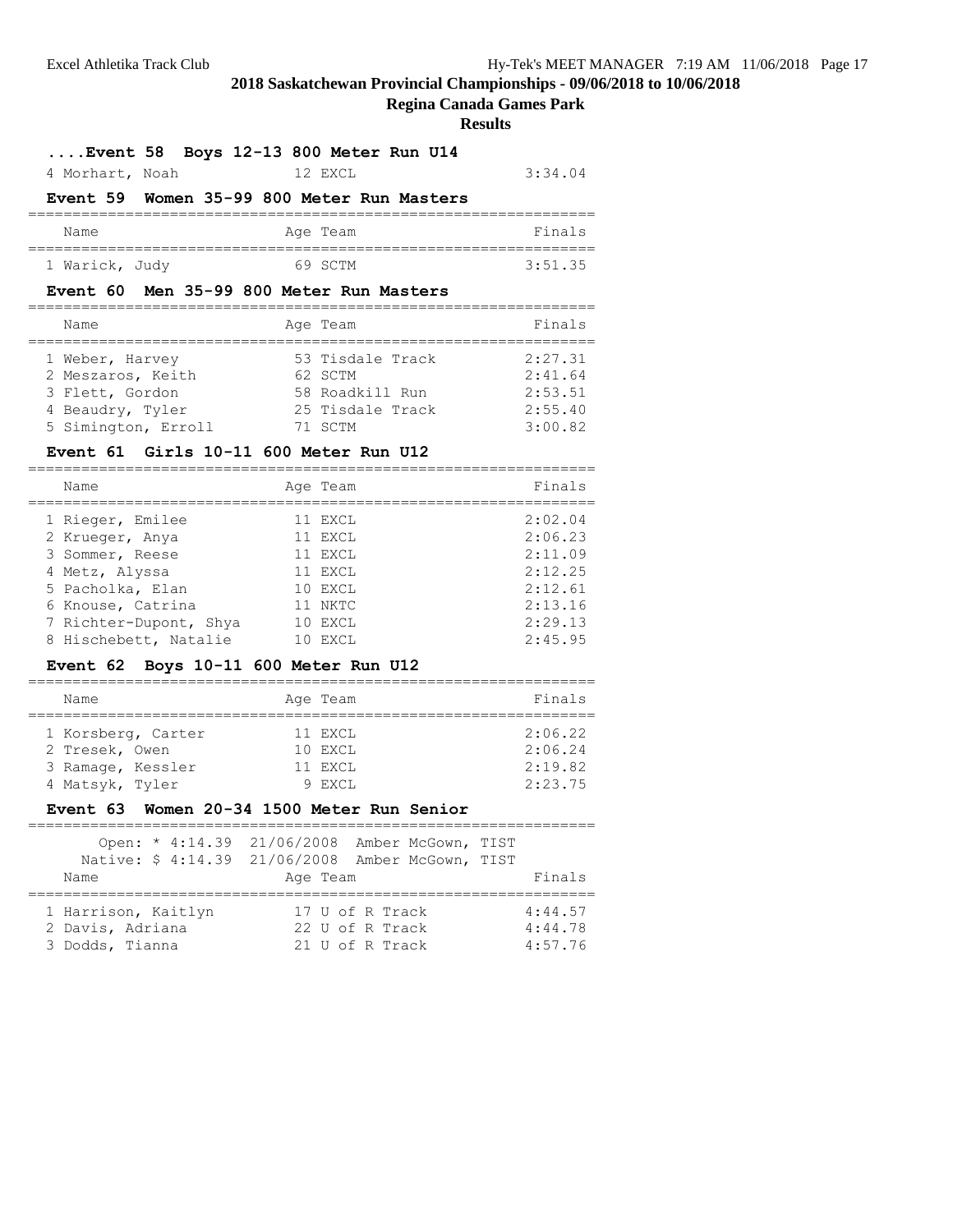# **Regina Canada Games Park**

**Results**

# **Event 64 Men 20-34 1500 Meter Run Senior**

| Open: * 3:40.74<br>Native: \$ 3:40.74<br>Name | 08/08/1989 Colin Mathieson, Team SK<br>08/08/1989 Colin Mathieson, Team SK<br>Age Team | Finals  |
|-----------------------------------------------|----------------------------------------------------------------------------------------|---------|
| 1 Hetterley, Greg                             | 21 U of R Track                                                                        | 3:56.70 |
| 2 Mytopher, Brayden                           | 18 SATS                                                                                | 4:01.44 |
| 3 Neff, Russell                               | 33 EXCL                                                                                | 4:13.41 |
| 4 McBride, Alexander                          | 20 U of R Track                                                                        | 4:14.81 |
| 5 Johnson, Matthew                            | 21 U of R Track                                                                        | 4:21.01 |
| 6 Toth, Jonah                                 | 20 EXCL                                                                                | 4:54.92 |

# **Event 65 Women 18-19 1500 Meter Run U20**

| Name                 | Open: * 4:18.61 10/06/2009 Kendra Schaaf, OCST<br>Age Team | Finals  |
|----------------------|------------------------------------------------------------|---------|
| 1 Neigum, Kaila      | 19 U of R Track                                            | 4:47.06 |
| 2 Neufeld, Sydney    | 18 STFC                                                    | 5:09.22 |
| 3 Tymo, Kaylee       | 18 EXCL                                                    | 5:11.98 |
| 4 Ryz, Payton        | 18 RIVA                                                    | 5:16.48 |
| 5 Haczkewicz, Kelsey | 19 U of R Track                                            | 5:25.66 |

# **Event 66 Men 18-19 1500 Meter Run U20**

| Name                                                                                  | Open: * 3:43.7h 13/08/1988 Colin Mathieson, Team SK<br>Native: \$ 3:43.7h 13/08/1988 Colin Mathieson, Team SK<br>Age Team | Finals                                              |
|---------------------------------------------------------------------------------------|---------------------------------------------------------------------------------------------------------------------------|-----------------------------------------------------|
| 1 Caie, Kyle<br>2 MacLean, Ron<br>3 Fast, Ouincy<br>4 Said, Moktar<br>5 Bauman, Dylan | 19 RIVA<br>17 U of R Track<br>17 RIVA<br>17 RIVA<br>17 RIVA                                                               | 4:00.36<br>4:03.08<br>4:03.32<br>4:09.30<br>4:16.04 |
| 6 Seshadri, Benjamin                                                                  | 16 RIVA                                                                                                                   | 4:22.97                                             |
| -- Smith, Joseph                                                                      | 17 EXCL                                                                                                                   | DNF                                                 |
| -- Smith, Jacob                                                                       | 19 EXCL                                                                                                                   | DNF                                                 |

# **Event 67 Girls 16-17 1500 Meter Run U18**

| Open: * 4:29.63 25/07/2004 Kendra Schaaf, OCST<br>Native: \$ 4:29.63 28/07/2007 Kendra Schaaf, QCST<br>Name | Age Team | Finals  |  |  |  |
|-------------------------------------------------------------------------------------------------------------|----------|---------|--|--|--|
| 1 Cross Child, Jaira                                                                                        | 17 STFC  | 4:56.30 |  |  |  |
| 2 Gigun, Elissa                                                                                             | 16 RIVA  | 5:10.27 |  |  |  |
| 3 Siemens, Mette                                                                                            | 17 RIVA  | 5:13.02 |  |  |  |
| 4 Kozan, Ellison                                                                                            | 16 EXCL  | 5:16.92 |  |  |  |
| 5 Walker, Hannah                                                                                            | 17 PAAC  | 5:25.95 |  |  |  |
| 6 Kaban, Madelyn                                                                                            | 16 EXCL  | 5:32.53 |  |  |  |
| 7 Roney, Alyssa                                                                                             | 16 MJRTC | 5:43.19 |  |  |  |
| 8 Howe, Pepper                                                                                              | 17 RIVA  | 5:45.20 |  |  |  |
| 9 Elkew, Morgan                                                                                             | 16 EXCL  | 5:50.90 |  |  |  |
| 10 Yang, Bonnie                                                                                             | 17 RIVA  | 5:59.07 |  |  |  |
| 11 Sylvestre, Emma                                                                                          | 16 EXCL  | 6:11.95 |  |  |  |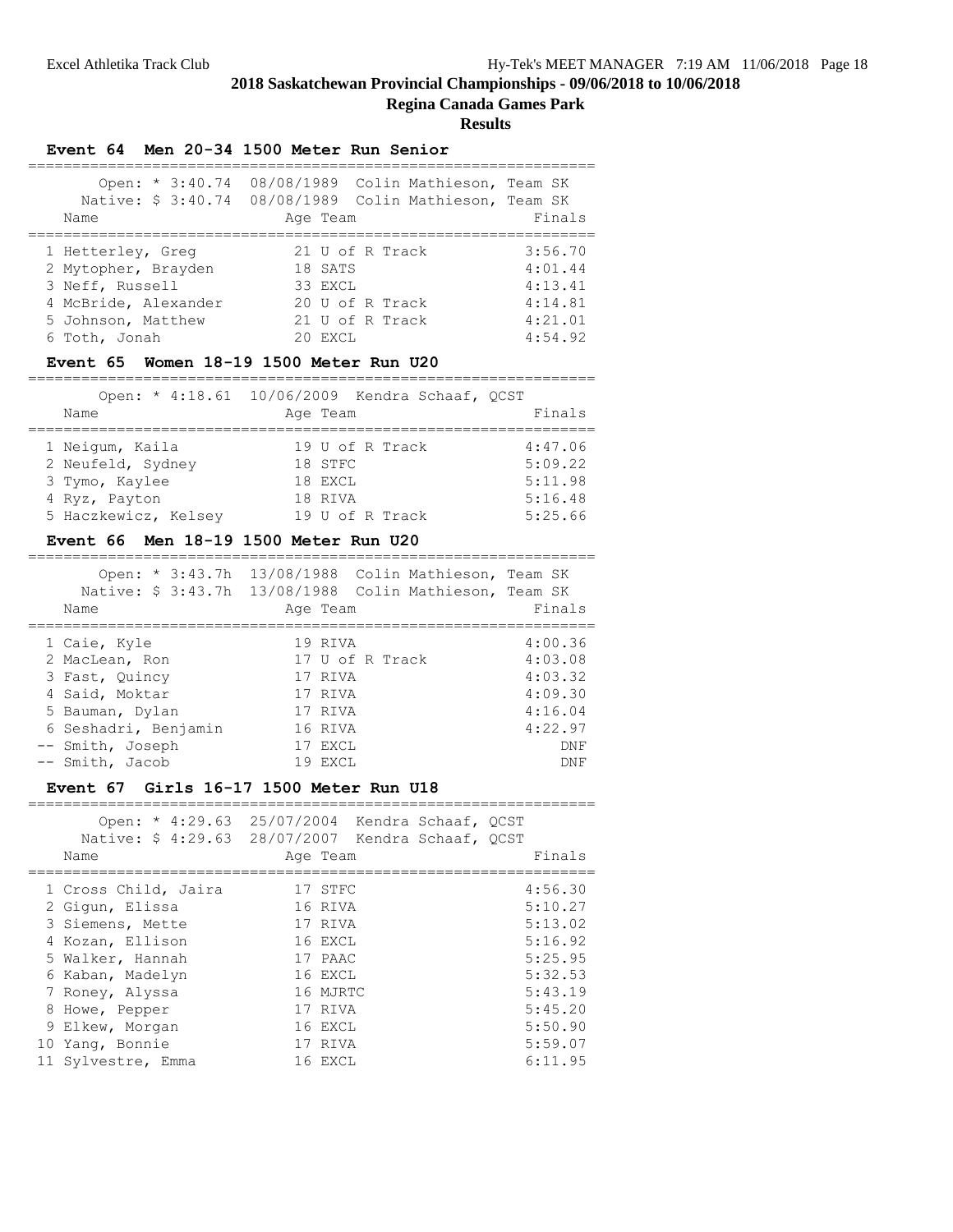#### **Regina Canada Games Park**

| Event 68 Boys 16-17 1500 Meter Run U18                       |                                                                                                                 |                               |
|--------------------------------------------------------------|-----------------------------------------------------------------------------------------------------------------|-------------------------------|
| Name                                                         | Open: * 3:53.28 06/07/2003 Mike Woods, ON-Ol<br>Age Team                                                        | Finals                        |
| 1 Hrycuik, Matthew<br>2 Easton, Sean<br>3 Gilbert, Reece     | 17 RIVA<br>16 YLTC<br>16 Unattached                                                                             | 4:44.13<br>4:54.57<br>5:09.48 |
| <b>Event 71</b>                                              | Women 35-99 1500 Meter Run Masters                                                                              |                               |
| Name                                                         | Age Team                                                                                                        | Finals                        |
| 1 Warick, Judy                                               | 69 SCTM                                                                                                         | 7:36.23                       |
|                                                              | Event 73 Girls 14-15 1200 Meter Run U16                                                                         |                               |
|                                                              | Open: * 3:37.77 30/07/2016 Olivia Cooper, TMAB                                                                  |                               |
| Name                                                         | Age Team                                                                                                        | Finals                        |
| 1 Lewans, Alexis                                             | 14 RIVA                                                                                                         | 3:50.11                       |
| 2 Lakustiak, Molly                                           | 14 RMSC                                                                                                         | 3:54.53                       |
| 3 Novecosky, Allison                                         | 15 STFC                                                                                                         | 3:59.13                       |
| 4 McLeod, Stella                                             | 14 EXCL                                                                                                         | 4:03.48                       |
| 5 Gettle, Sophie                                             | 15 EXCL                                                                                                         | 4:14.65                       |
| 6 Patterson, Torie<br>Event 74 Boys 14-15 1200 Meter Run U16 | 15 YLTC                                                                                                         | 4:26.17                       |
| Name                                                         | Open: * 3:14.64 14/07/2012 Matthew Exner, QCST<br>Native: \$ 3:14.64 16/08/2014 Matthew Exner, QCST<br>Age Team | Finals                        |
| 1 Deck, Kaiden                                               | 15 STFC                                                                                                         | 3:34.72                       |
| 2 Webster, Alexander                                         | 15 Unattached                                                                                                   | 3:35.42                       |
| 3 Telus, Jacob                                               | 15 EXCL                                                                                                         | 3:42.66                       |
| 4 Makaby, Abraham                                            | 14 RIVA                                                                                                         | 3:49.46                       |
| 5 Mason, Joshua                                              | 15 RIVA                                                                                                         | 4:00.64                       |
| 6 Naughton, Killian<br>7 Cross Child, Kinley                 | 12 EXCL<br>14 STFC                                                                                              | 4:07.30<br>4:37.97            |
| <b>Event</b> 75                                              | Girls 12-13 1200 Meter Run U14                                                                                  |                               |
|                                                              |                                                                                                                 |                               |
| Native: \$ 3:53.89<br>Name                                   | 10/06/2017<br>Alexis Lewans, RIVA<br>Age Team                                                                   | Finals                        |
| 1 Palaschuk, Jadyn                                           | 13 MJRTC                                                                                                        | 4:01.72                       |
| 2 Campeau, Cadence                                           | 13 KAMS                                                                                                         | 4:27.53                       |
| 3 Dingman, Pressleigh                                        | 13 YLTC                                                                                                         | 5:24.41                       |
| <b>Event 76</b>                                              | Boys 12-13 1200 Meter Run U14                                                                                   |                               |
| Name                                                         | Age Team                                                                                                        | Finals                        |
| 1 Bristol, Henry                                             | 12 RMSC                                                                                                         | 4:20.09                       |
| 2 Nabozniak-Wog, Kale                                        | 13 YLTC                                                                                                         | 4:25.36                       |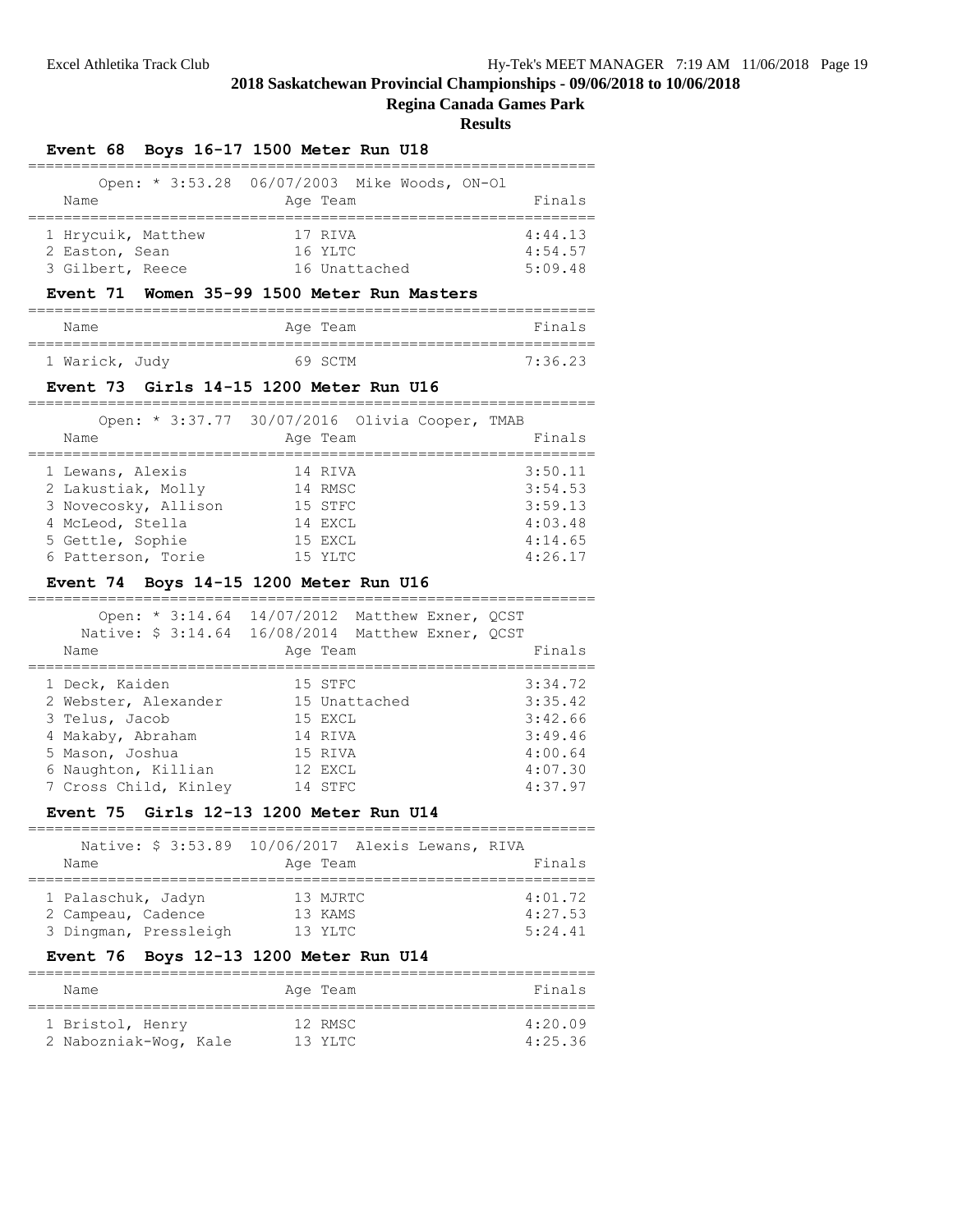#### **Regina Canada Games Park**

|                                                     | Event 77 Girls 10-11 1000 Meter Run U12                                                                                     |                                         |
|-----------------------------------------------------|-----------------------------------------------------------------------------------------------------------------------------|-----------------------------------------|
| Name                                                | Age Team                                                                                                                    | Finals                                  |
| =============<br>1 Rieger, Emilee<br>2 Metz, Alyssa | ====================<br>====================<br>11 EXCL<br>11 EXCL                                                          | 3:29.88<br>3:53.64                      |
| 3 Sommer, Reese<br>4 Hischebett, Natalie            | 11 EXCL<br>10 EXCL                                                                                                          | 3:53.77<br>4:43.48                      |
|                                                     | Event 78 Boys 10-11 1000 Meter Run U12                                                                                      |                                         |
| Name                                                | Age Team<br>===================                                                                                             | Finals                                  |
| ;=============================<br>1 Tresek, Owen    | 10 EXCL                                                                                                                     | 3:30.55                                 |
|                                                     | Event 79 Women 20-34 100 Meter Hurdles .84m Senior                                                                          |                                         |
| Name                                                | Open: * 12.93 28/05/2016 Brianne Theisen-Eaton, UNSK<br>Native: \$ 12.93 28/05/2016 Brianne Theisen-Eaton, UNSK<br>Age Team | Finals<br>Wind                          |
|                                                     |                                                                                                                             |                                         |
| 1 Harrison, Michelle<br>2 Chartier, Leadan          | 26 STFC<br>20 STFC                                                                                                          | 14.00<br>$\bf{+0.0}$<br>15.50<br>$+0.0$ |
| 3 Major, Danielle                                   | 21 U of R Track                                                                                                             | $16.71 + 0.0$                           |
|                                                     | Event 80 Men 20-34 110 Meter Hurdles 1.07m Senior                                                                           |                                         |
|                                                     | ===========<br>Open: * 14.39 23/08/1987 Al Hough, ON                                                                        |                                         |
|                                                     | Native: \$ 14.43 13/07/1998 Omar Forrest, RAT                                                                               |                                         |
| Name<br>===================================         | Age Team                                                                                                                    | Finals<br>Wind<br>===================   |
| 1 Johnson, Kayden                                   | 22 STFC                                                                                                                     | $14.47 - 4.4$                           |
| 2 Olson, Jared                                      | 25 STFC                                                                                                                     | $15.31 -4.4$                            |
| 3 Johnston, Kieran                                  | 23 STFC                                                                                                                     | $15.76 - 4.4$                           |
| 4 Trakalo, Bryden                                   | 20 U of R Track                                                                                                             | $16.61 - 4.4$                           |
| 5 Keenan, Nicholas                                  | 21 STFC                                                                                                                     | $16.89 - 4.4$                           |
|                                                     | Event 81 Women 18-19 100 Meter Hurdles .84m U20                                                                             |                                         |
|                                                     | Open: * 13.57 24/07/2004 Frances Keating, ONT                                                                               |                                         |
|                                                     | Native: \$ 13.78 26/06/2004 Jamie Cruickshank, STFC                                                                         |                                         |
| Name<br>===================================         | Age Team                                                                                                                    | Finals<br>Wind<br>====================  |
| 1 Barkway, Rebecca                                  | 19 STFC                                                                                                                     | 15.52<br>$-2.9$                         |
| 2 Murray, Holly                                     | 18 STFC                                                                                                                     | $-2.9$<br>15.65                         |
| 3 Ziola, Jansen                                     | 19 Unattached                                                                                                               | $-2.9$<br>15.84                         |
| 4 Mooney, Ashlyn                                    | 19 STFC                                                                                                                     | 15.93<br>$-2.9$                         |
| 5 Edwards, Alyson                                   | 18 U of R Track                                                                                                             | $-2.9$<br>16.39                         |
| 6 Marpole, Meissa                                   | 19 EXCL                                                                                                                     | $-2.9$<br>17.96                         |
| 7 Andrews, Brianna                                  | 18 STFC                                                                                                                     | 18.37<br>$-2.9$                         |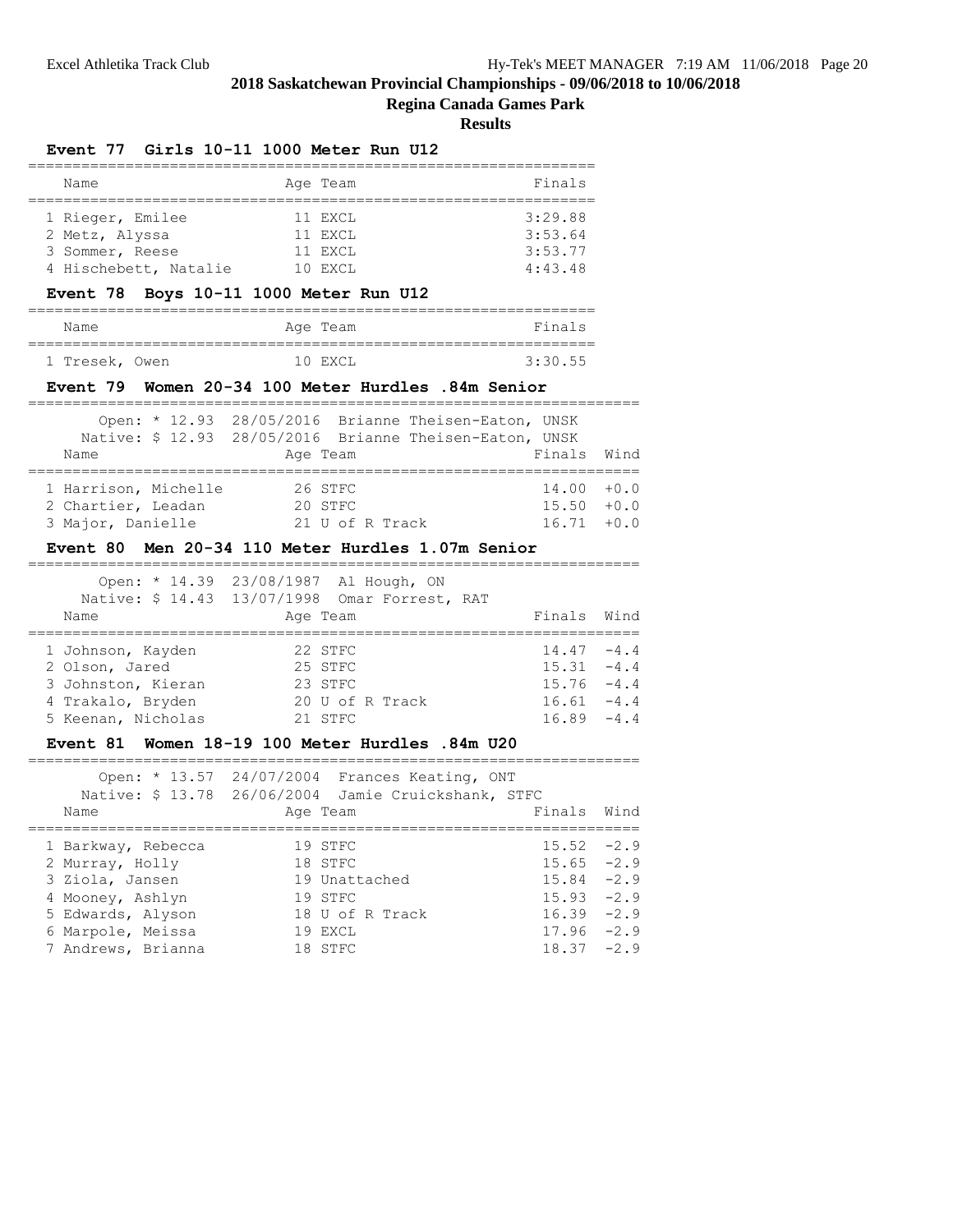# **Regina Canada Games Park**

# **Results**

| Name                                                                                                                                                                     | Open: * 14.11 24/07/2004 Cameron Sahadath, ON<br>Native: \$ 14.27 07/08/1998 Justin Baker, EXA<br>Age Team        | Finals                                                      | Wind                                                               |
|--------------------------------------------------------------------------------------------------------------------------------------------------------------------------|-------------------------------------------------------------------------------------------------------------------|-------------------------------------------------------------|--------------------------------------------------------------------|
| 1 Fettes, Logan<br>2 Murray, Jonah                                                                                                                                       | 18 Unattached<br>19 STFC<br>Event 83 Girls 16-17 100 Meter Hurdles .76m U18                                       | 15.98<br>$16.08 - 0.5$                                      | $-0.5$                                                             |
| Name                                                                                                                                                                     | Open: * 14.30 24/08/2009 Jenna Mann, STFC<br>Native: \$ 14.30 24/08/2009 Jenna Mann, STFC<br>Age Team             | Finals                                                      | Wind                                                               |
| 1 Comfort, Kira<br>2 Strinholm, Kayleigh 17 EXCL                                                                                                                         | 16 Tisdale Track<br>Event 84 Boys 16-17 110 Meter Hurdles .91m U18                                                | 17.47<br>$20.52 -1.0$                                       | $-1.0$                                                             |
| Open: * 14.39<br>Name                                                                                                                                                    | 11/08/2007 Andrew Arndt, STFC/TS<br>Native: \$ 14.63 05/07/1997 Lindsay Tallon, STFC<br>Age Team                  | Finals                                                      | Wind                                                               |
| 1 Dasiuk, Jordan<br>2 Sebastian, Dylan<br>3 Burkholder, Karsun 16 EXCL                                                                                                   | 17 RIVA<br>17 EXCL<br>Event 85 Girls 14-15 80 Meter Hurdles .76m U16                                              | 17.43<br>17.98<br>18.38                                     | NWI<br>NWI<br>NWI                                                  |
| Name                                                                                                                                                                     | Open: * 11.96 11/08/2001 Jaime Cruickshank, RAT<br>Native: \$ 11.96 11/08/2001 Jaime Cruickshank, RAT<br>Age Team | Finals                                                      | Wind                                                               |
| 1 Albertson, Rachel<br>2 Ells, Chelsea<br>3 Reyda Molnar, Alexandra 15 STFC<br>4 Labbie, Jamie<br>5 McCombs, Kasey<br>6 Minovitch, Ki-Lynn 14 STFC<br>7 Neiszner, Autumn | 15 STFC<br>15 STFC<br>14 Unattached<br>15 YLTC<br>15 EXCL<br>Event 86 Boys 14-15 100 Meter Hurdles .84m U16       | 12.72<br>13.01<br>13.38<br>13.55<br>13.56<br>13.70<br>14.75 | $-1.0$<br>$-1.0$<br>$-1.0$<br>$-1.0$<br>$-1.0$<br>$-1.0$<br>$-1.0$ |
| Native: \$ 13.75<br>Name                                                                                                                                                 | Open: * 13.75 08/08/2015 Vaughn Taylor, QCST<br>07/08/2015 Vaughn Taylor, QCST<br>Age Team                        | Finals                                                      | Wind                                                               |
| 1 Dimande, Tiago<br>2 Bailey, Hudson<br>3 Cross Child, Kinley<br>-- Brown, Brayden                                                                                       | 14 STFC<br>14 YLTC<br>14 STFC<br>15 RIVA                                                                          | 15.78<br>17.65<br>22.79<br>DNF                              | $-0.2$<br>$-0.2$<br>$-0.2$<br>$-0.2$                               |

**Event 82 Men 18-19 110 Meter Hurdles .99m U20**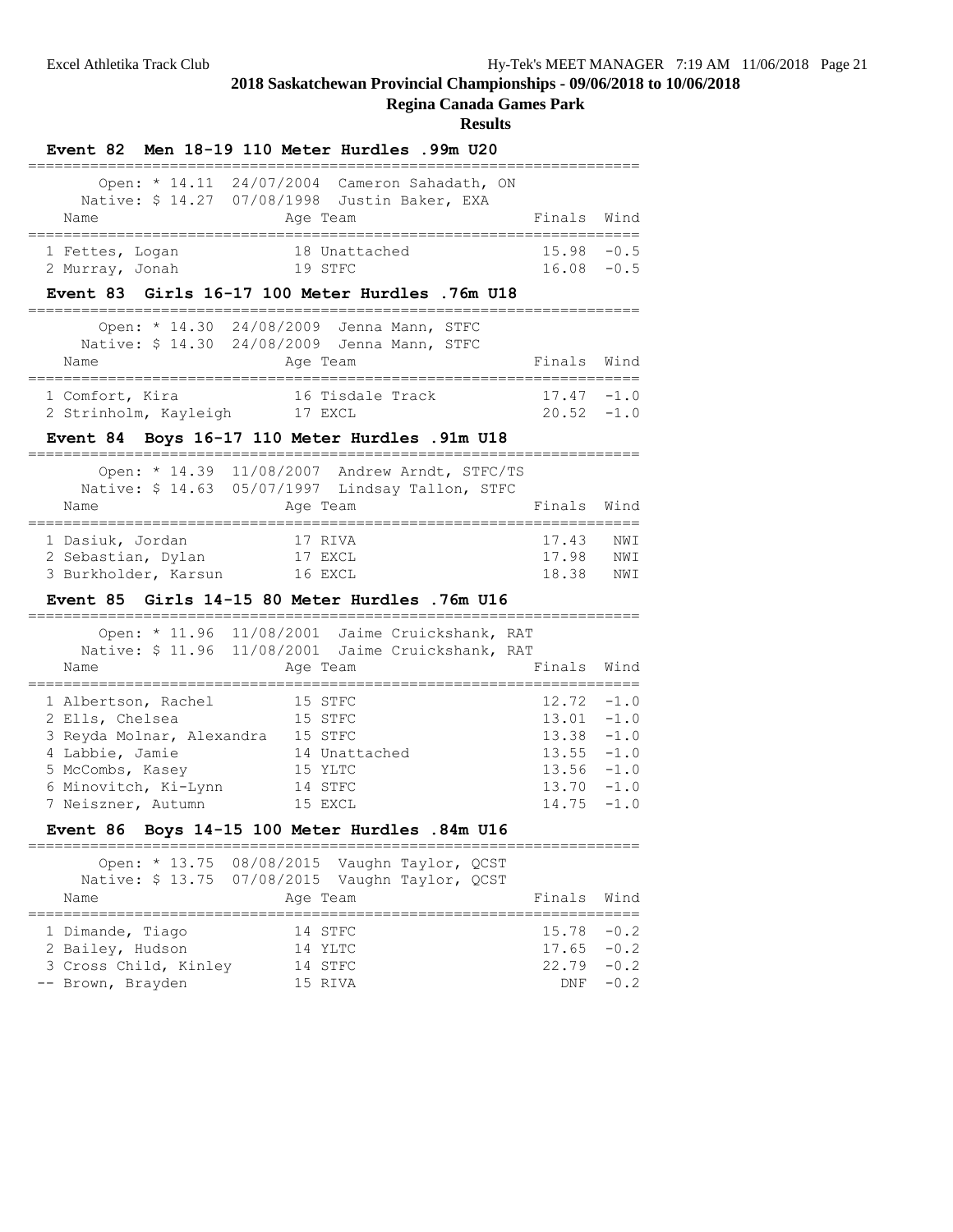# **Regina Canada Games Park**

**Results**

# **Event 87 Girls 12-13 80 Meter Hurdles .76m U14**

| Name                | Age Team | Finals Wind   |  |  |  |
|---------------------|----------|---------------|--|--|--|
|                     |          |               |  |  |  |
| 1 Maloney, Attleigh | 13 RIVA  | $14.69 - 1.4$ |  |  |  |
| 2 Culbert, Victoria | 12 EXCL  | $14.84 - 1.4$ |  |  |  |
| 3 Medernach, Josi   | 13 STFC  | $15.13 - 1.4$ |  |  |  |
| 4 Haus, Raina       | 12 EXCL  | $17.16 - 1.4$ |  |  |  |
| 5 Metz, Emily       | 12 EXCL  | $18.55 - 1.4$ |  |  |  |

# **Event 88 Boys 12-13 80 Meter Hurdles .76m U14**

|                        | Open: * 13.13 23/06/1995 Shawn Greenwald, BBS  |               |        |
|------------------------|------------------------------------------------|---------------|--------|
|                        | Native: \$ 13.14 29/05/2004 Taylor Jones, STFC |               |        |
| Name                   | Age Team                                       | Finals        | Wind   |
|                        |                                                |               |        |
| 1 Topos, Dominic       | 12 EXCL                                        | $14.46 - 1.0$ |        |
| 2 Matsyk, Joshua       | 13 EXCL                                        | $14.66 - 1.0$ |        |
| 3 Dakis, Grayson       | 13 EXCL                                        | $15.26 - 1.0$ |        |
| 4 Stefaniuk, Mason     | 13 EXCL                                        | 17.14         | $-1.0$ |
| 5 Kitz, Jackson        | 13 EXCL                                        | 17.23         | $-1.0$ |
| 6 Alshammari, Abdullah | 12 EXCL                                        | 18.90         | $-1.0$ |

# **Event 89 Women 35-99 80 Meter Hurdles Masters**

| Name            |  | Age Team | Finals Wind   |  |
|-----------------|--|----------|---------------|--|
|                 |  |          |               |  |
| 1 Gieni, Muriel |  | 60 RTVA  | $14.39 - 2.4$ |  |

# **Event 91 Women 18-19 3000 Meter Run U20**

|                   |          | Open: * 9:14.62 18/07/2009 Kendra Schaaf, OCST    |  |  |          |  |  |  |
|-------------------|----------|---------------------------------------------------|--|--|----------|--|--|--|
|                   |          | Native: \$ 9:14.62 18/07/2009 Kendra Schaaf, OCST |  |  |          |  |  |  |
| Name              | Age Team |                                                   |  |  |          |  |  |  |
|                   |          |                                                   |  |  |          |  |  |  |
| 1 Ryz, Payton     |          | 18 RIVA                                           |  |  | 11:39.98 |  |  |  |
| 2 Neufeld, Sydney |          | 18 STFC                                           |  |  | 12:00.03 |  |  |  |

# **Event 92 Men 18-19 5000 Meter Run U20**

|              |  |          | Open: $*$ 13:58.50 16/08/2005 Jean-Claude Nduwingoma, Te |  |
|--------------|--|----------|----------------------------------------------------------|--|
|              |  |          | Native: \$ 14:12.91 06/06/2007 Sean Fleming, OCST        |  |
| Name         |  | Age Team | Finals                                                   |  |
| 1 Caie, Kyle |  | 19 RTVA  | 16:01.47                                                 |  |

#### **Event 93 Girls 16-17 3000 Meter Run U18**

|                  | Open: * 9:47.59 11/08/2007 Kendra Schaaf, OCS/TS<br>Native: \$ 9:47.59 11/08/2007 Kendra Schaaf, QCST/TS |          |
|------------------|----------------------------------------------------------------------------------------------------------|----------|
| Name             | Age Team                                                                                                 | Finals   |
| 1 Gigun, Elissa  | 16 RIVA                                                                                                  | 11:34.57 |
| 2 Siemens, Mette | 17 RIVA                                                                                                  | 12:15.51 |
| 3 Walker, Hannah | 17 PAAC                                                                                                  | 12:33.07 |
| 4 Howe, Pepper   | 17 RIVA                                                                                                  | 12:48.96 |
| 5 Elkew, Morgan  | 16 EXCL                                                                                                  | 12:57.94 |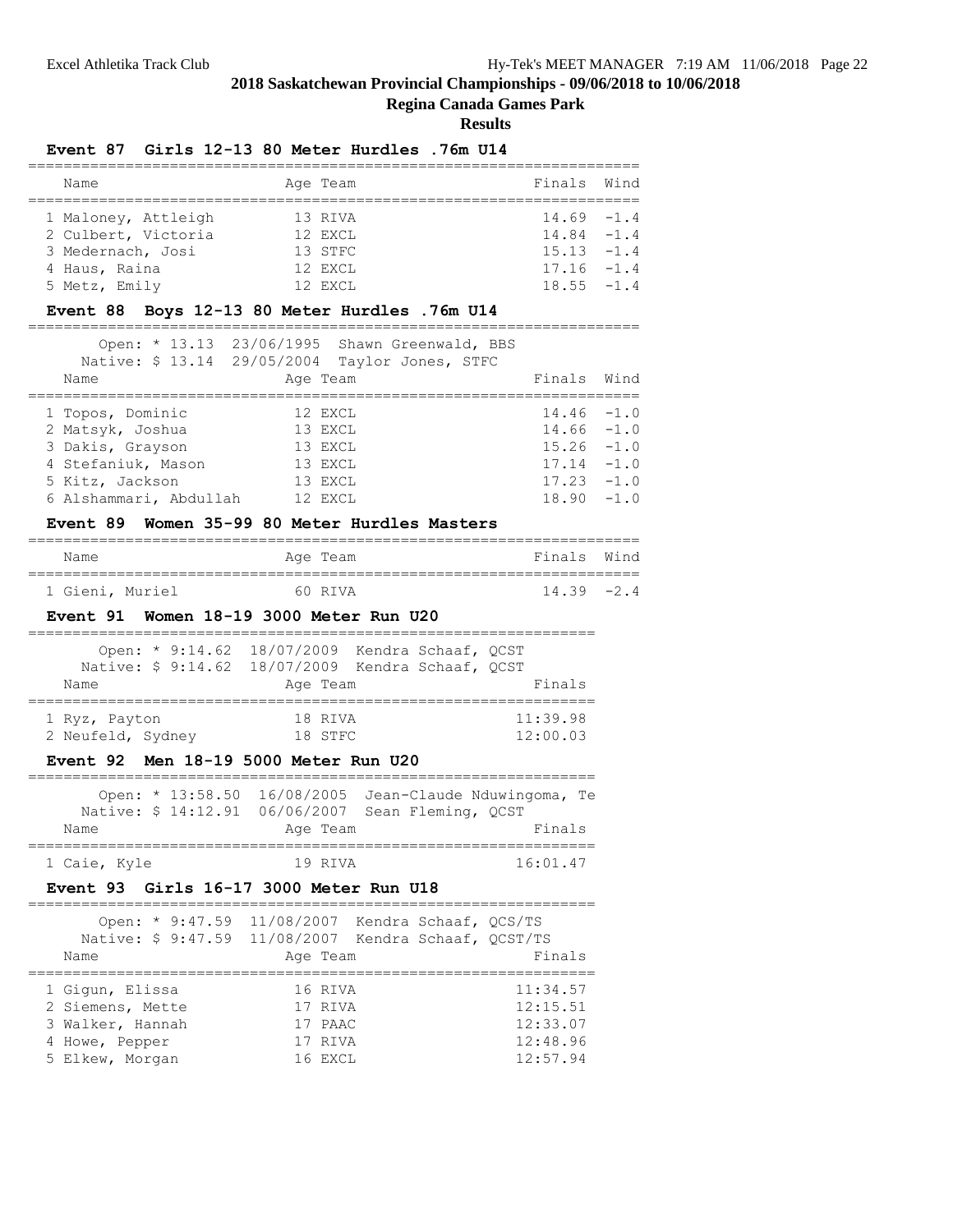# **Regina Canada Games Park**

#### **Results**

# **....Event 93 Girls 16-17 3000 Meter Run U18**

6 Sylvestre, Emma 16 EXCL 13:50.66

# **Event 94 Boys 16-17 3000 Meter Run U18**

|                      |  | Open: * 8:27.8h 18/08/1972 Allen Groat, Melfort<br>Native: \$ 8:27.8h 18/08/1972 Allen Groat, MEL |          |
|----------------------|--|---------------------------------------------------------------------------------------------------|----------|
| Name                 |  | Age Team                                                                                          | Finals   |
| 1 Said, Moktar       |  | 17 RIVA                                                                                           | 9:40.87  |
| 2 Yuzdepski, Mathias |  | 16 RIVA                                                                                           | 10:20.50 |
| 3 Gilbert, Reece     |  | 16 Unattached                                                                                     | 11:06.07 |

# **Event 95 Girls 14-15 2000 Meter Run U16**

|                    | Open: * 6:22.94 18/07/2014 Sophie Sigfstead, TMAB |         |
|--------------------|---------------------------------------------------|---------|
| Name               | Age Team                                          | Finals  |
| 1 Lewans, Alexis   | 14 RTVA                                           | 6:58.71 |
| 2 Lakustiak, Molly | 14 RMSC                                           | 7:05.22 |
| 3 Patterson, Torie | $15$ YLTC                                         | 8:07.24 |

# **Event 96 Boys 14-15 2000 Meter Run U16**

|      |                     | Open: $* 5:49.34$                              |               | 06/08/2016 Ron MacLean, | TMSK |         |
|------|---------------------|------------------------------------------------|---------------|-------------------------|------|---------|
|      |                     | Native: \$5:49.34 06/08/2016 Ron MacLean, TMSK |               |                         |      |         |
| Name |                     |                                                | Age Team      |                         |      | Finals  |
|      |                     | 1 Webster, Alexander                           | 15 Unattached |                         |      | 6:30.60 |
|      | 2 Mason, Joshua     |                                                | 15 RIVA       |                         |      | 6:57.01 |
|      |                     | 3 Yuzdepski, Nicklas                           | 14 RIVA       |                         |      | 7:16.46 |
|      | 4 Acoose, Sebastian |                                                | 15 EXCL       |                         |      | 8:19.54 |

# **Event 97 Women 35-99 3000 Meter Run Masters**

| Name |                        | Age Team      | Finals   |  |
|------|------------------------|---------------|----------|--|
|      |                        |               |          |  |
|      | 1 Cross Child, Celeste | 39 Unattached | 12:01.89 |  |

#### **Event 99 Women 20-34 5000 Meter Run Senior**

|                 | Open: * 15:46.76 18/04/2009 Danette Doetzel, OCST    |          |  |          |  |
|-----------------|------------------------------------------------------|----------|--|----------|--|
|                 | Native: \$ 15:46.76 18/04/2009 Danette Doetzel, OCST |          |  |          |  |
| Name            |                                                      | Age Team |  | Finals   |  |
|                 |                                                      |          |  |          |  |
| 1 Mann, Caitlin |                                                      | 18 EXCL  |  | 18:29.24 |  |

#### **Event 100 Men 20-34 5000 Meter Run Senior**

|                 | Open: * 13:25.91 27/07/2007 Simon Bairu, OCST    |          |
|-----------------|--------------------------------------------------|----------|
|                 | Native: \$ 13:25.91 27/07/2007 Simon Bairu, OCST |          |
| Name            | Age Team                                         | Finals   |
| 1 Legare, Quinn | 21 U of R Track                                  | 16:12.16 |
| 2 Turmel, Marc  | 23 U of R Track                                  | 16:36.16 |
| 3 Neff, Russell | 33 EXCL                                          | 17:11.74 |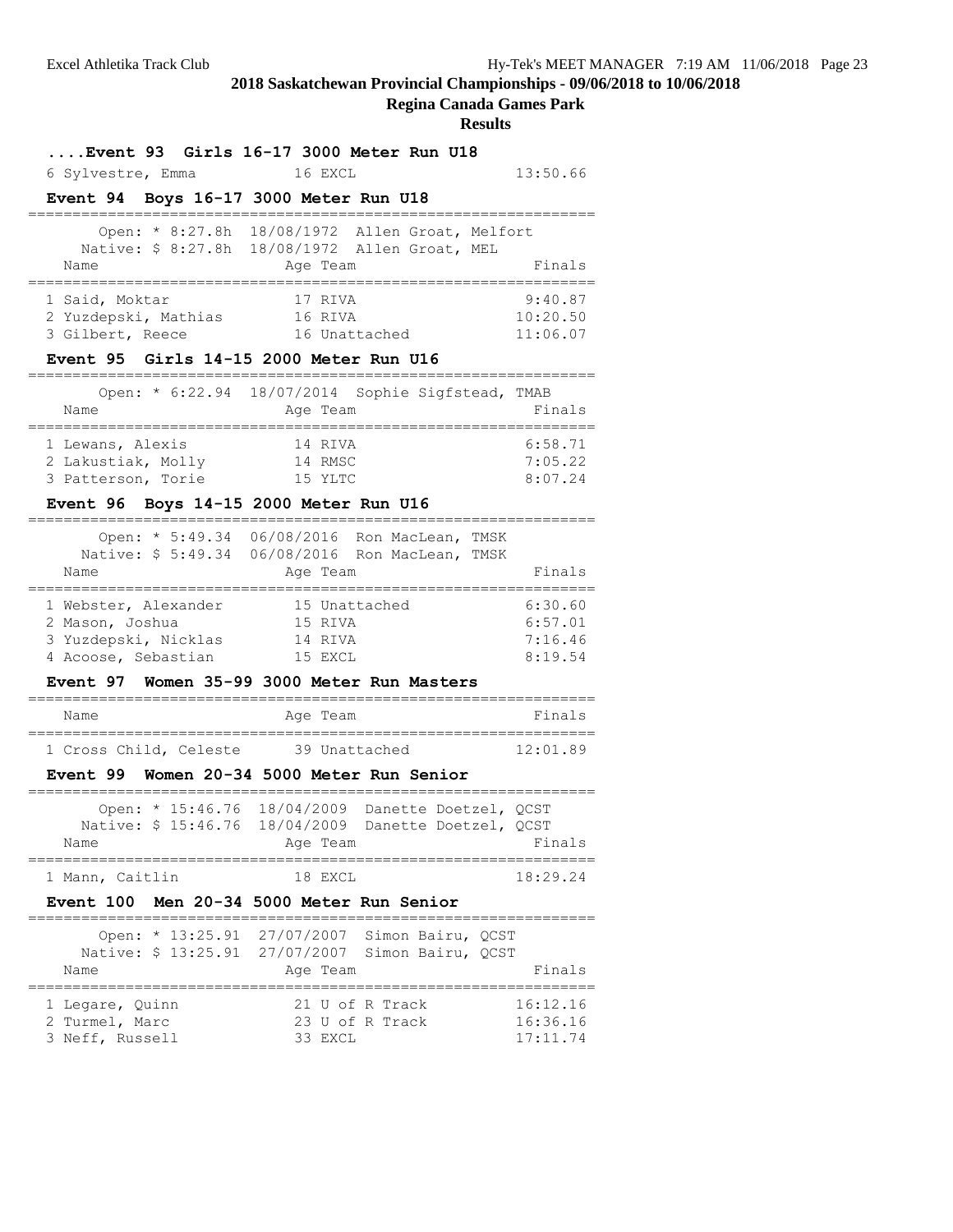**Regina Canada Games Park**

|                                                                                                                                      | Event 100 Men 20-34 5000 Meter Run Senior                                                      |                                |                |
|--------------------------------------------------------------------------------------------------------------------------------------|------------------------------------------------------------------------------------------------|--------------------------------|----------------|
| 4 Petrychyn, Kevin                                                                                                                   | 32 Jaleta Pacers                                                                               | 18:39.17                       |                |
| 5 Crawford, Jeff                                                                                                                     | 29 Jaleta Pacers                                                                               | 19:05.16                       |                |
| 6 Toth, Jonah                                                                                                                        | 20 EXCL                                                                                        | 19:41.25                       |                |
|                                                                                                                                      | Event 102 Men 35-99 5000 Meter Run Masters                                                     |                                |                |
| Name<br>____________________________________                                                                                         | Aqe Team                                                                                       | Finals<br>.=================== |                |
| 1 Olsen, Dave                                                                                                                        | 63 Unattached                                                                                  | 22:23.17                       |                |
|                                                                                                                                      | Event 105 Women 18-19 400 Meter Hurdles 0.76m U20                                              |                                |                |
| Open: * 58.49                                                                                                                        | 10/07/1982 Gwen Wall, RIV                                                                      |                                |                |
| Name                                                                                                                                 | Native: \$ 58.49 10/07/1982 Gwen Wall, RIV<br>Age Team                                         | Finals                         |                |
| 1 Smith, Skylar<br>2 Dembrowski, Courtney 18 STFC                                                                                    | 18 YLTC                                                                                        | 1:04.18<br>1:07.52             |                |
|                                                                                                                                      | Event 107 Girls 16-17 400 Meter Hurdles 0.76m U18                                              |                                |                |
|                                                                                                                                      | Open: * 1:01.17 19/08/1989 Michaela Colluney, BC                                               |                                |                |
|                                                                                                                                      | Native: \$ 1:01.57 17/05/2009 Michelle Young, STFC                                             |                                |                |
| Name                                                                                                                                 | Age Team                                                                                       | Finals                         |                |
| 1 Comfort, Kira<br>2 Ledingham, Claire                                                                                               | 16 Tisdale Track<br>17 EXCL                                                                    | 1:13.39<br>1:16.60             |                |
|                                                                                                                                      |                                                                                                |                                |                |
|                                                                                                                                      | Event 111 Girls 14-15 200 Meter Hurdles .76m U16                                               |                                |                |
|                                                                                                                                      |                                                                                                |                                |                |
|                                                                                                                                      | Open: * 28.53 08/08/2015 Holly Murray, STFC<br>Native: \$ 28.54 25/07/2010 Katelyn Lehner, CCT |                                |                |
| Name                                                                                                                                 | Age Team                                                                                       | Finals                         |                |
|                                                                                                                                      | 15 STFC                                                                                        | $29.88 - 0.1$                  |                |
|                                                                                                                                      | 15 YLTC                                                                                        | $32.05 - 0.1$                  | Wind           |
|                                                                                                                                      |                                                                                                | $32.26 - 0.1$                  |                |
|                                                                                                                                      | Event 112 Boys 14-15 200 Meter Hurdles .76m U16                                                |                                |                |
|                                                                                                                                      | Open: * 25.24 08/08/2015 Payne Wylie, RIVA                                                     |                                |                |
| Name                                                                                                                                 | Native: \$ 25.24 17/07/2015 Payne Wylie, RIVA<br>Age Team                                      | Finals                         |                |
|                                                                                                                                      |                                                                                                | 27.96                          | Wind<br>$-0.1$ |
|                                                                                                                                      | 14 STFC<br>Girls 12-13 200 Meter Hurdles .76m U14                                              |                                |                |
| Name                                                                                                                                 | Age Team                                                                                       | Finals                         | Wind           |
| 1 Albertson, Rachel<br>2 McCombs, Kasey<br>3 Neiszner, Autumn 15 EXCL<br>1 Dimande, Tiago<br><b>Event 113</b><br>1 Culbert, Victoria | 12 EXCL                                                                                        | 33.41                          | NWI            |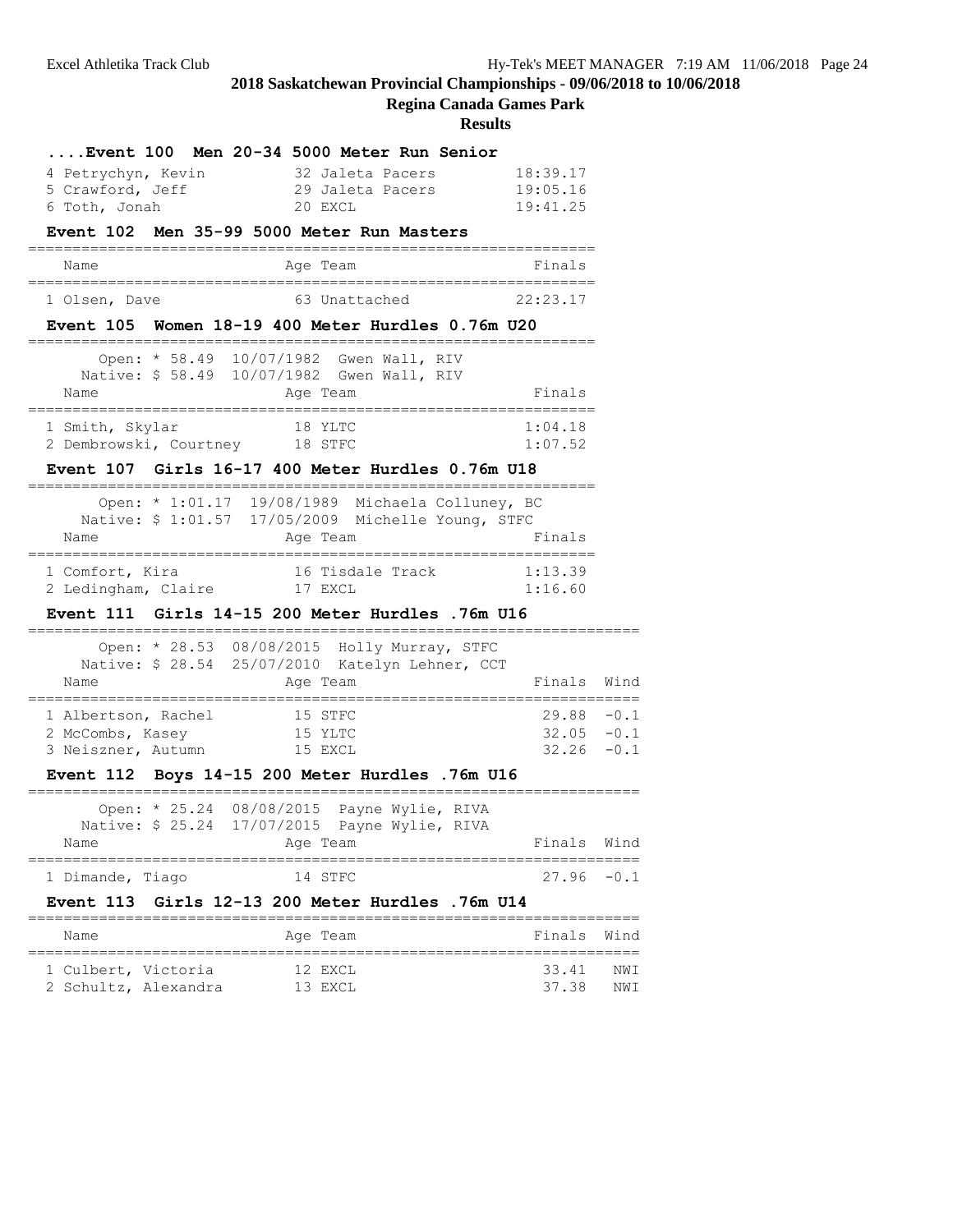**Regina Canada Games Park**

|                     |                                   | Event 116 Men 20-34 3000 Meter Steeplechase Senior                                             |                      |
|---------------------|-----------------------------------|------------------------------------------------------------------------------------------------|----------------------|
|                     |                                   | Open: * 8:44.05 02/08/1981 Greg Duhaime, ON<br>Native: \$ 8:45.12 08/05/1998 Rick Obleman, HAR |                      |
| Name                |                                   | Age Team                                                                                       | Finals               |
| 1 Flett, Gordon     |                                   | 58 Roadkill Run<br>14:05.61                                                                    |                      |
|                     |                                   | Event 117 Women 18-19 2000 Meter Steeplechase U20                                              |                      |
|                     |                                   | Open: * 6:39.36 29/07/2007 Jessica Furlan, EXA                                                 |                      |
|                     |                                   | Native: \$ 6:39.36 29/07/2007 Jessica Furlan, EXCL                                             |                      |
| Name                |                                   | Age Team                                                                                       | Finals               |
| 1 Tymo, Kaylee      |                                   | 18 EXCL                                                                                        | 7:45.75              |
| 2 Tremblay, Sarrah  |                                   | 18 EXCL                                                                                        | 8:57.91              |
|                     |                                   | Event 118 Men 18-19 3000 Meter Steeplechase U20                                                |                      |
|                     |                                   | Open: * 8:54.19 18/08/2005 Alex Genest, Team-Que                                               |                      |
|                     |                                   | Native: \$ 9:19.71 25/05/1984 Glen Charanduk, STFC                                             |                      |
| Name                |                                   | Age Team                                                                                       | Finals               |
| 1 Seshadri, Sam     |                                   | 19 RIVA                                                                                        | 10:40.33             |
|                     |                                   | Event 119 Girls 16-17 2000 Meter Steeplechase U18                                              |                      |
|                     |                                   | Open: * 6:39.36 29/07/2007 Jessica Furlan, EXCL                                                |                      |
|                     |                                   | Native: \$ 6:39.36 29/07/2007 Jessica Furlan, EXCL                                             |                      |
| Name                |                                   | Age Team                                                                                       | Finals               |
| 1 Harrison, Kaitlyn | _________________________________ | 17 U of R Track                                                                                | 7:15.80              |
| 2 Howes, Cecilia    |                                   | 16 WOAC                                                                                        | 7:15.98              |
| 3 Watt, Margrett    |                                   | 16 WOAC                                                                                        | 7:23.72              |
| 4 Kozan, Ellison    |                                   | 16 EXCL                                                                                        | 8:09.32              |
| 5 Kaban, Madelyn    |                                   | 16 EXCL                                                                                        | 8:34.46              |
| 6 Elkew, Morgan     |                                   | 16 EXCL                                                                                        | 8:42.52              |
| 7 Diemert, Monique  |                                   | 17 EXCL                                                                                        | 8:45.22              |
| 8 Roney, Alyssa     |                                   | 16 MJRTC                                                                                       | 9:21.07              |
| 9 Sylvestre, Emma   |                                   | 16 EXCL                                                                                        | 9:53.06              |
|                     |                                   | Event 120 Boys 16-17 2000 Meter Steeplechase U18                                               |                      |
|                     |                                   | Open: * 6:21.59 29/07/2016 Aaron Ahl, TMAB                                                     |                      |
|                     |                                   | Native: \$ 6:24.85 29/07/2016 Brayden Mytopher, TMSK                                           |                      |
| Name                |                                   | Age Team                                                                                       | Finals               |
| 1 Bauman, Dylan     |                                   | 17 RIVA                                                                                        | $6:23.11$ \$         |
| 2 Hrycuik, Matthew  |                                   | 17 RIVA                                                                                        | 6:47.28              |
|                     |                                   | Event 122 Men 14-15 1500 Meter Steeplechase No Water Jum U16                                   |                      |
|                     |                                   | Open: * 4:32.88 18/07/2015 Brayden Mytopher,<br>TMSK                                           |                      |
|                     |                                   |                                                                                                |                      |
|                     |                                   | Native: \$ 4:32.88 17/07/2015 Brayden Mytopher, TMSK                                           |                      |
| Name                |                                   | Age Team                                                                                       | Finals               |
| 1 Makaby, Abraham   |                                   | 14 RIVA                                                                                        | ---------<br>5:02.32 |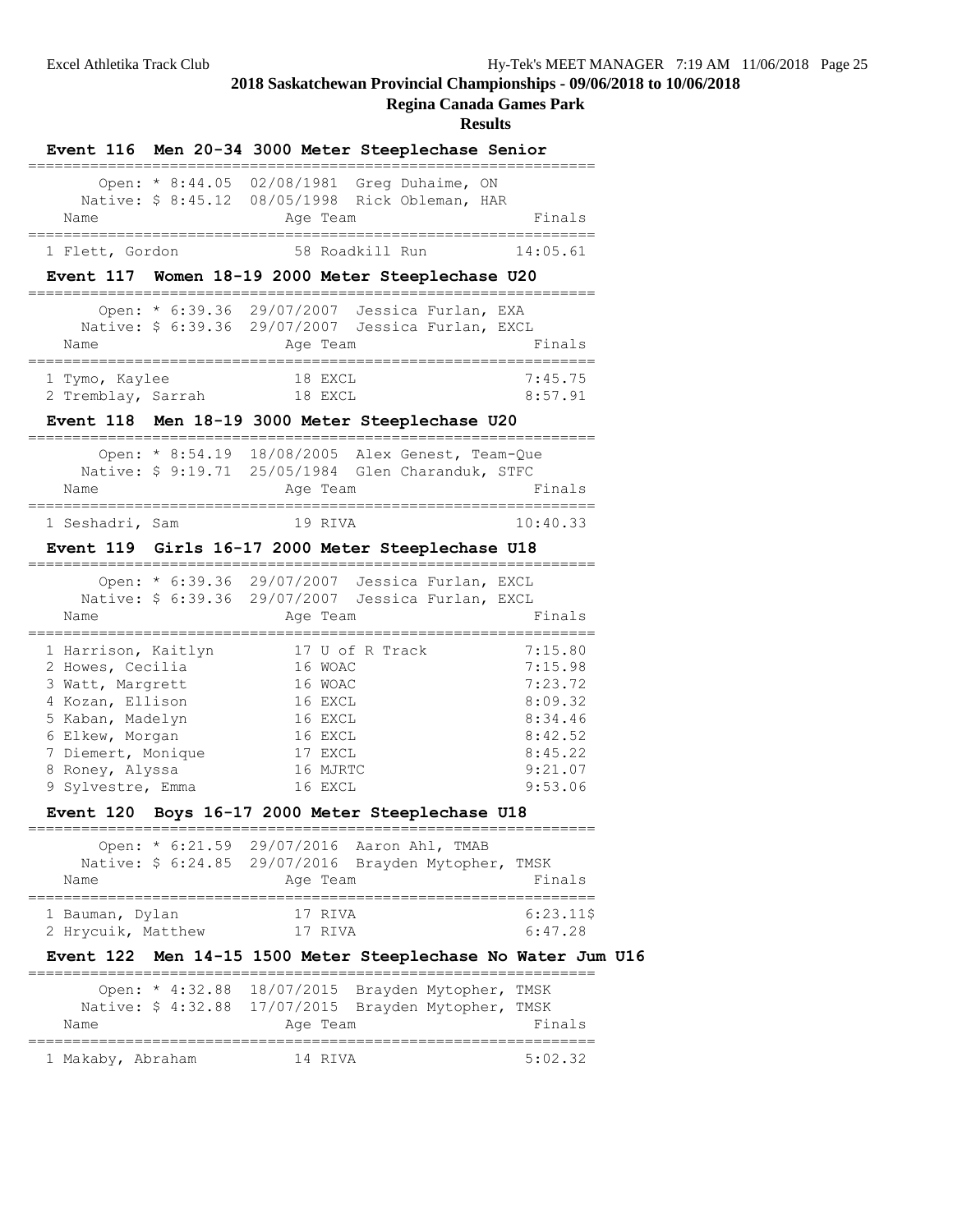**Regina Canada Games Park**

|                                                                                              |               | Event 125 Women 20-34 High Jump Senior |                                          |                                                                                                                 |                                  |
|----------------------------------------------------------------------------------------------|---------------|----------------------------------------|------------------------------------------|-----------------------------------------------------------------------------------------------------------------|----------------------------------|
| Name                                                                                         |               |                                        | Age Team                                 | Open: * 1.89m 30/05/2015 Brianne Theisen-Eaton, UNSK<br>Native: \$ 1.87m 31/05/1914 Brianne Theisen-Eaton, UNSK | Finals                           |
| 1 Miller, Rachel<br>2 Chartier, Leadan<br>Event 127 Women 18-19 High Jump U20                |               |                                        | 21 STFC<br>20 STFC                       |                                                                                                                 | 1.55m<br>1.45m                   |
| Name                                                                                         | Open: * 1.85m |                                        | Age Team                                 | 09/08/1997 Whitney Evans, AB<br>Native: \$ 1.80m  26/06/1988  Vanessa Monar, UNA                                | Finals                           |
| 1 Madol, Amou<br>2 Edwards, Alyson<br>Event 128 Men 18-19 High Jump U20                      |               | 18 U of R Track                        | 18 EXCL                                  |                                                                                                                 | 1.65m<br>1.50m                   |
| Name                                                                                         |               | -----------------------                | Age Team                                 | Open: * 2.20m 24/07/2004 Michael Mason, BC-VR<br>Native: \$ 2.10m 12/07/1981 Kelly Alcorn, RIV<br>------------- | Finals                           |
| 1 Peach, Jeromy<br>2 Wiome, Lynden<br>3 Nieto, Carson<br>Event 129 Girls 16-17 High Jump U18 |               |                                        | 18 Unattached<br>18 EXCL<br>18 EXCL      |                                                                                                                 | 1.80m<br>J1.80m<br>1.70m         |
| Name                                                                                         |               |                                        | Age Team                                 | Open: * 1.85m 09/08/1997 Whitney Evans, AB<br>Native: \$ 1.73m 05/06/1992 Brandy Wehrhahn, BBS                  | Finals                           |
| 1 Murwanashyaka, Raissa<br>2 Mukesh, Lakshmi                                                 |               | 16 EXCL                                | 16 Unattached                            |                                                                                                                 | 1.50m<br>1.45m                   |
| Event 130 Boys 16-17 High Jump U18                                                           |               |                                        |                                          |                                                                                                                 |                                  |
|                                                                                              |               |                                        |                                          | Open: * 2.08m 06/06/1995 Blake Cumming, YLT                                                                     |                                  |
| Name                                                                                         |               |                                        | Age Team                                 | Native: \$ 2.08m 06/06/1995 Blake Cumming, YLTC                                                                 | Finals                           |
| 1 Tetzlaff, Connor<br>2 Stachowich, Logan<br>3 Brown, Riley<br>4 Burkholder, Karsun          |               |                                        | 17 DATC<br>17 YLTC<br>17 RIVA<br>16 EXCL |                                                                                                                 | 1.70m<br>1.65m<br>1.60m<br>1.55m |
| <b>Event 131</b>                                                                             |               | Girls 14-15 High Jump U16              |                                          |                                                                                                                 |                                  |
| Name                                                                                         | Open: * 1.72m |                                        | Age Team                                 | 03/08/1985 Coralea Brown, AB<br>Native: \$ 1.71m 02/06/2000 Janine Polischuk, RAT                               | Finals                           |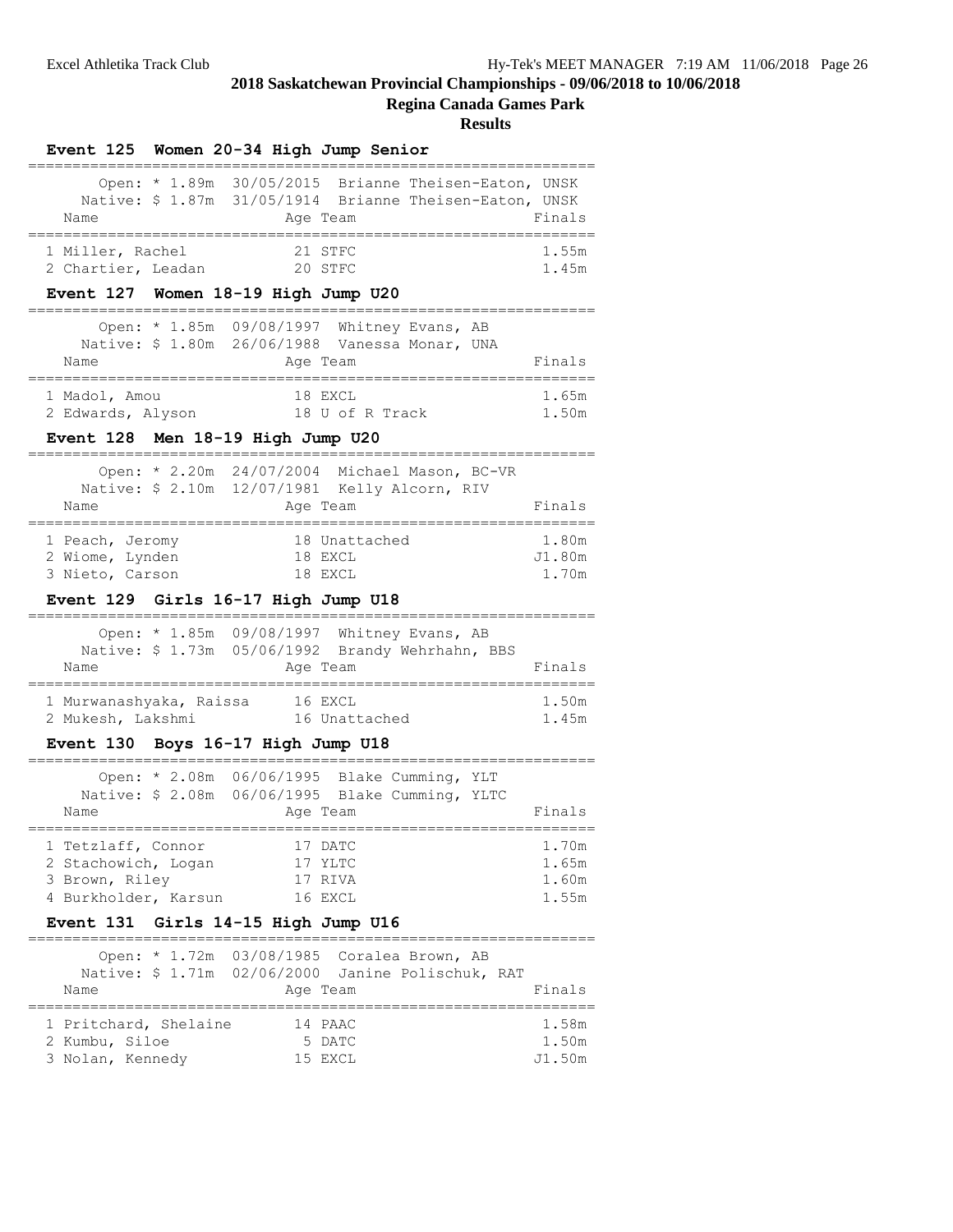**Regina Canada Games Park**

**Results**

# **....Event 131 Girls 14-15 High Jump U16**

| 4 Cross-Worobec, Shayne   | 14 STFC | 1.45m  |
|---------------------------|---------|--------|
| 5 Keith, Kaidyn           | 14 EXCL | 1.35m  |
| 6 Dumka, Emily            | 14 YLTC | J1.35m |
| 7 Reyda Molnar, Alexandra | 15 STFC | J1.35m |
| 8 Walter, Victoria        | 15 EXCL | 1.30m  |
| 8 Slobodzian, Sage        | 15 RIVA | 1.30m  |
| 10 Whitehawk, Petrie      | 14 KAMS | 1.25m  |
| -- Ells, Chelsea          | 15 STFC | ΝH     |

# **Event 132 Boys 14-15 High Jump U16**

| Name                                                                                                                                       | Open: * 1.90m 10/07/1993 Blake Cumming,<br>Native: \$ 1.90m 10/07/1993 Blake Cumming, POT<br>Age Team | POT<br>Finals                                                 |
|--------------------------------------------------------------------------------------------------------------------------------------------|-------------------------------------------------------------------------------------------------------|---------------------------------------------------------------|
| 1 Bailey, Hudson<br>2 Closs, Zidane<br>3 Petersen, Bret<br>4 Chicoine, Ryder<br>5 Ramage, Drayden<br>6 Tondevold, Tyler<br>7 Powell, Tyler | 14 YLTC<br>14 EXCL<br>15 EXCL<br>14 STFC<br>15 EXCL<br>15 EXCL<br>14 YLTC                             | 1.66m<br>J1.66m<br>1.63m<br>1.55m<br>J1.55m<br>1.50m<br>1.45m |

# **Event 133 Girls 12-13 High Jump U14**

| Name                 | Age Team | Finals |
|----------------------|----------|--------|
| 1 Culbert, Victoria  | 12 EXCL  | 1.33m  |
| 2 Medernach, Josi    | 13 STFC  | J1.33m |
| 3 Closs, Eleana      | 12 EXCL  | 1.30m  |
| 4 Hannotte, Brooklyn | 13 YLTC  | 1.25m  |
| 5 Nagel, Paraskevi   | 12 EXCL  | 1.15m  |
| -- McLeod, Burke     | 12 EXCL  | NH     |

#### **Event 134 Boys 12-13 High Jump U14** ================================================================

| Open: $* 1.80m$<br>Native: \$ 1.80m 19/07/2013 Calvin Napope, CCTC<br>Name                                                                             | 19/07/1913 Calvin Napope, CCTC | Age Team                                                                  |  | Finals                                                      |
|--------------------------------------------------------------------------------------------------------------------------------------------------------|--------------------------------|---------------------------------------------------------------------------|--|-------------------------------------------------------------|
| 1 Matsyk, Joshua<br>2 Kitz, Jackson<br>3 Topos, Dominic<br>4 Stefaniuk, Mason<br>5 Ambrose, Nicholas<br>6 Zimmermann, Parker<br>7 Alshammari, Abdullah |                                | 13 EXCL<br>13 EXCL<br>12 EXCL<br>13 EXCL<br>13 RIVA<br>12 EXCL<br>12 EXCL |  | 1.54m<br>1.43m<br>1.40m<br>1.30m<br>1.25m<br>1.15m<br>1.10m |
| 8 Morhart, Noah                                                                                                                                        |                                | 12 EXCL                                                                   |  | 1.00m                                                       |

# **Event 135 Girls 10-11 High Jump U12**

| Name               | Age Team | Finals |
|--------------------|----------|--------|
| 1 Rieger, Emilee   | 11 EXCL  | 1.31m  |
| 2 Milligan, Tatumn | 11 EXCL  | 1.25m  |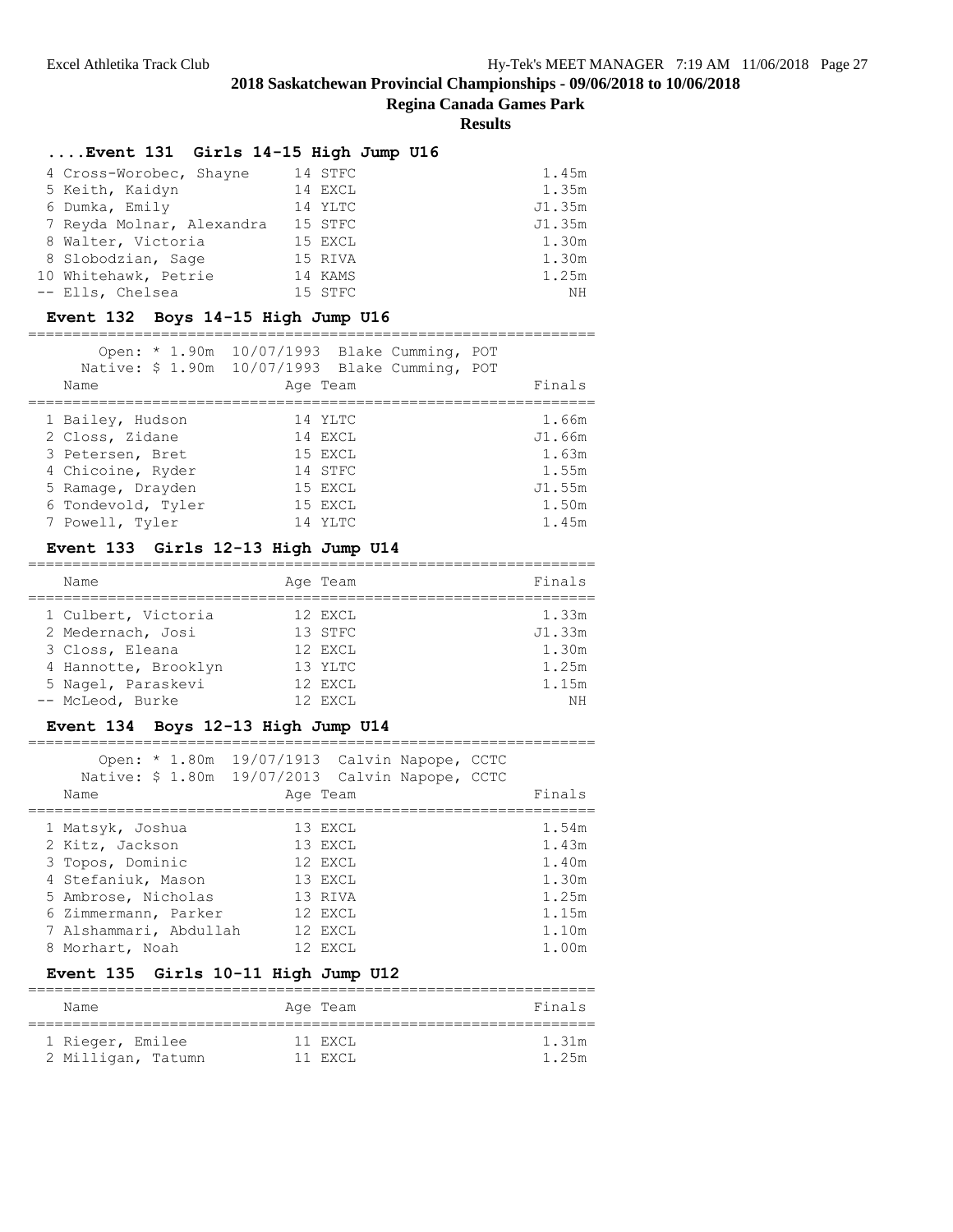# **Regina Canada Games Park**

|                                                        |                                             | <b>Results</b> |
|--------------------------------------------------------|---------------------------------------------|----------------|
| Event 135  Girls 10–11 High Jump U12                   |                                             |                |
| 3 Hager, Geena                                         | 11 EXCL                                     | J1.25m         |
| 4 Milligan, Kieran                                     | 11 EXCL                                     | 1.20m          |
| 5 Krueger, Anya                                        | 11 EXCL                                     | J1.20m         |
| 6 Sommer, Reese                                        | 11 EXCL                                     | 1.15m          |
| 7 Pacholka, Elan                                       | 10 EXCL                                     | J1.15m         |
| 8 Kozan, Grace                                         | 11 EXCL                                     | 1.10m          |
| 9 Metz, Alyssa                                         | 11 EXCL                                     | 1.05m          |
| 10 Kucher, Alyse                                       | 10 EXCL                                     | J1.05m         |
| 11 Marchall, Darby                                     | 10 EXCL                                     | 1.00m          |
| Event 136 Boys 10-11 High Jump U12                     |                                             |                |
|                                                        |                                             |                |
| Name                                                   | Age Team                                    | Finals         |
| 1 Sulewski, Lucas                                      | 11 EXCL                                     | 1.25m          |
| 2 Korsberg, Carter                                     | 11 EXCL                                     | 1.20m          |
| Event 137                                              | Women 35-99 High Jump Masters               |                |
| Name                                                   | Age Team                                    | Finals         |
| 1 Kennedy, Jo-Ann                                      | 60 YLTC                                     | 1.16m          |
| Event 138                                              | Men 35-99 High Jump Masters                 |                |
| Name                                                   | Age Team                                    | Finals         |
| ===============================<br>1 Delhomeau, Roland | 73 SCTM                                     | 1.19m          |
| Event 139 Women 20-34 Pole Vault Senior                |                                             |                |
|                                                        | Open: * 4.55m 27/06/2004 Kelsie Hendry, RIV |                |

| Name                                    | Native: \$ 4.55m 12/07/2005 Kelsie Hendry, RIVA<br>Age Team | Finals         |
|-----------------------------------------|-------------------------------------------------------------|----------------|
| 1 Blackner, Emily<br>2 Chartier, Leadan | 21 WOAC<br>20 STFC                                          | 3.70m<br>3.55m |
| 3 Morash, Shyanna                       | 20 PAAC                                                     | 2.50m          |

# **Event 140 Men 20-34 Pole Vault Senior**

| Name                 | Open: * 5.35m 08/06/2010 Taylor Petrucha, RIVA<br>Native: \$ 5.35m 08/06/2010 Taylor Petrucha, RIVA<br>Age Team | Finals |
|----------------------|-----------------------------------------------------------------------------------------------------------------|--------|
| 1 McKerracher, Scott | 20 Riverdale At                                                                                                 | 4.00m  |
| -- MacDonald, Ryan   | $21$ FXCL                                                                                                       | ΝH     |

# **Event 141 Women 18-19 Pole Vault U20**

|                  |  | Open: * 4.11m 25/06/2004 Adrianne Vangool, RIV    |  |        |
|------------------|--|---------------------------------------------------|--|--------|
|                  |  | Native: \$ 4.11m 25/06/2004 Adrianne Vangool, RIV |  |        |
| Name             |  | Age Team                                          |  | Finals |
| 1 Morash, Nikala |  | 18 PAAC                                           |  | 2.20m  |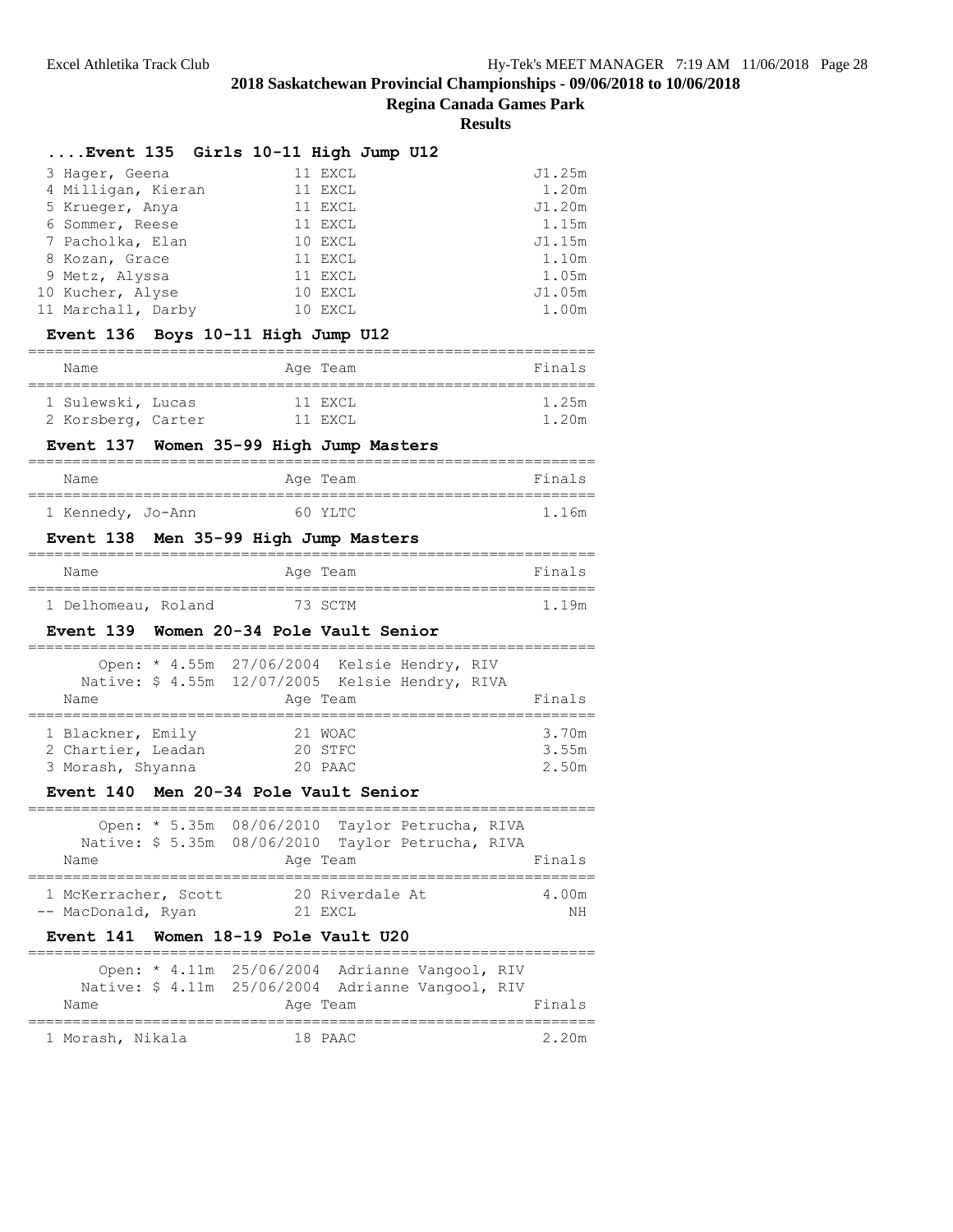|                                                                     | <b>Regina Canada Games Park</b><br><b>Results</b><br>Event 142 Men 18-19 Pole Vault U20                                       |                         |
|---------------------------------------------------------------------|-------------------------------------------------------------------------------------------------------------------------------|-------------------------|
| Open: * 5.05m<br>Name                                               | 19/06/2010 Lane Britnell, RIVA<br>Native: \$ 5.05m 19/06/2010 Lane Britnell, RIVA<br>Age Team                                 | Finals                  |
| ========<br>1 Murray, Jonah<br>1 Onraet, Derek<br>3 Lockerbie, Sean | 19 STFC<br>19 WOAC<br>19 RIVA                                                                                                 | 3.85m<br>3.85m<br>3.70m |
|                                                                     | Event 143 Girls 16-17 Pole Vault U18                                                                                          |                         |
| Name                                                                | Open: * 3.90m 19/06/2004 Theresa Wiebe, RIV<br>Native: \$ 3.90m 19/06/2004 Theresa Wiebe, RIV<br>Age Team                     | Finals                  |
| 1 Bumphrey, Jacinta<br>2 Hoare, Nicole<br>3 Guenter, Kathryn        | 17 STFC<br>17 RIVA<br>17 RIVA                                                                                                 | 2.90m<br>2.80m<br>2.40m |
|                                                                     | Event 144 Boys 16-17 Pole Vault U18                                                                                           |                         |
| Name                                                                | Open: * 4.70m 07/08/1993 Ryan Hvidston, STFC<br>Native: \$ 4.70m 07/08/1993 Ryan Hvidston, STFC<br>Age Team                   | Finals                  |
| 1 Litzenberger, Jaden<br>2 Brown, Riley<br>3 Bein, Michael          | 17 EXCL<br>17 RIVA<br>17 RIVA                                                                                                 | 3.35m<br>3.20m<br>2.45m |
|                                                                     | Event 145 Girls 14-15 Pole Vault U16                                                                                          |                         |
| Name                                                                | Open: * 3.55m 07/07/2002 Theresa Wiebe, RIV<br>Native: \$ 3.55m 07/07/2002 Theresa Wiebe, RIV<br>Age Team                     | Finals                  |
| ===================<br>1 Moller, Laken                              | 14 EXCL                                                                                                                       | 2.25m                   |
|                                                                     | Event 146 Boys 14-15 Pole Vault U16                                                                                           |                         |
| Name                                                                | Open: * 3.90m 27/07/1996 Scott McCubbing, RIV<br>Native: \$ 3.90m 27/07/1996 Scott McCubbing, RIV<br>Age Team                 | Finals                  |
| ======================================<br>1 Closs, Zidane           | -----------------------------<br>14 EXCL                                                                                      | 2.30m                   |
|                                                                     | Event 149 Women 20-34 Long Jump Senior                                                                                        |                         |
| Name                                                                | Open: * 6.72m 31/05/2015 Brianne Theisen-Eaton, UNSK<br>Native: \$ 6.62m 22/07/1999 Vanessa Monar-Enweani, U of S<br>Age Team | Finals<br>Wind          |
| =======================<br>1 Hansen, Jules                          | .========================<br>20 U of R Track                                                                                  | 4.95m 1.0               |
|                                                                     |                                                                                                                               |                         |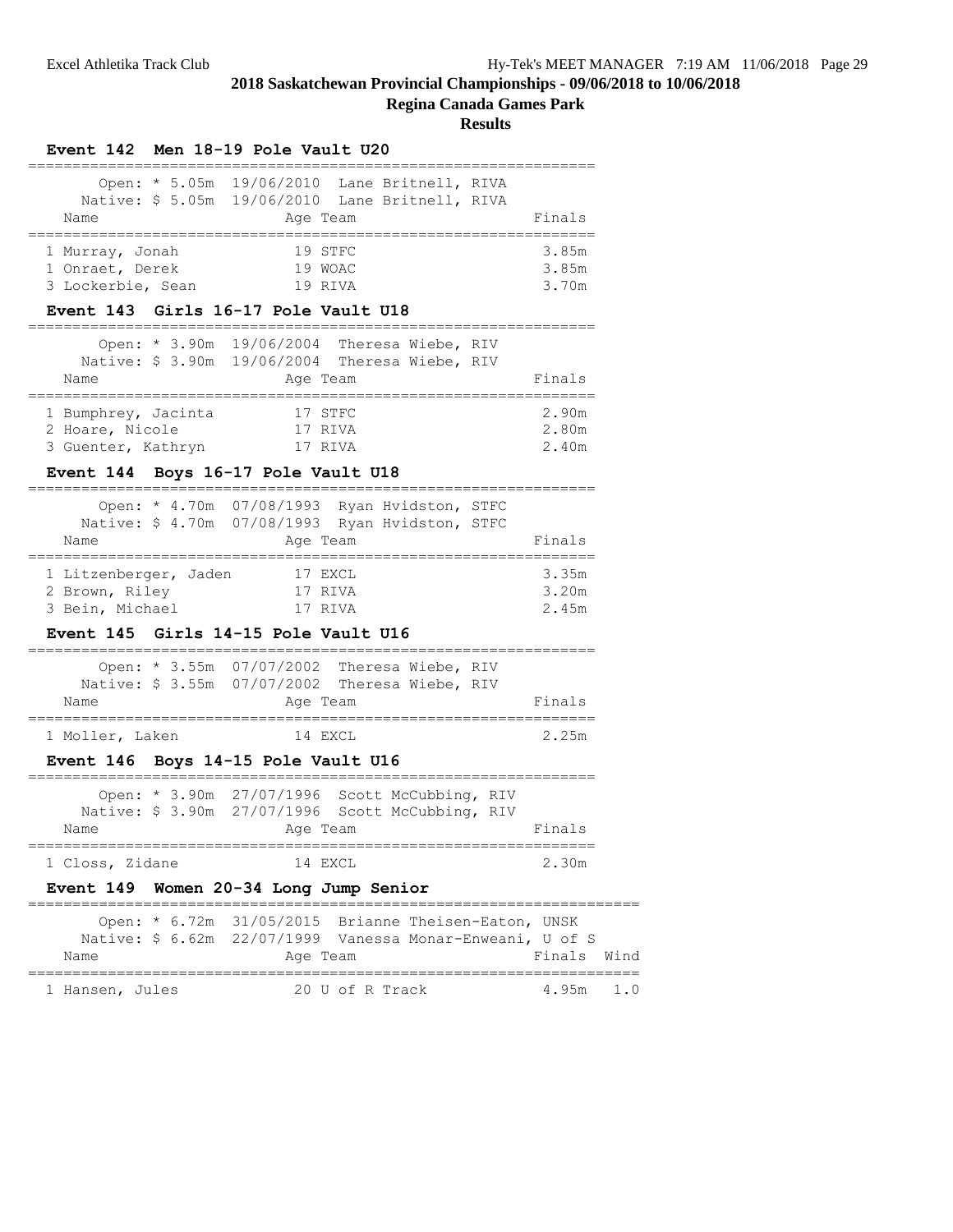**Regina Canada Games Park**

#### **Results**

**Event 150 Men 20-34 Long Jump Senior**

| Name                                                                                                                                   | Open: * 7.62m 15/05/1998 Brian Laville, RWCK<br>Native: \$ 7.62m 15/05/1998 Brian Laville, RWCK<br>Age Team | Finals Wind                                                        |                                 |
|----------------------------------------------------------------------------------------------------------------------------------------|-------------------------------------------------------------------------------------------------------------|--------------------------------------------------------------------|---------------------------------|
| 1 Patmore, Shane<br>2 Johnston, Kieran<br>3 Keenan, Nicholas<br>4 Pederson, Ty<br>5 Selinger, Lucas<br>6 Stein, Janz<br>-- Faye, Lucas | 20 U of R Track<br>23 STFC<br>21 STFC<br>21 U of R Track<br>20 Unattached<br>37 EXCL<br>25 EXCL             | 6.67m<br>$6.64m$ $3.0$<br>6.29m<br>6.21m<br>6.14m<br>5.65m<br>FOUL | 2.3<br>2.2<br>1.4<br>1.6<br>2.8 |

# **Event 151 Women 18-19 Long Jump U20**

=====================================================================

|                    | Open: * 6.41m 02/08/1981 Nicole Ali, ON           |               |  |
|--------------------|---------------------------------------------------|---------------|--|
|                    | Native: \$ 6.02m 02/06/2007 Brianne Theisen, STFC |               |  |
| Name               | Age Team                                          | Finals Wind   |  |
| 1 Ziola, Jansen    | 19 Unattached                                     | $5.32m -3.4$  |  |
| 2 Andrews, Brianna | 18 STFC                                           | $5.12m - 3.2$ |  |
| 3 Farmer, Kendra   | 19 STFC                                           | $J5.12m$ 1.6  |  |
| 4 Mooney, Ashlyn   | 19 STFC                                           | $4.96m$ 2.7   |  |

#### **Event 152 Men 18-19 Long Jump U20**

=====================================================================  $Onon: * 7.39m 08/07/1989$  Brian Thomas  $ON$ 

|                  | Open: " () The volul/1969 Brid Thomas, ON<br>Native: \$ 7.35m 27/07/1996 Brian Laville, RWCK |             |     |
|------------------|----------------------------------------------------------------------------------------------|-------------|-----|
| Name             | Age Team                                                                                     | Finals Wind |     |
| 1 Magri, Joshua  | 19 WOAC                                                                                      | 6.67m       | 1.9 |
| 2 Fettes, Logan  | 18 Unattached                                                                                | 6.21m       | 2.4 |
| 3 Cox, Adrian    | 18 EXCL                                                                                      | 6.00m       | 1.8 |
| 4 Croteau, Lukas | 18 EXCL                                                                                      | 5.86m       | 1.7 |
| 5 Summach, Max   | 18 RIVA                                                                                      | 5.50m       | 1.7 |
| 6 Lesko, Nick    | 18 STFC                                                                                      | 5.39m       | 1.8 |
|                  |                                                                                              |             |     |

#### **Event 153 Girls 16-17 Long Jump U18** =====================================================================

 Open: \* 6.41m 02/08/1981 Nicole Ali, ON Native: \$ 5.86m 06/07/2002 Janine Polischuk, RAT

|  | Name                | Age Team      | Finals | Wind |
|--|---------------------|---------------|--------|------|
|  | 1 Roach, Jada       | 17 STFC       | 5.48m  | 0.2  |
|  | 2 Woitas, Kailee    | 16 EXCL       | 5.47m  | 1.2  |
|  | 3 Kozan, Sara       | 16 EXCL       | 5.24m  | 1.7  |
|  | 4 Hagerty, Hannah   | 17 EXCL       | 5.03m  | 1.4  |
|  | 5 Kistanov, Nicole  | 16 ELTC       | 4.87m  | 1.9  |
|  | 6 Wildman, Sarah    | 17 KATC       | 4.78m  | 1.2  |
|  | 7 Ledingham, Claire | 17 EXCL       | 4.40m  | 0.7  |
|  | 8 Kozan, Holland    | 16 EXCL       | 4.22m  | 0.9  |
|  | 9 Nixon, Emnet      | 16 EXCL       | 3.97m  | 0.2  |
|  | 10 Mukesh, Lakshmi  | 16 Unattached | 3.95m  | 1.4  |
|  |                     |               |        |      |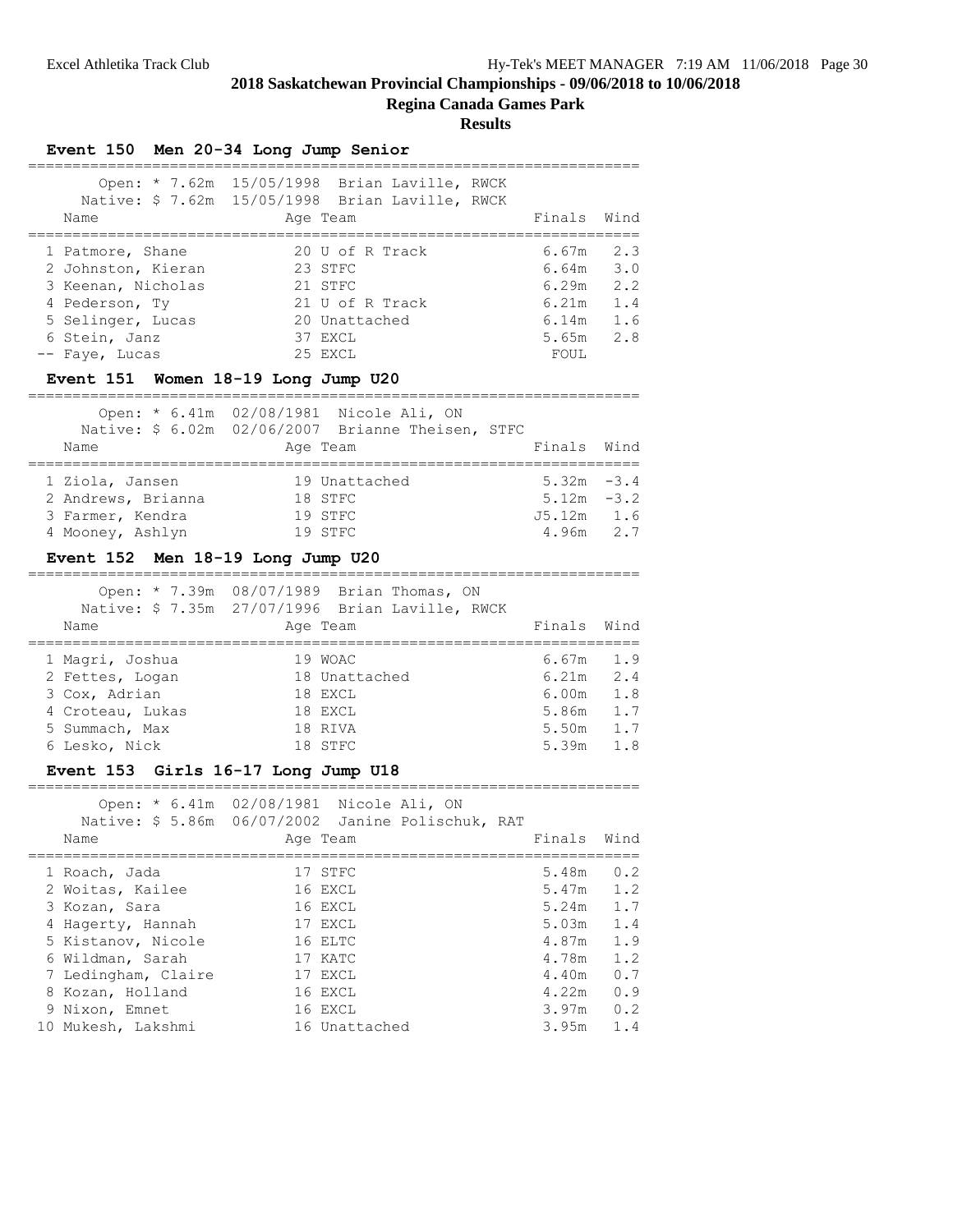**Regina Canada Games Park**

#### **Results**

# **Event 154 Boys 16-17 Long Jump U18**

| Name               | Open: * 7.00m 06/07/1996 Shawn Peters, RAT<br>Native: \$ 7.01m 08/08/2015 Jae Evans, TMSK<br>Age Team | Finals Wind   |        |
|--------------------|-------------------------------------------------------------------------------------------------------|---------------|--------|
|                    |                                                                                                       |               |        |
| 1 Kirk, Drew       | 17 Unattached                                                                                         | 6.33m         | $-4.0$ |
| 2 Dasiuk, Jordan   | 17 RIVA                                                                                               | $6.12m - 3.2$ |        |
| 3 Joseph, Scott    | 17 SWCS                                                                                               | $6.08m - 2.5$ |        |
| 4 Sitter, Jackson  | 17 MCHS                                                                                               | $6.05m - 1.8$ |        |
| 5 Warner, Bernard  | 17 Ace Athletics                                                                                      | $5.91m -2.9$  |        |
| 6 Mills, Ryan      | 17 EXCL                                                                                               | $5.89m$ 2.3   |        |
| 7 Ward, Thomas     | 17 RIVA                                                                                               | $5.66m - 3.0$ |        |
| 8 Curtis, Calder   | 16 EXCL                                                                                               | 5.63m         | $-2.9$ |
| 9 Sebastian, Dylan | 17 EXCL                                                                                               | 5.53m         | 2.8    |

#### **Event 155 Girls 14-15 Long Jump U16**

 Open: \* 5.68m 06/05/2000 Janine Polischuk, RAT Native: \$ 5.68m 06/05/2000 Janine Polischuk, RAT Name **Age Team** Age Team Finals Wind

=====================================================================

| 1 Pritchard, Shelaine         | 14 PAAC | 5.01m         | 2.6         |
|-------------------------------|---------|---------------|-------------|
| 2 Albertson, Rachel           | 15 STFC | 4.90m         | 2.1         |
| 3 Labbie, Jamie 14 Unattached |         | 4.70m 1.0     |             |
| 4 Oyenuga, Daniella           | 14 STFC | 4.69m         | $+0.0$      |
| 4 McCombs, Kasey              | 15 YLTC | $4.69m$ 2.8   |             |
| 6 Clark, Ainsley              | 14 RIVA | 4.62m         | 2.5         |
| 7 Ells, Chelsea               | 15 STFC | $4.59m$ $3.1$ |             |
| 8 Seabrook, Josie             | 14 STFC | 4.56m         | 1.5         |
| 9 Soltys, Danika              | 14 YLTC | 4.43m         | $2 \cdot 2$ |
| 10 Blondeau, Lauryl           | 15 EXCL | 4.31m         | 2.0         |
| 11 Hingley, Jillian           | 14 RIVA | 4.27m         | 2.0         |
| 12 Dobrohoczki, Cara          | 14 RIVA | 4.23m         | 1.1         |
| 13 Bigelow, MacKenzie         | 14 EXCL | 4.21m         | 1.2         |
| 14 Minovitch, Ki-Lynn         | 14 STFC | 4.17m         | 0.4         |
| 15 Switzer, Anaka             | 14 EXCL | 4.14m         | 1.5         |
| 16 Keith, Kaidyn              | 14 EXCL | 4.12m         | 1.9         |
| 17 Miller, Amira              | 14 EXCL | 4.09m         | 1.8         |
| 18 Durant, Jacey              | 14 EXCL | 4.03m         | 1.7         |
| 19 Rooney, Jessica            | 15 EXCL | 4.02m         | 0.6         |
| 20 Hrycuik, Katya             | 14 STFC | 3.84m         | 1.7         |
| 21 Whitehawk, Petrie          | 14 KAMS | 3.81m         | 2.1         |
| 22 Dumka, Emily               | 14 YLTC | 3.75m         | 0.7         |
| 23 Favel, Mackenzzy           | 14 EXCL | 3.47m         | 1.6         |
| 24 Walter, Victoria           | 15 EXCL | 3.03m         | 1.0         |
| -- Paradowski, Jessalyn       | 14 EXCL | FOUL          |             |

# **Event 156 Boys 14-15 Long Jump U16**

|                   | Open: * 6.59m 18/06/1983 Darin Wildman, Kindersley<br>Native: \$ 6.59m 18/06/1983 Darin Wildman, KK |              |
|-------------------|-----------------------------------------------------------------------------------------------------|--------------|
| Name              | Age Team                                                                                            | Finals Wind  |
| 1 Uchacz, Dayton  | 14 STFC                                                                                             | $5.70m$ 1.2  |
| 2 Ramage, Drayden | 15 EXCL                                                                                             | 2.3<br>5.38m |
| 3 Hardy, Ryder    | 14 RTVA                                                                                             | 1.9<br>5.20m |

=====================================================================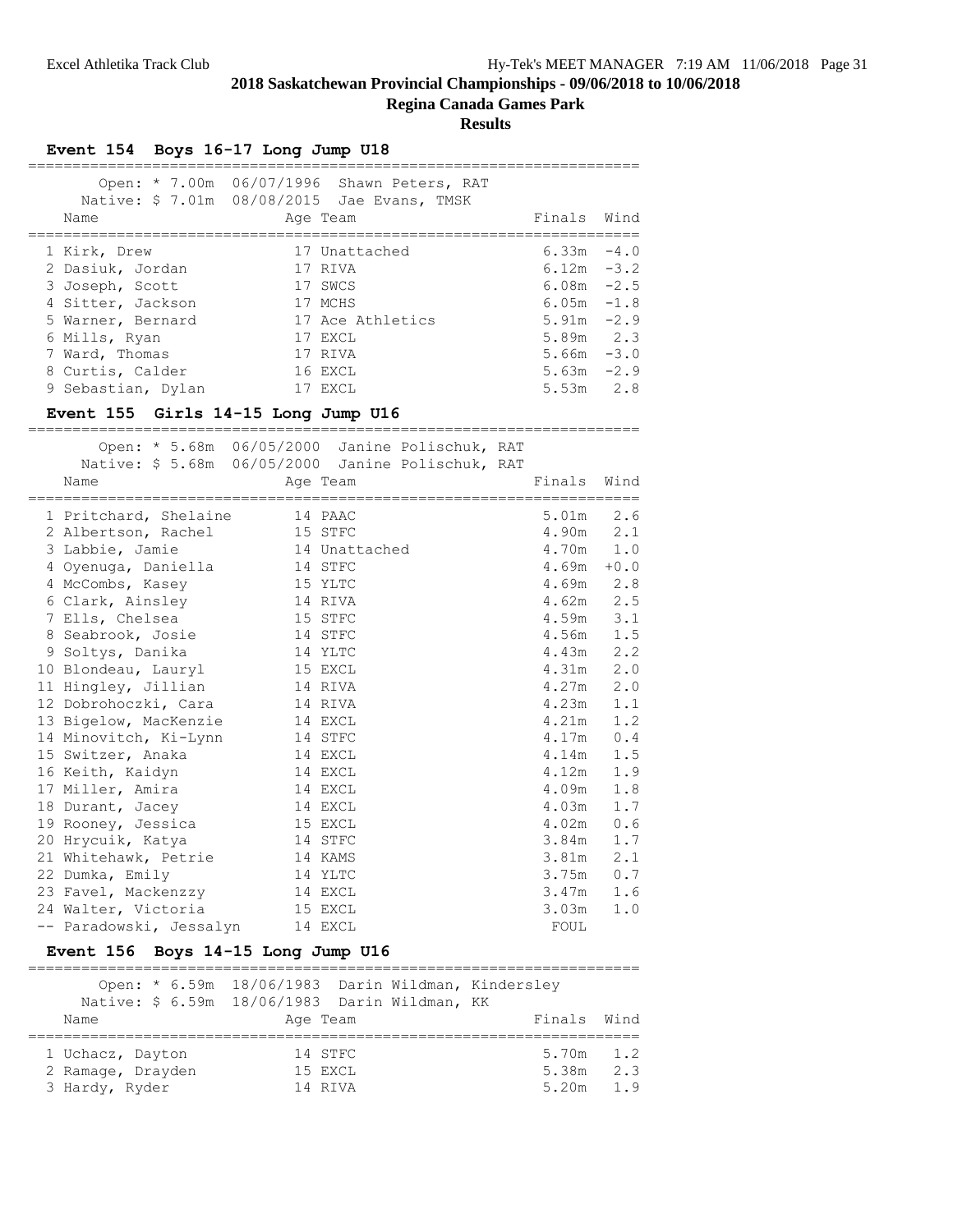**Regina Canada Games Park**

**Results**

| $\ldots$ Event 156 Boys 14-15 Long Jump U16 |         |       |     |
|---------------------------------------------|---------|-------|-----|
|                                             |         |       |     |
| 4 Klassen, Mesele                           | 14 RIVA | 5.06m | 2.8 |
| 5 Closs, Zidane                             | 14 EXCL | 5.01m | 1.8 |
| 6 Weinmaster, Jaron                         | 14 YLTC | 4.89m | 1.7 |
| 7 Bailey, Hudson                            | 14 YLTC | 4.82m | 1.2 |
| 8 Tondevold, Tyler                          | 15 EXCL | 4.63m | 1.6 |
| 9 Edwards, Sam                              | 15 STFC | 4.45m | 2.7 |
| 10 Chicoine, Ryder                          | 14 STFC | 4.23m | 2.4 |
| 11 Tondevold, Ethan                         | 14 EXCL | 4.15m | 1.7 |
| 12 Morhart, Ethan                           | 14 EXCL | 3.94m | 2.5 |

# **Event 157 Girls 12-13 Long Jump U14**

|  | Name                     | Age Team | Finals | Wind |
|--|--------------------------|----------|--------|------|
|  |                          | 12 EXCL  | 4.29m  | 3.5  |
|  | 1 Seibel, Joclyn         |          |        |      |
|  | 2 Maloney, Attleigh      | 13 RIVA  | 4.25m  | 2.9  |
|  | 3 Culbert, Victoria      | 12 EXCL  | 4.06m  | 2.7  |
|  | 4 Medernach, Josi        | 13 STFC  | 3.93m  | 1.3  |
|  | 5 Hannotte, Brooklyn     | 13 YLTC  | 3.84m  | 1.8  |
|  | 6 Closs, Eleana          | 12 EXCL  | 3.82m  | 1.5  |
|  | 7 Tcherni, Anna          | 13 EXCL  | 3.76m  | 2.8  |
|  | 8 Ramos Medina, Olquidea | 13 EXCL  | 3.51m  | 1.6  |
|  | 9 McLeod, Burke          | 12 EXCL  | 3.44m  | 3.9  |
|  | 10 Schultz, Alexandra    | 13 EXCL  | 3.38m  | 1.0  |
|  | 11 Metz, Emily           | 12 EXCL  | 3.10m  | 1.8  |
|  | 12 Nagel, Paraskevi      | 12 EXCL  | 2.58m  | 0.1  |
|  |                          |          |        |      |

# **Event 158 Boys 12-13 Long Jump U14**

| Open: * 5.77m 14/08/1999 Tyler Sivertson, STFC<br>Native: \$ 5.77m 14/08/1999 Tyler Sivertson, STFC<br>Name | Age Team |  | Finals        | Wind   |
|-------------------------------------------------------------------------------------------------------------|----------|--|---------------|--------|
|                                                                                                             |          |  |               |        |
| 1 Klassen, Abinet                                                                                           | 12 RIVA  |  | $4.54m - 2.9$ |        |
| 2 Topos, Dominic                                                                                            | 12 EXCL  |  | $4.48m - 3.2$ |        |
| 3 Dakis, Grayson                                                                                            | 13 EXCL  |  | $4.06m - 1.8$ |        |
| 4 Kitz, Jackson                                                                                             | 13 EXCL  |  | $4.04m - 3.4$ |        |
| 5 Alshammari, Abdullah                                                                                      | 12 EXCL  |  | $3.66m - 4.3$ |        |
| 6 Zimmermann, Parker                                                                                        | 12 EXCL  |  | 3.64m         | $-0.3$ |

#### **Event 159 Girls 10-11 Long Jump No board U12**

| Name               | Age Team | Finals      | Wind |
|--------------------|----------|-------------|------|
| 1 Rieger, Emilee   | 11 EXCL  | 3.97m       | 1.2  |
| 2 Milligan, Kieran | 11 EXCL  | 3.94m       | 1.0  |
| 3 Hager, Geena     | 11 EXCL  | 3.72m       | 1.0  |
| 3 Milligan, Tatumn | 11 EXCL  | $3.72m$ 1.5 |      |
| 5 Kozan, Grace     | 11 EXCL  | 3.54m       | 1.6  |
| 6 Skolney, Sara    | 11 EXCL  | 3.51m       | 1.8  |
| 7 Krueger, Anya    | 11 EXCL  | 3.44m       | 2.7  |
| 8 Knouse, Catrina  | 11 NKTC  | 3.22m       | 1.5  |
| 9 Metz, Alyssa     | 11 EXCL  | 3.20m       | 1.5  |
| 10 Pacholka, Elan  | 10 EXCL  | 3.17m       | 2.8  |
| 11 Gelowitz, Lila  | 11 EXCL  | 3.10m       | 1.4  |

=====================================================================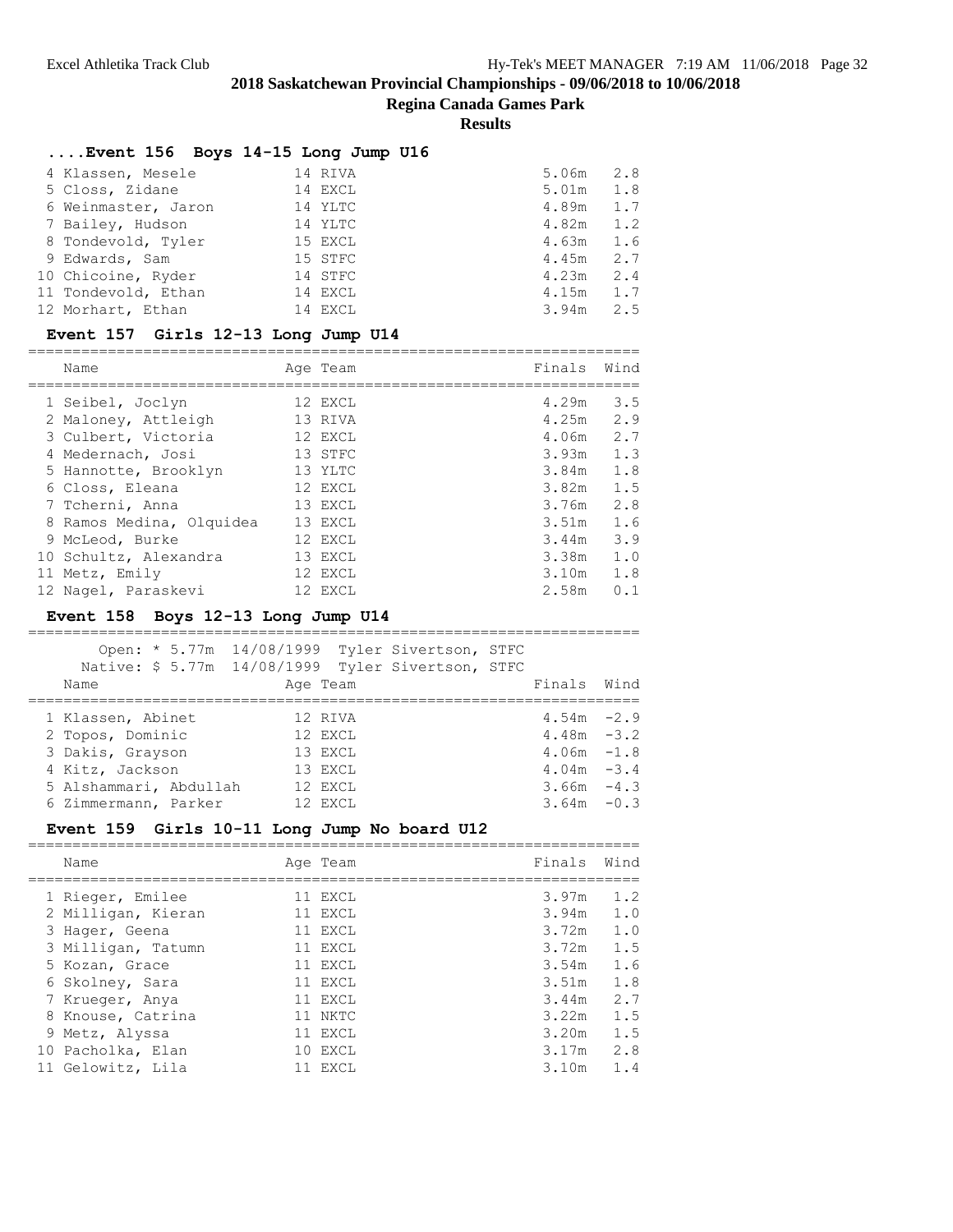# **Regina Canada Games Park**

**Results**

# **....Event 159 Girls 10-11 Long Jump No board U12**

| 12 Katuski, Kristen   | 11 EXCL | 3.02m 1.6    |
|-----------------------|---------|--------------|
| 13 Marchall, Darby    | 10 EXCL | 2.92m 1.1    |
| 14 Knouse, Gabrielle  | 11 NKTC | 2.73m 1.2    |
| 15 Honeysett, Ashling | 10 EXCL | 2.67m 1.1    |
| 15 Ouellet, Sofia     | 10 EXCL | 2.67m<br>2.6 |

# **Event 160 Boys 10-11 Long Jump No board U12**

|  | Name                | Age Team | Finals      | Wind |
|--|---------------------|----------|-------------|------|
|  | 1 Sulewski, Lucas   | 11 EXCL  | 3.94m       | 3.7  |
|  | 2 Korsberg, Carter  | 11 EXCL  | $3.68m$ 1.4 |      |
|  | 3 Poirier, Makeo    | 10 EXCL  | 3.47m       | 3.6  |
|  | 4 Greif, Ethan      | 11 EXCL  | 3.45m       | 0.8  |
|  | 5 Tresek, Owen      | 10 EXCL  | 3.38m       | 0.5  |
|  | 6 Poirier, Kobi     | 10 EXCL  | 3.21m       | 2.0  |
|  | 7 Musa, Muhammad    | 10 EXCL  | 3.14m       | 0.5  |
|  | 8 Matsyk, Tyler     | 9 EXCL   | 2.76m       | 2.1  |
|  | 9 Tondevold, Samuel | 11 EXCL  | 1.69m       | 0.1  |
|  |                     |          |             |      |

# **Event 161 Women 35-99 Long Jump Masters**

| Name              | Age Team      | Finals Wind   |  |
|-------------------|---------------|---------------|--|
| 1 Gieni, Muriel   | 60 RIVA       | $3.97m$ 2.8   |  |
| 2 Arnason, Sandi  | 45 RIVA       | 3.80m 0.6     |  |
| 3 Kennedy, Jo-Ann | 60 YLTC       | $3.05m - 1.4$ |  |
| 4 Boivin, Gwen    | 84 Unattached | $1.71m$ 2.9   |  |

# **Event 162 Men 35-99 Long Jump Masters**

| Name |                  | Age Team | Finals Wind   |  |
|------|------------------|----------|---------------|--|
|      |                  |          |               |  |
|      | 1 Lewchuk, Brian | 52 RTVA  | $4.63m$ 2.3   |  |
|      | 2 D'Eon, Marcel  | 65 RIVA  | $4.21m$ 2.5   |  |
|      |                  |          |               |  |
|      | 3 Rowan, Ted     | 85 SCTM  | $3.09m - 0.2$ |  |

# **Event 166 Men 18-19 Triple Jump U20**

|                 | Open: * 15.45m 02/08/1981 George Wright, ON       |                |  |
|-----------------|---------------------------------------------------|----------------|--|
|                 | Native: \$ 14.98m 23/05/1969 John Konihowski, BYU |                |  |
| Name            | Age Team                                          | Finals Wind    |  |
|                 |                                                   |                |  |
| 1 Magri, Joshua | 19 WOAC                                           | $13.49m - 0.4$ |  |
| 2 Fettes, Logan | 18 Unattached                                     | $13.22m - 0.6$ |  |
| 3 Cox, Adrian   | 18 EXCL                                           | $12.08m - 0.2$ |  |
| 4 Lesko, Nick   | 18 STFC                                           | $11.40m$ 0.5   |  |

# **Event 167 Girls 16-17 Triple Jump U18**

|               | Open: * 12.71m 07/06/2002 Chloe Hetherton, SMA    |  |             |  |
|---------------|---------------------------------------------------|--|-------------|--|
|               | Native: \$ 12.71m 07/06/2002 Chloe Hetherton, SMA |  |             |  |
| Name          | Age Team                                          |  | Finals Wind |  |
|               |                                                   |  |             |  |
| 1 Roach, Jada | 17 STFC                                           |  | 11.48m 1.7  |  |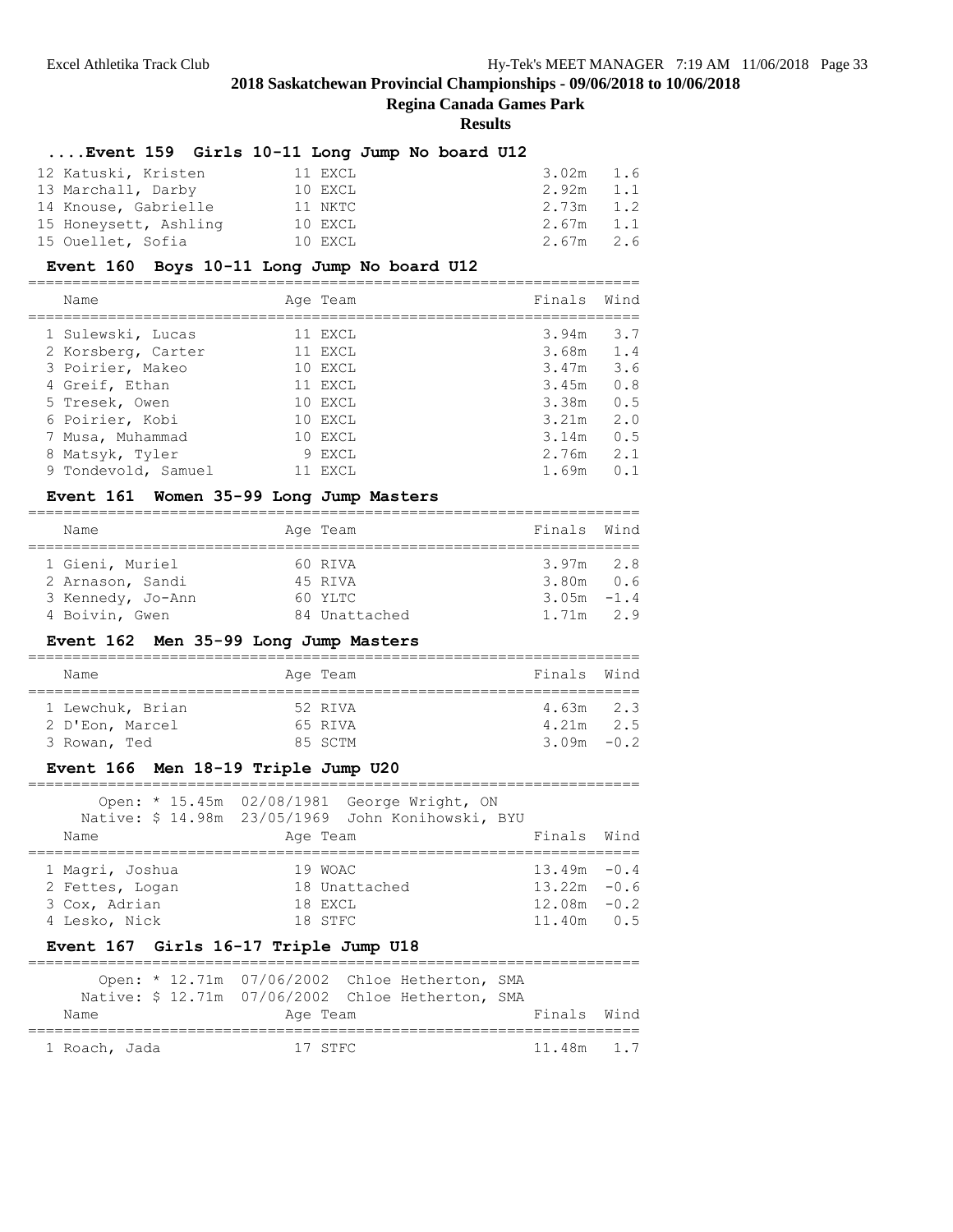**Regina Canada Games Park**

#### **Results**

# **....Event 167 Girls 16-17 Triple Jump U18**

| 2 Woitas, Kailee   | 16 EXCL | 10.74m 1.4   |
|--------------------|---------|--------------|
| 3 Kistanov, Nicole | 16 ELTC | $10.67m$ 5.2 |
| 4 Hagerty, Hannah  | 17 EXCL | $10.05m$ 4.9 |
| 5 Kozan, Sara      | 16 EXCL | 9.80m 4.3    |
| 6 Kozan, Holland   | 16 EXCL | 9.36m<br>4.4 |

# **Event 168 Boys 16-17 Triple Jump U18**

|                     | Open: * 14.68m 07/06/1996 Shawn Peters, RAT<br>Native: \$ 14.68m 07/06/1996 Shawn Peters, RAT |                |  |
|---------------------|-----------------------------------------------------------------------------------------------|----------------|--|
| Name                | Age Team                                                                                      | Finals Wind    |  |
|                     |                                                                                               |                |  |
| 1 Joseph, Scott     | 17 SWCS                                                                                       | $13.41m - 0.3$ |  |
| 2 Sitter, Jackson   | 17 MCHS                                                                                       | $12.37m - 0.3$ |  |
| 3 Curtis, Calder    | 16 EXCL                                                                                       | $11.99m - 0.4$ |  |
| 4 Sebastian, Dylan  | 17 EXCL                                                                                       | $11.81m + 0.0$ |  |
| 5 Stachowich, Logan | 17 YLTC                                                                                       | $11.26m - 0.3$ |  |

# **Event 169 Girls 14-15 Triple Jump U16**

| Open: * 11.93m 11/08/2007 Chloe Hetherton, SMAT<br>Native: \$ 11.93m<br>Name | Age Team | 11/08/2007 Chloe Hetherton, SMAT | Finals | Wind |
|------------------------------------------------------------------------------|----------|----------------------------------|--------|------|
| 1 Williams, Emily                                                            | 15 RIVA  |                                  | 10.33m | 4.3  |
| 2 McCombs, Kasey                                                             | 15 YLTC  |                                  | 10.32m | 2.9  |
| 3 Keith, Kaidyn                                                              | 14 EXCL  |                                  | 10.08m | 4.2  |
| 4 Soltys, Danika                                                             | 14 YLTC  |                                  | 9.98m  | 3.1  |
| 5 Blondeau, Lauryl                                                           | 15 EXCL  |                                  | 9.75m  | 4.5  |
| 6 Cross-Worobec, Shayne                                                      | 14 STFC  |                                  | 9.26m  | 3.7  |
| 7 Paradowski, Jessalyn                                                       | 14 EXCL  |                                  | 9.11m  | 2.3  |
| 8 Durant, Jacey                                                              | 14 EXCL  |                                  | 9.10m  | 3.3  |
| 9 Roney, Brooklyn                                                            | 14 MJRTC |                                  | 8.79m  | 5.3  |
| 10 Moller, Laken                                                             | 14 EXCL  |                                  | 8.63m  | 3.0  |
| 11 Bigelow, MacKenzie                                                        | 14 EXCL  |                                  | 8.15m  | 4.8  |

# **Event 170 Boys 14-15 Triple Jump U16**

|                     | Open: * 12.98m 06/07/1986 Kelvin Brittin/ Lee Wolfater 99,       |                |  |
|---------------------|------------------------------------------------------------------|----------------|--|
|                     | Native: \$ 12.98m  06/07/1986  K Brittin / Lee Wolfater/99, EST/ |                |  |
| Name                | Age Team                                                         | Finals Wind    |  |
|                     |                                                                  |                |  |
| 1 Weinmaster, Jaron | 14 YLTC                                                          | $10.96m + 0.0$ |  |
| 2 Rock, Anthony     | 14 PAAC                                                          | $10.55m - 0.1$ |  |
| 3 Bailey, Hudson    | 14 YLTC                                                          | $9.82m + 0.0$  |  |
| 4 Chicoine, Ryder   | 14 STFC                                                          | $9.71m + 0.0$  |  |

# **Event 173 Women 35-99 Triple Jump Masters**

| Name            | Age Team      | Finals Wind   |  |
|-----------------|---------------|---------------|--|
| 1 Gieni, Muriel | 60 RTVA       | $8.65m - 0.4$ |  |
| 2 Boivin, Gwen  | 84 Unattached | $3.79m$ 0.7   |  |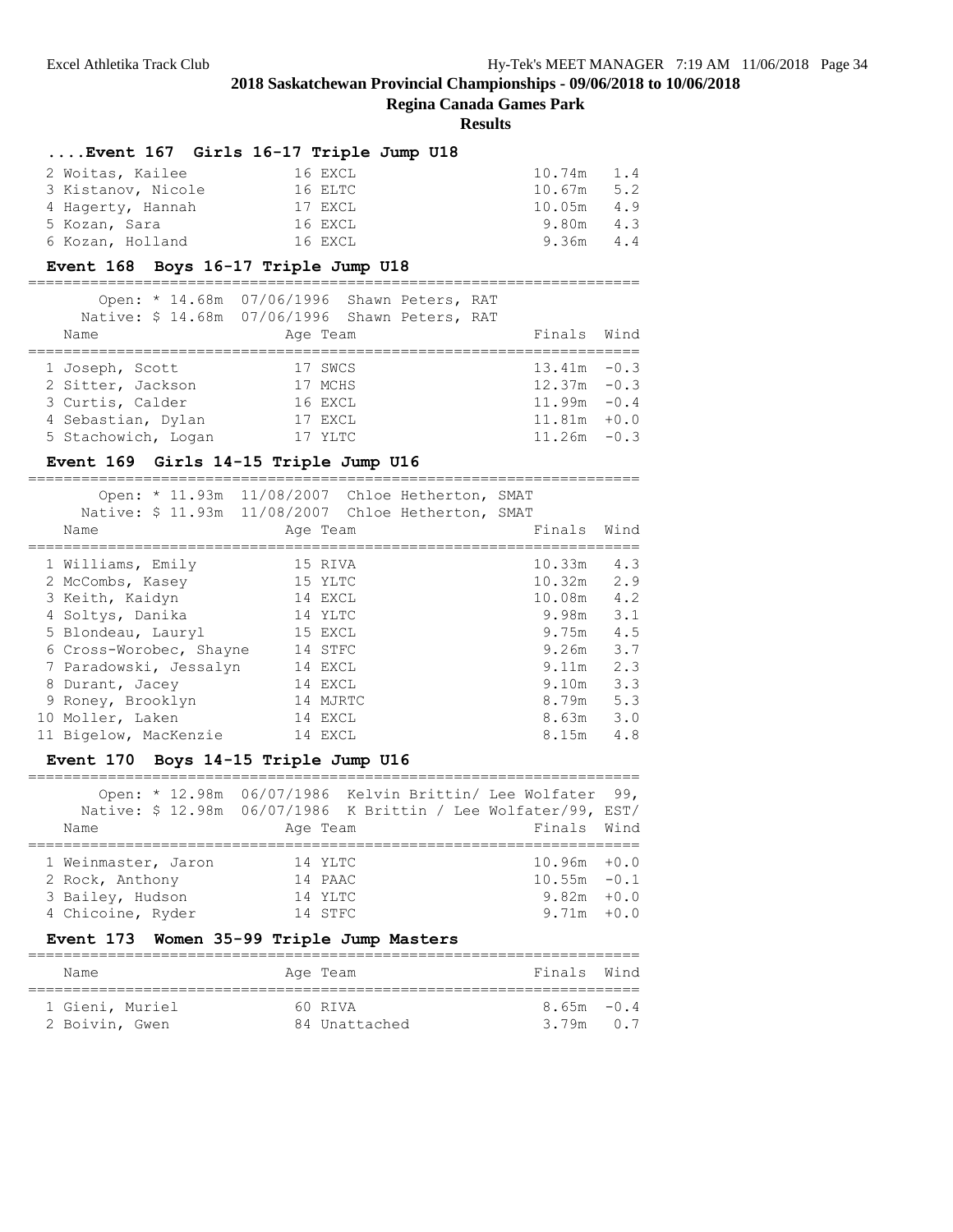# **Regina Canada Games Park**

#### **Results**

| Event 174 Men 35-99 Triple Jump Masters      |          |             |      |
|----------------------------------------------|----------|-------------|------|
| Name                                         | Age Team | Finals Wind |      |
| 1 Delhomeau, Roland                          | 73 SCTM  | $7.24m$ 0.3 |      |
| Event 175 Girls 12-13 Long Jump Standing U14 |          |             |      |
| Name                                         | Age Team | Finals Wind |      |
| 1 Tcherni, Anna                              | 13 EXCL  | 2.10m       | NW T |
| 2 Schultz, Alexandra                         | 13 EXCL  | 1.98m       | NWI  |
| 2 McLeod, Burke                              | 12 EXCL  | 1.98m       | NWI  |

# **Event 176 Boys 12-13 Long Jump Standing U14**

| Name                   | Open: * 5.77m 14/08/1999 Tyler Sivertson, STFC<br>Native: \$ 5.77m 14/08/1999 Tyler Sivertson, STFC<br>Age Team | Finals Wind |      |
|------------------------|-----------------------------------------------------------------------------------------------------------------|-------------|------|
| 1 Ramage, Phoenix      | 13 EXCL                                                                                                         | 2.20m       | NW T |
| 2 Kitz, Jackson        | 13 EXCL                                                                                                         | 2.13m       | NW T |
| 3 Alshammari, Abdullah | 12 EXCL                                                                                                         | 1.71m       | NW T |

# **Event 177 Girls 10-11 Long Jump Standing U12**

| Name                 | Age Team | Finals | Wind       |
|----------------------|----------|--------|------------|
| 1 Hager, Geena       | 11 EXCL  | 2.14m  | NWI        |
| 2 Gelowitz, Lila     | 11 EXCL  | 2.00m  | <b>NWT</b> |
| 3 Pacholka, Elan     | 10 EXCL  | 1.97m  | NW T       |
| 4 Rutten-James, Ella | 11 EXCL  | 1.80m  | NW T       |
| 5 Skolney, Sara      | 11 EXCL  | 1.77m  | NW T       |
| 6 Kucher, Alyse      | 10 EXCL  | 1.76m  | NW T       |
|                      |          |        |            |

#### **Event 178 Boys 10-11 Long Jump Standing U12**

| Name               |  | Age Team | Finals Wind |     |
|--------------------|--|----------|-------------|-----|
| 1 Korsberg, Carter |  | 11 EXCL  | 1.80m       | NWT |

# **Event 179 Women 20-34 Discus Throw 1kg Senior**

|                                      | Open: * 57.70m 08/09/1988 Gale Dolegiewicz, Team SK<br>M Hedman/E Croteau/J Bellamy/L Weckworth |                  |
|--------------------------------------|-------------------------------------------------------------------------------------------------|------------------|
| Name                                 | Native: \$ 57.70m 08/09/1988 Gale Dolegiewicz, Team SK<br>Age Team                              | Finals           |
| 1 Parson, Jessica<br>2 Dale, Emmarae | 21 STFC<br>21 STFC                                                                              | 32.49m<br>27.93m |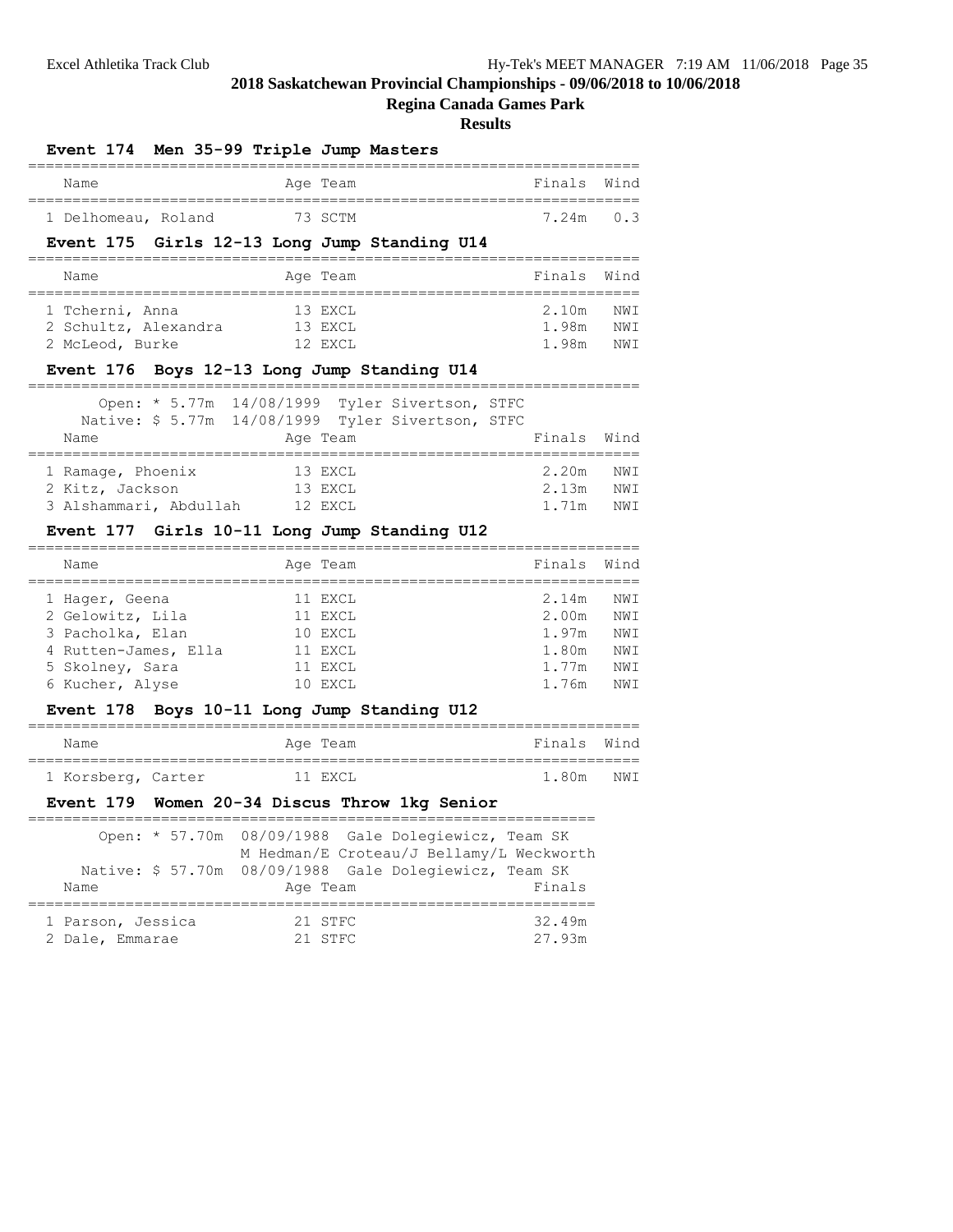#### **Regina Canada Games Park**

|                                                                                                                                                      | Event 180 Men 20-34 Discus Throw 2kg Senior                                                                                             |                                                          |
|------------------------------------------------------------------------------------------------------------------------------------------------------|-----------------------------------------------------------------------------------------------------------------------------------------|----------------------------------------------------------|
| Native: \$ 53.80m<br>Name                                                                                                                            | Open: * 59.44m 03/07/1973 Tim Vollmer, USA<br>16/05/1987 Bishop Dolegiewicz, UNA<br>V Eisler/M Bodnarchuk/J Salmon/K Salmon<br>Age Team | Finals                                                   |
| 1 Stadnyk, Dylan<br>2 Degenhardt, Brennan<br>3 Sawatzky, Tyrell<br>4 Cheveldayoff, Carter<br>5 Ehr, Michael<br>6 Tejada, Carlos                      | 21 Unattached<br>25 STFC<br>21 STFC<br>21 STFC<br>39 EXCL<br>21 EXCL<br>Event 181 Women 18-19 Discus Throw 1kg U20                      | 38.05m<br>37.17m<br>36.76m<br>36.72m<br>28.91m<br>26.21m |
| Name                                                                                                                                                 | Open: * 47.72m 12/06/1982 Sandy Ketterer, AB<br>Native: \$ 45.42m 03/07/2010 Breanna Rak, STFC<br>Age Team                              | Finals                                                   |
| 1 Fedak, Danielle<br>2 Magnuson, Annika<br>3 Warwick, Ellen                                                                                          | 19 U of R Track<br>18 Unattached<br>19 STFC                                                                                             | 36.54m<br>31.77m<br>29.92m                               |
|                                                                                                                                                      | Event 182 Men 18-19 Discus Throw 1.75kg U20                                                                                             |                                                          |
| Name                                                                                                                                                 | Open: * 52.51m 10/06/2007 Justin Greif, STFC<br>Native: \$ 52.51m 10/06/2007 Justin Greif, STFC<br>Age Team                             | Finals                                                   |
| 1 Bertoia, Nicholas<br>2 Salamon, Erik<br>-- Lachance, Brett                                                                                         | 18 NBLT<br>19 Unattached<br>19 STFC                                                                                                     | 37.46m<br>37.17m<br>FOUL                                 |
|                                                                                                                                                      | Event 183 Girls 16-17 Discus Throw 1 kg U18                                                                                             |                                                          |
| Name                                                                                                                                                 | Open: * 44.65m 30/07/2016 Taylor Head, TMMB<br>Native: \$ 43.30m 26/05/1991 Sherri Leonard, HTS<br>Age Team                             | Finals                                                   |
| ==============<br>1 Klassen, Naomi<br>2 Kramchynsky, Nicole<br>3 Rudichuk, Jaedyn<br>4 Powers, Chrissy<br>5 Tondevold, Emily<br>6 Tondevold, Rebekah | 17 STFC<br>17 STFC<br>17 STFC<br>16 YLTC<br>16 EXCL<br>17 EXCL                                                                          | 32.03m<br>30.65m<br>30.23m<br>26.09m<br>21.90m<br>20.67m |
|                                                                                                                                                      | Event 184 Boys 16-17 Discus Throw 1.5 kg U18                                                                                            |                                                          |
| Open: * 52.70m<br>Name                                                                                                                               | ================<br>04/06/2005 Justin Greif, TIST<br>Native: \$ 52.70m 04/06/2005 Justin Greif, TIST<br>Age Team                        | Finals                                                   |
| ======================<br>1 Wallster, Hunter<br>2 Duffield, Lee                                                                                      | ==================<br>16 ELTC<br>17 EXCL                                                                                                | 39.60m<br>35.75m                                         |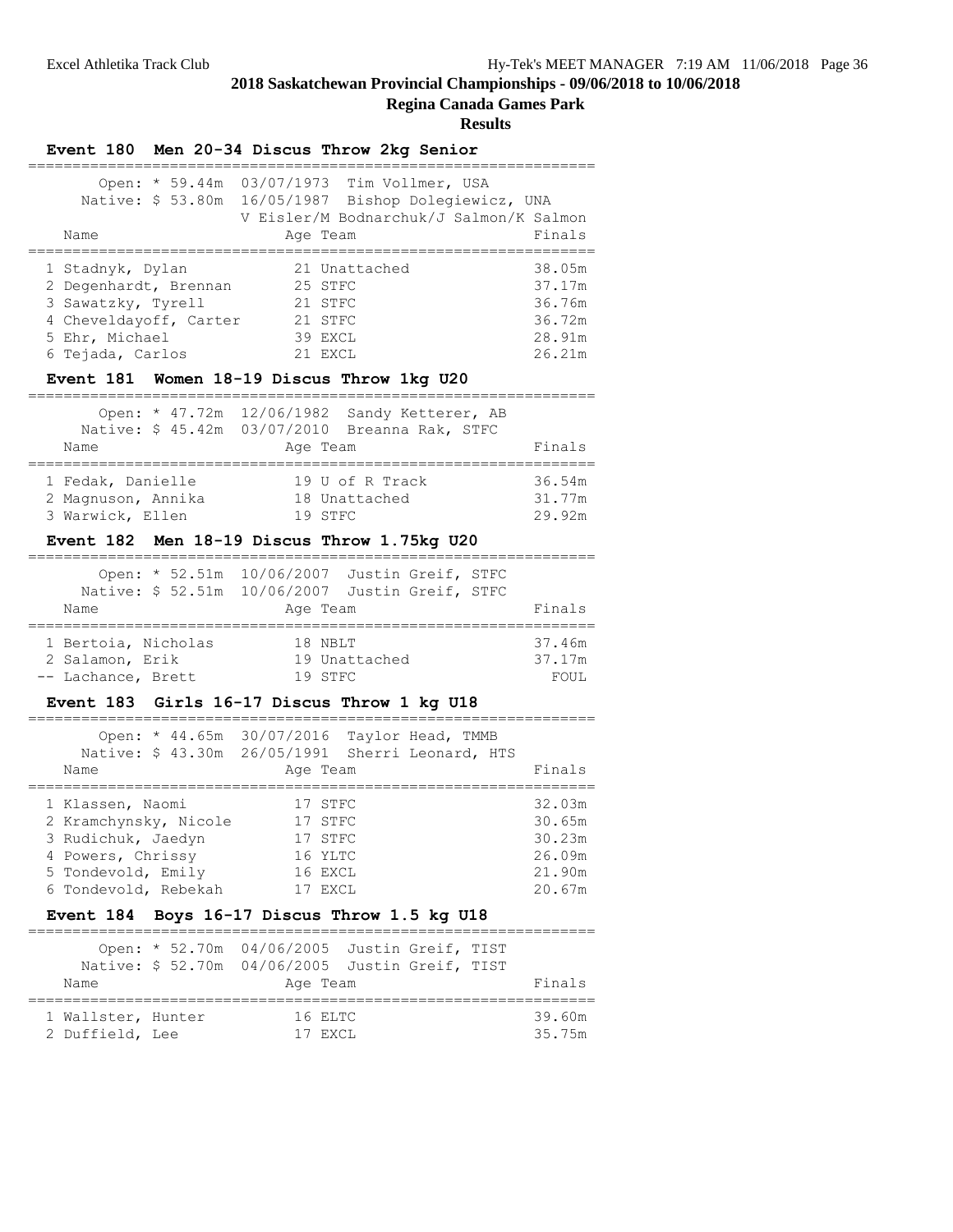# **Regina Canada Games Park**

#### **Results**

| Event 185 Girls 14-15 Discus Throw 750g U16                                                               |          |                             |        |
|-----------------------------------------------------------------------------------------------------------|----------|-----------------------------|--------|
| Open: * 39.94m 12/06/1989 Sherri Leonard, HTS<br>Native: \$ 39.94m 12/06/1989 Sherri Leonard, HTS<br>Name | Age Team |                             | Finals |
| 1 Bird, Madison                                                                                           | 15 PAAC  |                             | 27.08m |
| Event 186 Boys 14-15 Discus Throw 1 kg U16                                                                |          |                             |        |
| Open: * 54.57m 10/08/2003 Justin Greif, TIS                                                               |          |                             |        |
| Native: \$ 54.57m 10/08/2003 Justin Greif, TIS<br>Name                                                    | Age Team |                             | Finals |
| 1 Rock, Anthony                                                                                           | 14 PAAC  |                             | 36.34m |
| 2 Duffield, Trenton                                                                                       | 14 EXCL  |                             | 33.11m |
| 3 Ungar, Tristen                                                                                          | 14 YLTC  |                             | 28.32m |
| 4 Falkowski, Glenn                                                                                        | 14 YLTC  |                             | 27.90m |
| 5 Tondevold, Tyler                                                                                        | 15 EXCL  |                             | 26.50m |
| 6 Morhart, Ethan                                                                                          | 14 EXCL  |                             | 25.72m |
| 7 Sitter, Reed                                                                                            | 15 MCHS  |                             | 25.21m |
| 8 Esslinger, Jake                                                                                         | 14 YLTC  |                             | 23.19m |
| Event 187 Girls 12-13 Discus Throw 750g U14                                                               |          |                             |        |
| Name<br>====================================                                                              | Age Team | ;========================== | Finals |
| 1 Culbert, Victoria                                                                                       | 12 EXCL  |                             | 17.22m |
| 2 Schultz, Alexandra 13 EXCL                                                                              |          |                             | 10.75m |
| Event 188 Boys 12-13 Discus Throw 750g U14                                                                |          |                             |        |
| Open: * 49.08m 21/09/1913 Calvin Napope, CCTC                                                             |          |                             |        |
| Native: \$ 31.86m  27/06/1987  Russell Martin, UNA                                                        |          |                             |        |
| Name                                                                                                      | Age Team |                             | Finals |
| 1 Topos, Dominic                                                                                          | 12 EXCL  |                             | 16.89m |
| 2 Kitz, Jackson                                                                                           | 13 EXCL  |                             | 14.51m |
| 3 Tondevold, Dylan                                                                                        | 12 EXCL  |                             | 12.83m |
| 4 Morhart, Noah                                                                                           | 12 EXCL  |                             | 9.87m  |
| Event 189 Women 35-99 Discus Throw Masters                                                                |          |                             |        |
| Name                                                                                                      | Age Team |                             | Finals |
| 1 Vassell, Alicia                                                                                         | 47 SOSK  |                             | 23.01m |
| 2 Gracie, Gillian                                                                                         | 75 SCTM  |                             | 19.26m |
| 3 Mizuno, Vi                                                                                              | 67 SCTM  |                             | 19.06m |
| 4 Healey, Jean                                                                                            | 70 SCTM  |                             | 18.04m |
| 5 McCloy-Cornish, Marilyn                                                                                 | 63 SCTM  |                             | 17.25m |
| Men 35-99 Discus Throw Masters<br><b>Event</b> 190                                                        |          |                             |        |
| Name                                                                                                      | Age Team |                             | Finals |
| 1 Berquist, Brian                                                                                         | 65 RIVA  |                             | 34.94m |

2 Lawrence, Dale 60 Unattached 28.59m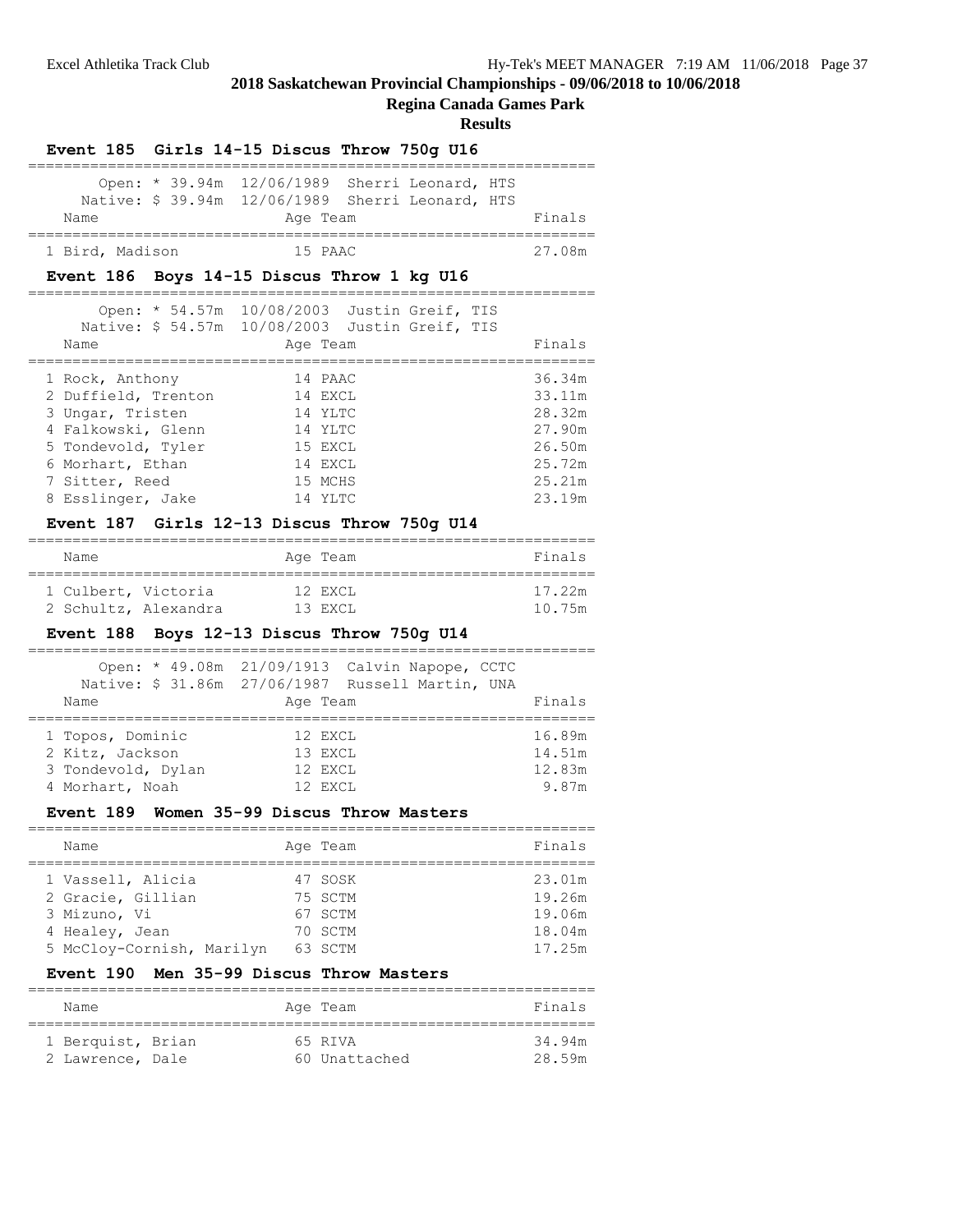**Regina Canada Games Park**

| Event 190 Men 35-99 Discus Throw Masters                                     |        |
|------------------------------------------------------------------------------|--------|
| 3 Battiste, Art<br>76 SCTM                                                   | 27.35m |
| 4 Delhomeau, Roland<br>73 SCTM                                               | 26.23m |
| 5 Rowan, Ted<br>85 SCTM                                                      | 23.27m |
| 6 Edwards, Bob<br>78 YLTC                                                    | 20.78m |
| Event 191 Women 20-34 Javelin Throw 600g Senior                              |        |
| Open: * 57.76m<br>14/06/1981<br>Tessa Sanderson, GBR                         |        |
| Native: \$ 52.30m 27/07/1994 Stephanie Proctor, UNA                          |        |
| Age Team<br>Name<br>.______________________________<br>===================== | Finals |
| 1 Kent, Jennifer<br>20 WOAC                                                  | 22.71m |
| Event 192 Men 20-34 Javelin Throw 800g Senior                                |        |
| Open: * 68.74m 04/08/1995 Larry Steinke, AB                                  |        |
| Native: \$ 65.90m 28/08/2009 Geoff Peet, TIST                                |        |
| Name<br>Age Team                                                             | Finals |
| 39 EXCL<br>1 Ehr, Michael                                                    | 36.19m |
| 2 Tejada, Carlos<br>21 EXCL                                                  | 32.74m |
| Event 193 Women 18-19 Javelin Throw 600g U20                                 |        |
| Open: * 50.25m 04/07/2003 Krista Woodward, BC                                |        |
| Native: \$ 45.90m 14/07/1994 Karry Schrader, RWCK                            |        |
| Name<br>Age Team                                                             | Finals |
| 1 Sunderland, Jenelle 19 U of R Track                                        | 32.62m |
| 19 STFC<br>2 Mooney, Ashlyn                                                  | 30.19m |
| Event 194 Men 18-19 Javelin Throw 800g U20                                   |        |
| Open: * 68.37m 19/08/2005 Curtis Moss, Team-BC                               |        |
| Native: \$ 63.12m 06/07/1991 Rob Schempp, UNA                                |        |
| Name<br>Age Team                                                             | Finals |
| 1 Kohle, Landon<br>18 RIVA                                                   | 49.82m |
| 19 Unattached<br>2 Salamon, Erik                                             | 36.20m |
| Event 195 Girls 16-17 Javelin Throw 500g U18                                 |        |
| Open: * 42.15m 17/07/2015<br>Leslie Thomas, TMSK                             |        |
| Native: \$ 41.08m<br>16/07/1914<br>Rianne Radmacher, CORT                    |        |
| Age Team<br>Name                                                             | Finals |
|                                                                              | 35.25m |
| 1 Comfort, Kira<br>16 Tisdale Track<br>2 Kramchynsky, Nicole<br>17 STFC      | 29.58m |
| 3 Ledingham, Claire<br>17 EXCL                                               | 28.08m |
| 4 Powers, Chrissy<br>16 YLTC                                                 | 26.54m |
| 5 Tondevold, Emily<br>16 EXCL                                                | 18.50m |
| 6 Tondevold, Rebekah<br>17 EXCL                                              | 12.84m |
|                                                                              |        |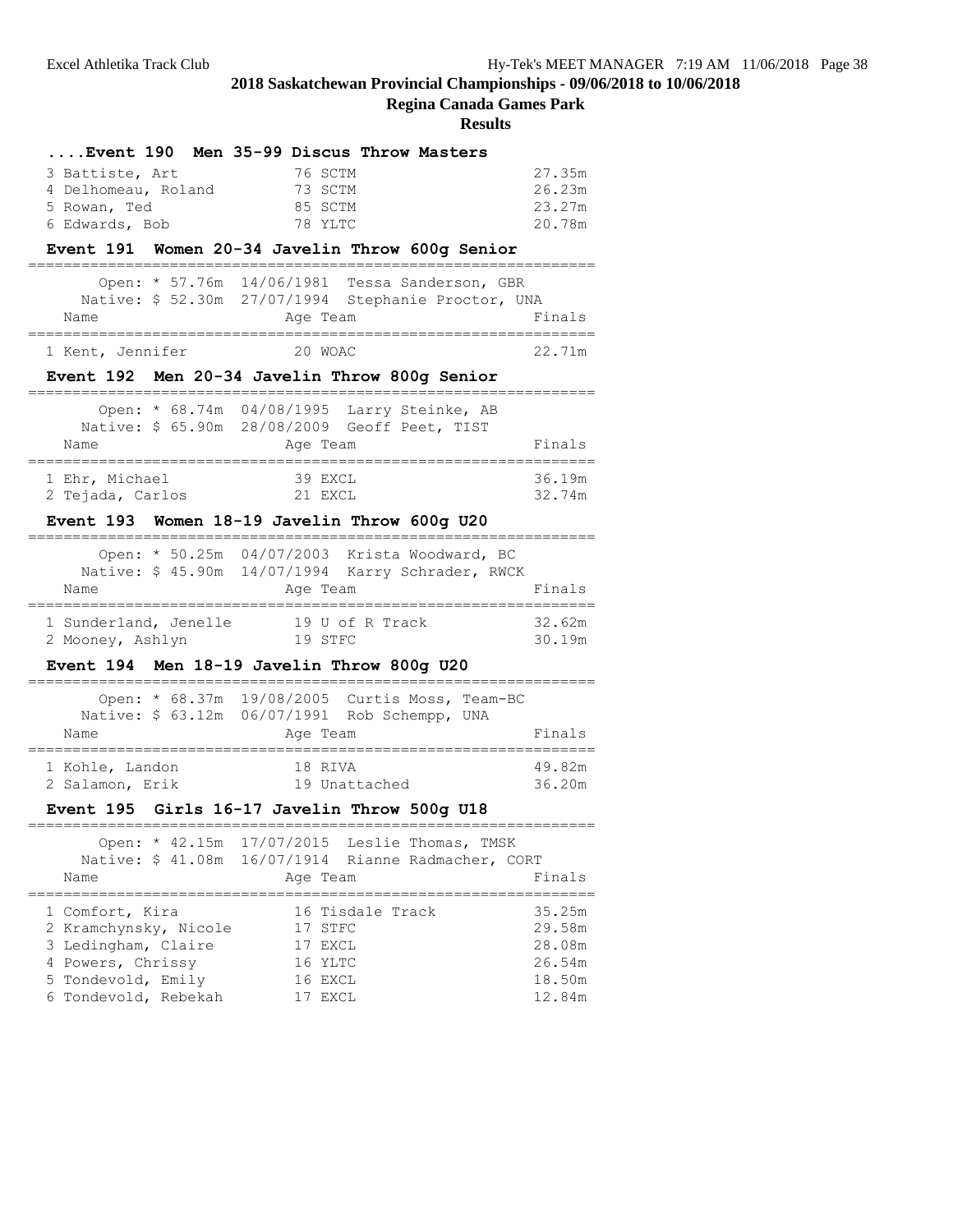# **Regina Canada Games Park**

**Results**

|                                                                    | Event 196 Boys 16-17 Javelin Throw 700q U18                                                                          |                            |
|--------------------------------------------------------------------|----------------------------------------------------------------------------------------------------------------------|----------------------------|
| Name                                                               | Open: * 59.32m 05/06/2005 Brandon O'Donnell, UNSK<br>Native: \$59.32m 05/06/2005 Brandon O'Donnell, UNSK<br>Age Team | Finals                     |
| 1 Dobrohoczki, Landon<br>2 Dasiuk, Jordan<br>3 Litzenberger, Jaden | 17 STFC<br>17 RIVA<br>17 EXCL                                                                                        | 44.80m<br>44.59m<br>41.84m |
|                                                                    | Event 197 Girls 14-15 Javelin Throw 500g U16                                                                         |                            |
|                                                                    | Open: * 41.08m 07/07/2007 Rianne Radmacher, CORT                                                                     |                            |

| Native: \$40.40m 07/07/2007 Kirstie Redlick, UNSK |          |        |
|---------------------------------------------------|----------|--------|
| Name                                              | Age Team | Finals |
|                                                   |          |        |
| 1 Albertson, Rachel                               | 15 STFC  | 29.67m |
| 2 Bird, Madison                                   | 15 PAAC  | 25.51m |
| 3 Knouse, Jocelyn                                 | 14 NKTC  | 15.45m |
| 4 Schultz, Alexandra                              | 13 EXCL  | 8.12m  |

# **Event 198 Boys 14-15 Javelin Throw 600g U16**

| Name                | Open: * 56.52m 13/08/2006 Brandon O'Donnell, UNSK<br>Native: \$56.52m 13/08/2006 Brandon O'Donnell, UNSK<br>Age Team | Finals |
|---------------------|----------------------------------------------------------------------------------------------------------------------|--------|
| 1 Rock, Anthony     | 14 PAAC                                                                                                              | 36.04m |
| 2 Ungar, Tristen    | 14 YLTC                                                                                                              | 28.93m |
| 3 Sitter, Reed      | 15 MCHS                                                                                                              | 27.96m |
| 4 Esslinger, Jake   | 14 YLTC                                                                                                              | 25.70m |
| 5 Duffield, Trenton | 14 EXCL                                                                                                              | 25.35m |

# **Event 199 Women 35-99 Javelin Throw Masters**

| Name |                                                                                  |  | Age Team                                 |  | Finals                               |
|------|----------------------------------------------------------------------------------|--|------------------------------------------|--|--------------------------------------|
|      | 1 Mizuno, Vi<br>2 McCloy-Cornish, Marilyn<br>3 Healey, Jean<br>4 Gracie, Gillian |  | 67 SCTM<br>63 SCTM<br>70 SCTM<br>75 SCTM |  | 19.47m<br>17.44m<br>15.95m<br>12.95m |

# **Event 200 Men 35-99 Javelin Throw Masters**

| Name                | Age Team        | Finals |
|---------------------|-----------------|--------|
| 1 Neill, Jason      | 45 WOAC         | 53.69m |
| 2 Lawrence, Dale    | 60 Unattached   | 31.75m |
| 3 Berquist, Brian   | 65 RIVA         | 29.31m |
| 4 Battiste, Art     | 76 SCTM         | 26.72m |
| 5 Delhomeau, Roland | 73 SCTM         | 23.73m |
| 6 Rowan, Ted        | 85 SCTM         | 23.09m |
| 7 Flett, Gordon     | 58 Roadkill Run | 21.77m |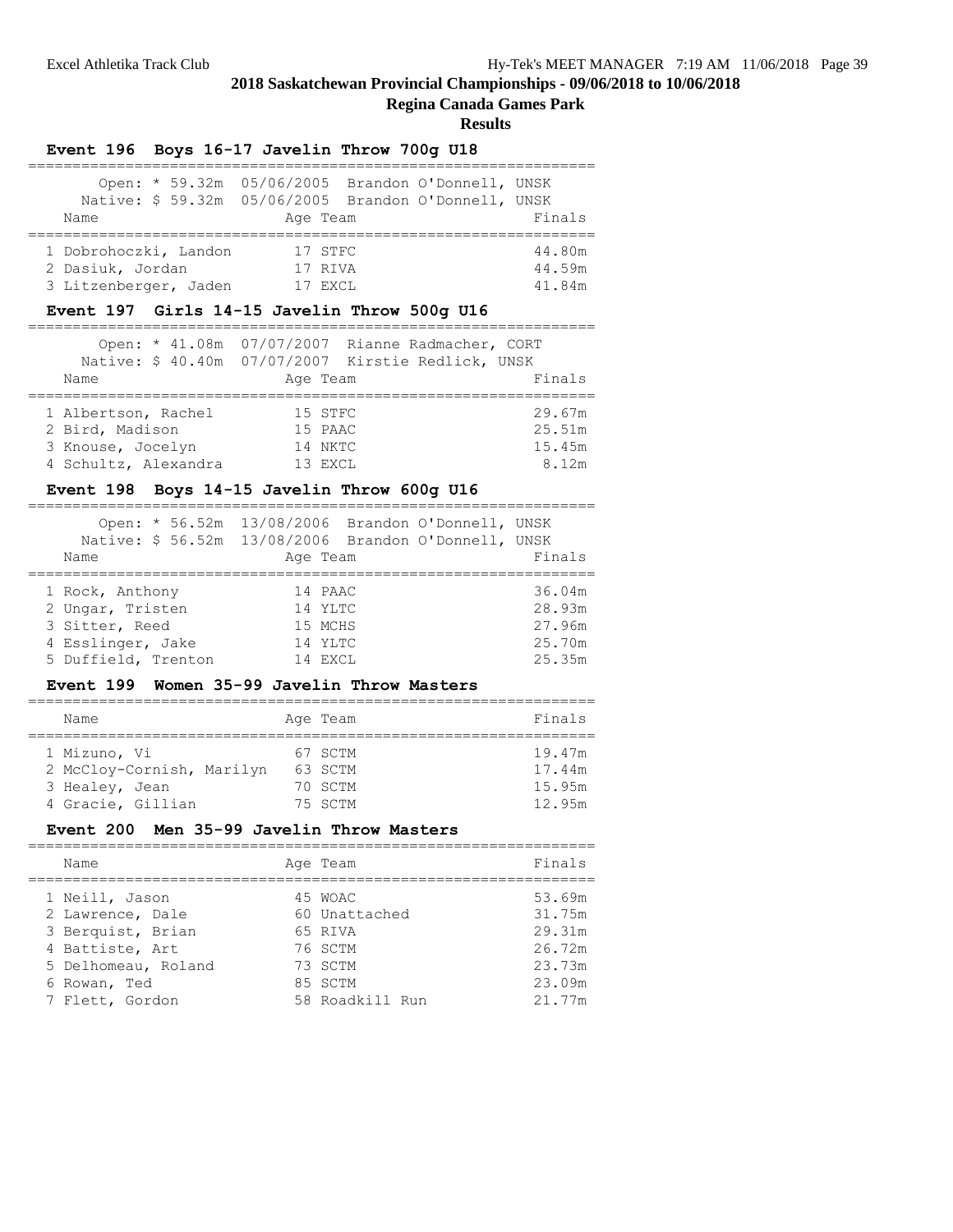#### **Regina Canada Games Park**

**Results**

| <b>Event 201</b><br>Girls 12-13 Other Ball Throw U14                                                                                                                                   |                                                          |
|----------------------------------------------------------------------------------------------------------------------------------------------------------------------------------------|----------------------------------------------------------|
| Name<br>Age Team                                                                                                                                                                       | Finals                                                   |
| 1 Culbert, Victoria<br>12 EXCL<br>2 McLeod, Burke<br>12 EXCL<br>3 Tcherni, Anna<br>13 EXCL                                                                                             | 37.21m<br>25.44m<br>20.05m                               |
| Event 202 Boys 12-13 Other Ball Throw U14                                                                                                                                              |                                                          |
| Name<br>Age Team                                                                                                                                                                       | Finals                                                   |
| 1 Kitz, Jackson<br>13 EXCL<br>2 Morhart, Noah<br>12 EXCL                                                                                                                               | 28.26m<br>27.19m                                         |
| Event 203 Girls 10-11 Other Ball Throw U12                                                                                                                                             |                                                          |
| Name<br>Age Team                                                                                                                                                                       | Finals                                                   |
| 1 Pacholka, Elan<br>10 EXCL<br>2 Kucher, Alyse<br>10 EXCL                                                                                                                              | 23.23m<br>15.00m                                         |
| Event 204 Boys 10-11 Other Ball Throw U12                                                                                                                                              |                                                          |
| Name<br>Age Team                                                                                                                                                                       | Finals                                                   |
| 1 Korsberg, Carter<br>11 EXCL<br>2 Ramage, Kessler<br>11 EXCL<br>3 Greif, Ethan<br>11 EXCL<br>4 Tresek, Owen<br>10 EXCL<br>5 Matsyk, Tyler<br>9 EXCL<br>6 Tondevold, Samuel<br>11 EXCL | 29.58m<br>29.38m<br>27.21m<br>26.52m<br>17.45m<br>15.23m |
| Event 205 Women 20-34 Hammer Throw 4 kg Senior                                                                                                                                         |                                                          |
| Open: * 62.15m 09/08/2009 Heather Steacy, AB<br>18/06/2006 Megan Reid, STFC<br>Native: \$ 61.74m<br>Name<br>Age Team                                                                   | Finals                                                   |
| 21 STFC<br>1 Dale, Emmarae<br>2 Parson, Jessica<br>21 STFC<br>Men 20-34 Hammer Throw 7.26 kg Senior<br><b>Event 206</b>                                                                | 42.18m<br>40.59m                                         |
|                                                                                                                                                                                        |                                                          |
| Open: * 70.02m<br>23/07/2005 Jim Steacy, Chinook<br>Native: \$ 62.68m<br>07/07/1991 Brad Marshall, HTS<br>Name<br>Age Team                                                             | Finals                                                   |
| 1 Cheveldayoff, Carter<br>21 STFC<br>2 Baker-Smith, Isaac<br>20 U of R Track<br>3 Fry, Cole<br>22 STFC                                                                                 | 43.84m<br>42.36m<br>40.31m                               |

4 Ehr, Michael 39 EXCL 26.58m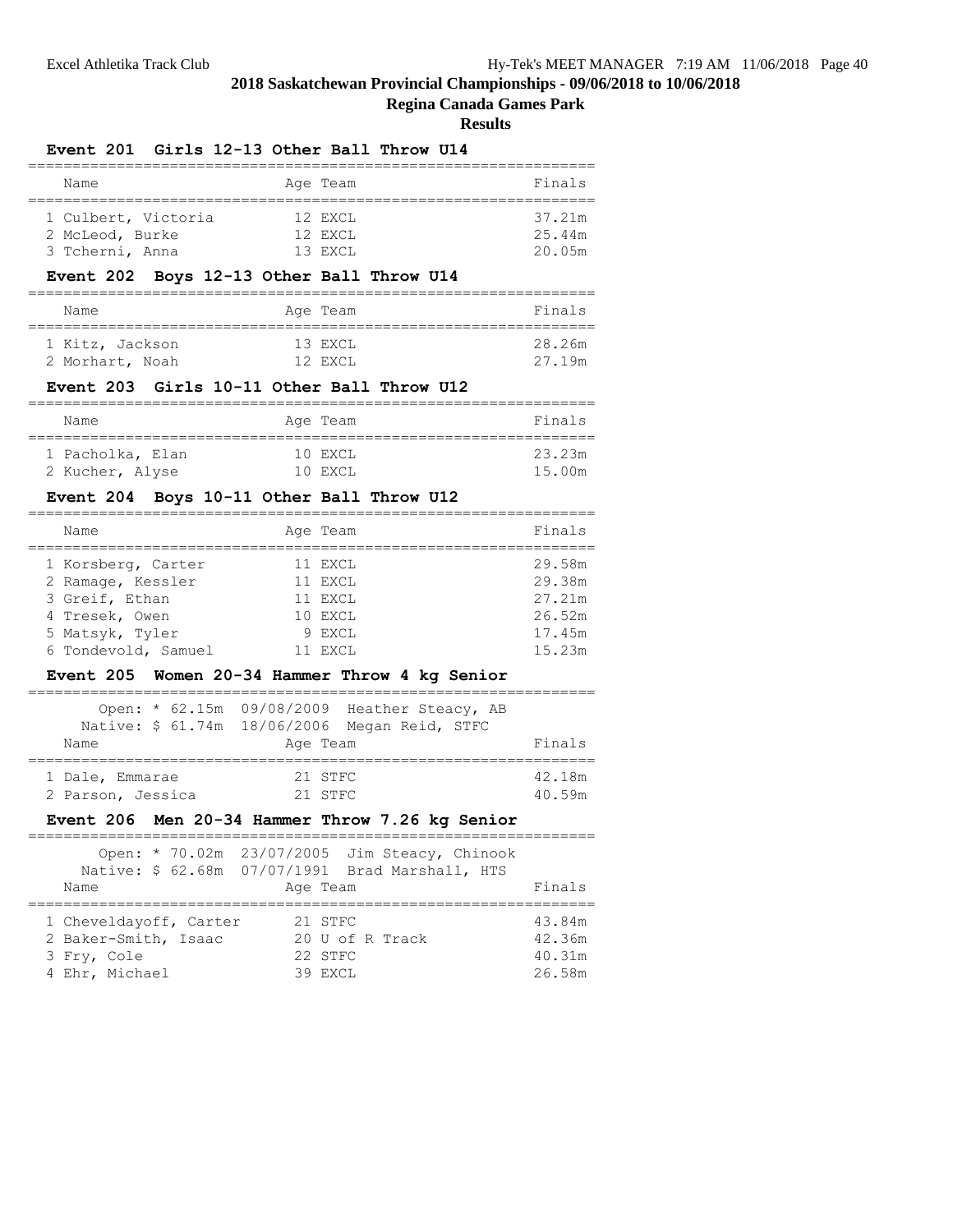#### **Regina Canada Games Park**

| Event 207 Women 18-19 Hammer Throw 4kg U20                                                                                                                         |                                      |
|--------------------------------------------------------------------------------------------------------------------------------------------------------------------|--------------------------------------|
| Open: * 57.41m 16/08/2005 Marie-Eve Boisselle, QUE<br>Native: \$ 52.57m 05/07/2005 Elisabeth Dubourt, STFC<br>Name<br>Age Team                                     | Finals                               |
| 1 Fedak, Danielle<br>19 U of R Track<br>2 Sunderland, Jenelle<br>19 U of R Track<br>3 Warwick, Ellen<br>19 STFC<br>Event 208 Men 18-19 Hammer Throw 6kg U20        | 35.76m<br>33.05m<br>31.27m           |
| Open: * 71.03m 06/07/2003 Jim Steacy, AB<br>Native: \$ 57.91m 09/08/2007 Tory Shewfelt, UOFR<br>Name<br>Age Team                                                   | Finals                               |
| 1 Zalys-Smeretsky, Matthew 19 YLTC                                                                                                                                 | 37.98m                               |
| Event 209 Girls 16-17 Hammer Throw 3kg U18                                                                                                                         |                                      |
| Open: * 53.34m 25/07/2004 Rachelle Kokayko, BC<br>Native: \$ 52.31m 07/08/2016 Tanessa Morris, EXCL<br>Name<br>Age Team                                            | Finals                               |
| 1 Klassen, Naomi<br>17 STFC<br>2 Powers, Chrissy<br>16 YLTC<br>3 Kramchynsky, Nicole<br>17 STFC<br>Boys 16-17 Hammer Throw 5kg U18<br><b>Event 210</b>             | 40.09m<br>36.24m<br>32.04m           |
| Open: * 58.82m<br>07/05/2005 Justin Greif, TIST<br>Native: \$ 58.82m 07/05/2005 Justin Greif, TIST<br>Name<br>Age Team                                             | Finals                               |
| 1 Wallster, Hunter<br>16 ELTC<br>2 Duffield, Lee<br>17 EXCL                                                                                                        | 46.04m<br>39.21m                     |
| Event 212 Boys 14-15 Hammer Throw 4kg U16                                                                                                                          |                                      |
| Open: * 47.66m 12/06/1998 Jeff Piercy, SIR<br>Native: \$ 47.70m 23/09/1917 Hunter Wallster, ELTC<br>Name<br>Age Team                                               | Finals                               |
| 1 Duffield, Trenton<br>14 EXCL                                                                                                                                     | 28.90m                               |
| Women 35-99 Hammer Throw Masters<br>Event 213                                                                                                                      |                                      |
| Name<br>Age Team                                                                                                                                                   | Finals                               |
| ==================================<br>1 Gracie, Gillian<br>75 SCTM<br>2 Mizuno, Vi<br>67 SCTM<br>3 McCloy-Cornish, Marilyn<br>63 SCTM<br>4 Healey, Jean<br>70 SCTM | 23.72m<br>21.00m<br>20.68m<br>18.52m |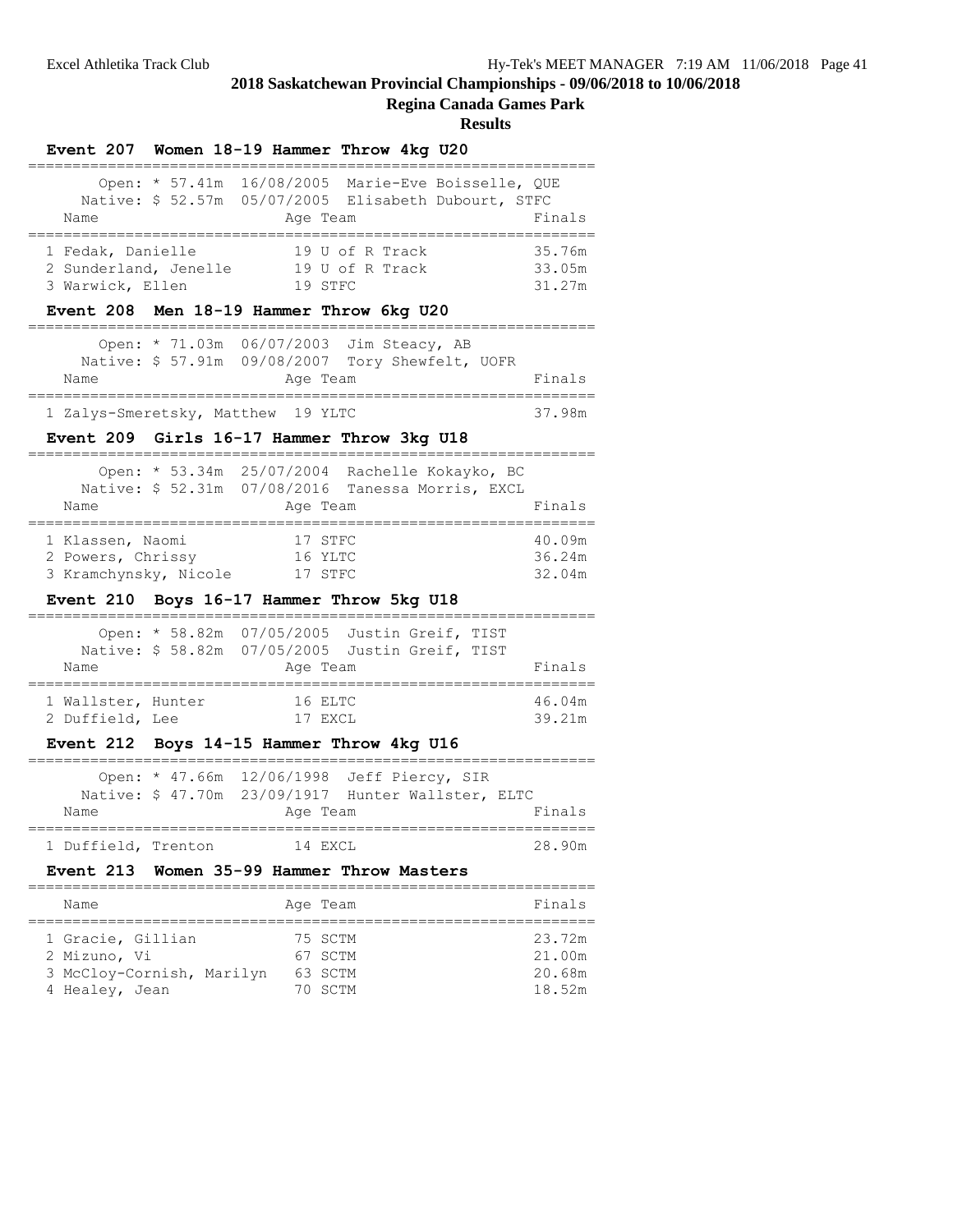# **Regina Canada Games Park**

**Results**

|                                                          | Event 214 Men 35-99 Hammer Throw Masters                                                                                                     |                         |
|----------------------------------------------------------|----------------------------------------------------------------------------------------------------------------------------------------------|-------------------------|
| Name                                                     | Age Team                                                                                                                                     | Finals                  |
| 1 Battiste, Art<br>2 Edwards, Bob                        | 76 SCTM<br>78 YLTC                                                                                                                           | 27.00m<br>22.99m        |
|                                                          | Event 215 Women 20-34 Shot Put 4kg Senior                                                                                                    |                         |
| Name                                                     | Open: * 17.88m 09/04/2016 Taryn Suttie, UNSK<br>Native: \$ 17.88m 09/04/2016 Taryn Suttie, UNSK<br>Age Team                                  | Finals                  |
| 1 Parson, Jessica<br>2 Dale, Emmarae<br>3 Kent, Jennifer | 21 STFC<br>21 STFC<br>20 WOAC                                                                                                                | 9.70m<br>8.84m<br>8.29m |
|                                                          | Event 216 Men 20-34 Shot Put 7.26kg Senior                                                                                                   |                         |
|                                                          | Open: * 19.95m 02/08/1981 Bishop Dolegiewicz, QUE<br>Native: \$ 19.28m  22/07/1972  Bruce Pirnie, STFC<br>G Pocha/D Paulson/R Stene/D Miller |                         |
| Name                                                     | Age Team                                                                                                                                     | Finals                  |

| 1 Degenhardt, Brennan  | 25 STFC | 13.50m |
|------------------------|---------|--------|
| 2 Sawatzky, Tyrell     | 21 STFC | 12.79m |
| 3 Johnston, Kieran     | 23 STFC | 12.39m |
| 4 Cheveldayoff, Carter | 21 STFC | 12.15m |
| 5 Tejada, Carlos       | 21 EXCL | 11.63m |
| 6 Fry, Cole            | 22 STFC | 11.59m |
| 7 Keenan, Nicholas     | 21 STFC | 11.42m |
| 8 Ehr, Michael         | 39 EXCL | 10.05m |

# **Event 217 Women 18-19 Shot Put 4kg U20**

| Name              | Open: * 14.91m 18/07/2009 Taryn Suttie, STFC<br>Native: \$ 14.91m 18/07/1909 Taryn Suttie, STFC<br>Age Team | Finals |
|-------------------|-------------------------------------------------------------------------------------------------------------|--------|
| 1 Fedak, Danielle | 19 U of R Track                                                                                             | 10.50m |
| 2 Warwick, Ellen  | 19 STFC                                                                                                     | 9.29m  |

# **Event 218 Men 18-19 Shot Put 6kg U20**

| Name                                            |  | Age Team           | Open: * 18.44m 24/07/2004 Kyle Helf, ON<br>Native: \$ 18.20m 06/07/2007 Justin Greif, STFC/CDA | Finals           |
|-------------------------------------------------|--|--------------------|------------------------------------------------------------------------------------------------|------------------|
| 1 Lachance, Brett<br>2 Zalys-Smeretsky, Matthew |  | 19 STFC<br>19 YLTC |                                                                                                | 14.69m<br>10.95m |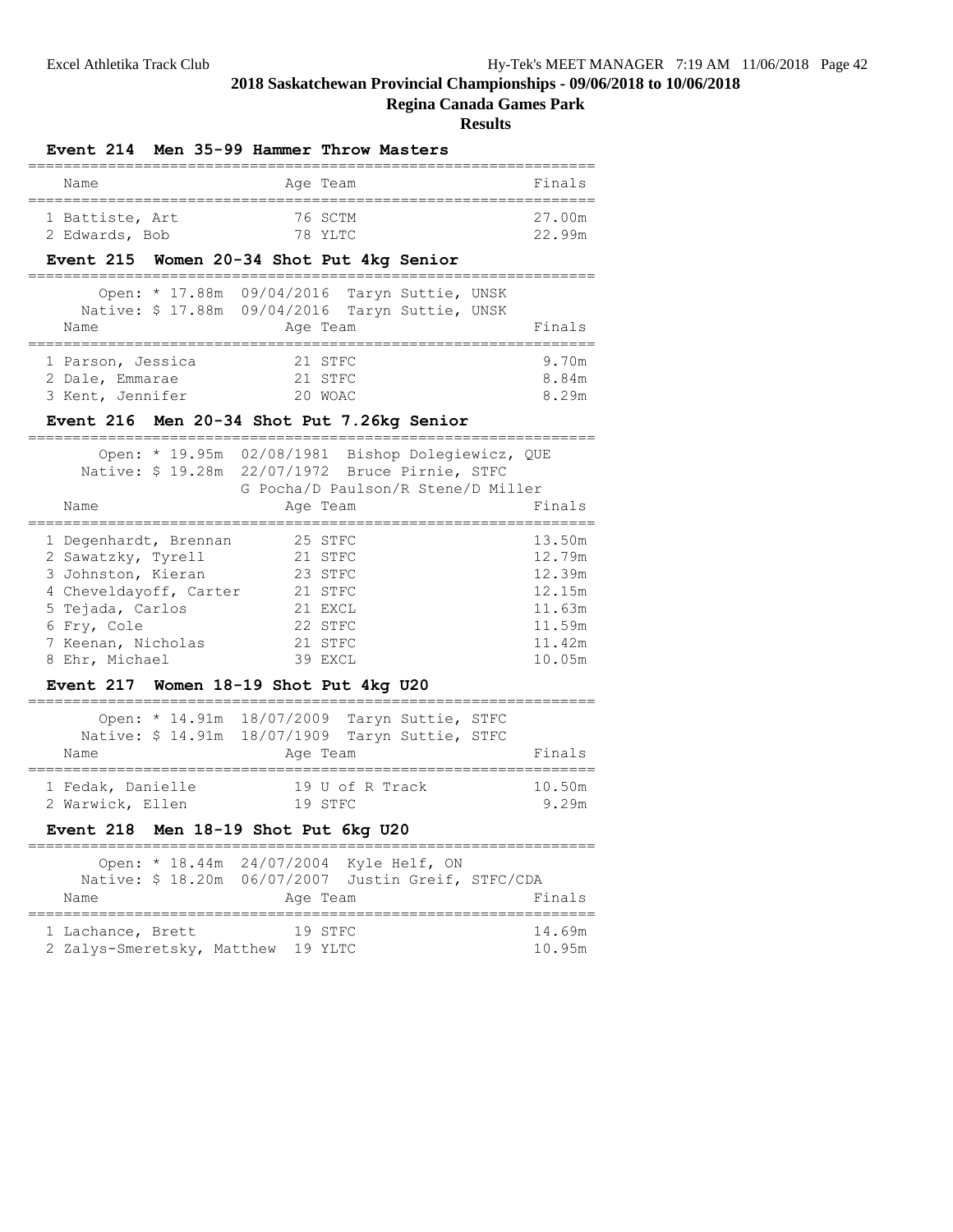# **Regina Canada Games Park**

#### **Results**

|                       |  | Event 219 Girls 16-17 Shot Put 3kg U18                                                                     |        |
|-----------------------|--|------------------------------------------------------------------------------------------------------------|--------|
| Name                  |  | Open: * 12.77m 28/05/1983 Pam Young, AB<br>Native: \$ 12.82m 18/08/2012 Jessica Buettner, SMAT<br>Age Team | Finals |
| 1 Kramchynsky, Nicole |  | 17 STFC                                                                                                    | 12.56m |
| 2 Klassen, Naomi      |  | 17 STFC                                                                                                    | 11.72m |
| 3 Rudichuk, Jaedyn    |  | 17 STFC                                                                                                    | 10.84m |
| 4 Ledingham, Claire   |  | 17 EXCL                                                                                                    | 9.36m  |

# **Event 220 Boys 16-17 Shot Put 5kg U18**

|                    | Open: * 17.00m 25/06/2005 Justin Greif, TIST      |        |
|--------------------|---------------------------------------------------|--------|
|                    | Native: \$ 17.00m  25/06/2005  Justin Greif, TIST |        |
| Name               | Age Team                                          | Finals |
| 1 Wallster, Hunter | 16 ELTC                                           | 11.89m |
| 2 Duffield, Lee    | 17 EXCL                                           | 11.45m |

# **Event 221 Girls 14-15 Shot Put 3kg U16**

|                       | Open: * 13.84m 06/08/2005 Taylor Heald, TMMB    |        |
|-----------------------|-------------------------------------------------|--------|
|                       | Native: \$ 12.33m 06/08/2005 Taryn Suttie, RIVA |        |
| Name                  | Age Team                                        | Finals |
| 1 Bird, Madison       | 15 PAAC                                         | 9.92m  |
| 2 Pritchard, Shelaine | 14 PAAC                                         | 9.07m  |
| 3 Miller, Amira       | 14 EXCL                                         | 7.13m  |
| 4 Knouse, Jocelyn     | 14 NKTC                                         | 6.83m  |

#### **Event 222 Boys 14-15 Shot Put 4kg U16**

|                     | Open: * 17.75m 14/08/1993 Shawn Cormier, ON<br>Native: \$ 16.70m  16/06/2001  Tyler Sivertson, STFC |        |
|---------------------|-----------------------------------------------------------------------------------------------------|--------|
| Name                | Age Team                                                                                            | Finals |
| 1 Rock, Anthony     | 14 PAAC                                                                                             | 10.99m |
| 2 Ungar, Tristen    | 14 YLTC                                                                                             | 10.98m |
| 3 Duffield, Trenton | 14 EXCL                                                                                             | 10.61m |
| 4 Sitter, Reed      | 15 MCHS                                                                                             | 10.11m |
| 5 Edwards, Sam      | 15 STFC                                                                                             | 8.97m  |
| 6 Morhart, Ethan    | 14 F.XCT.                                                                                           | 7.41m  |

# **Event 223 Girls 12-13 Shot Put 3kg U14**

| Name                 | Age Team | Finals |
|----------------------|----------|--------|
| 1 Seibel, Joclyn     | 12 EXCL  | 8.29m  |
| 2 Yanke, Tayah       | 13 YLTC  | 7.78m  |
| 3 Culbert, Victoria  | 12 EXCL  | 7.32m  |
| 4 Schultz, Alexandra | 13 EXCL  | 5.78m  |
| 5 Closs, Eleana      | 12 EXCL  | 5.39m  |
| 6 Ouellet, Eve       | 12 EXCL  | 4.69m  |
| 7 Nagel, Paraskevi   | 12 EXCL  | 4.56m  |
| 8 Haus, Raina        | 12 EXCL  | J4.56m |
| 9 Metz, Emily        | 12 EXCL  | 3.75m  |
|                      |          |        |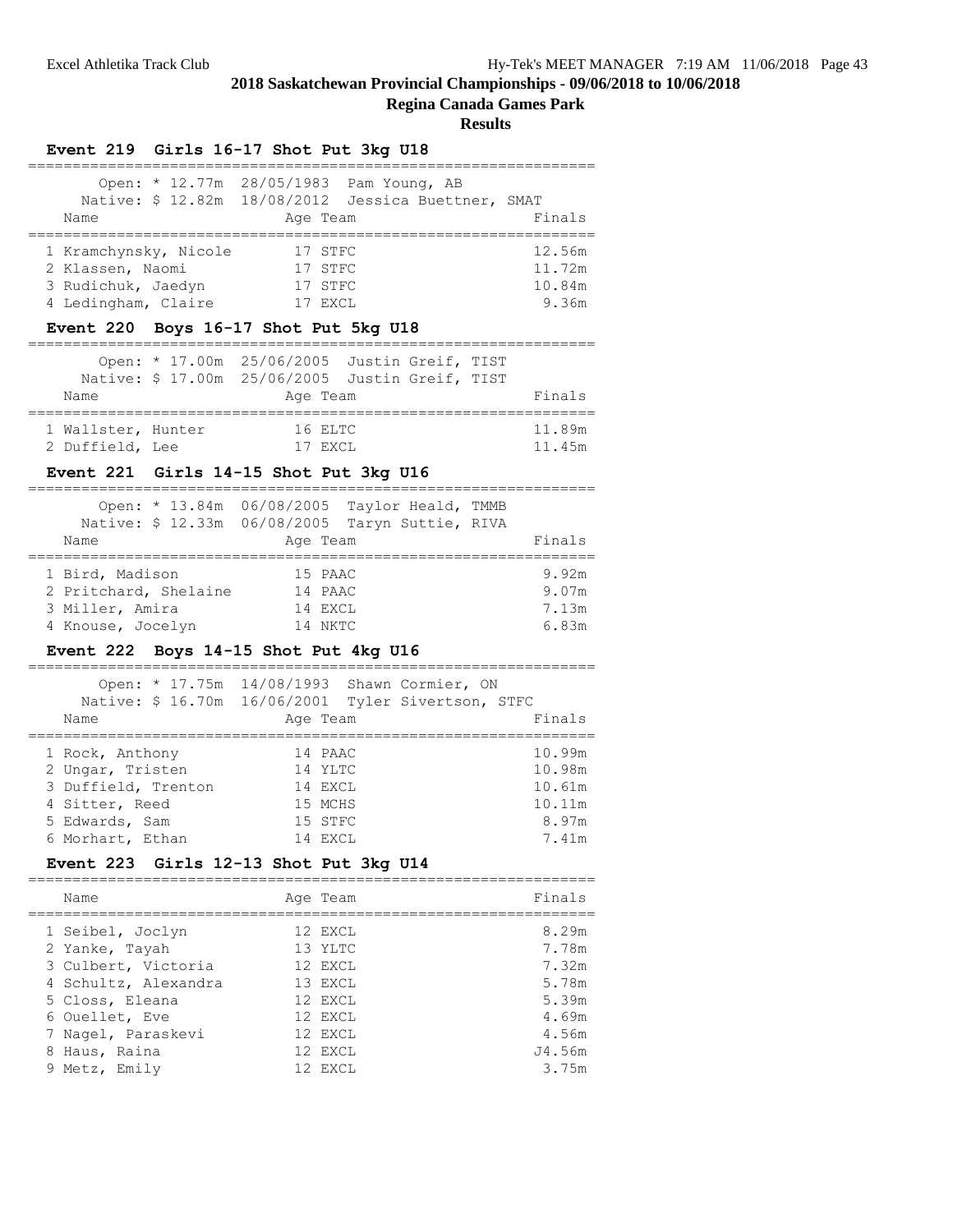# **Regina Canada Games Park**

**Results**

|                                                        | Event 224 Boys 12-13 Shot Put 3kg U14 |                                                                                                   |                         |
|--------------------------------------------------------|---------------------------------------|---------------------------------------------------------------------------------------------------|-------------------------|
| Name                                                   | Age Team                              | Open: * 12.58m 15/06/1913 Calvin Napope, CCTC<br>Native: \$ 12.58m 15/06/2013 Calvin Napope, CCTC | Finals                  |
| 1 Kitz, Jackson<br>2 Topos, Dominic<br>3 Morhart, Noah | 13 EXCL<br>12 EXCL<br>12 F.XCT.       |                                                                                                   | 7.30m<br>6.96m<br>5.15m |

#### **Event 225 Girls 10-11 Shot Put 6lb U12**

| Name                  |     | Age Team | Finals |
|-----------------------|-----|----------|--------|
| 1 Gelowitz, Lila      |     | 11 EXCL  | 6.48m  |
| 2 Milligan, Kieran    |     | 11 EXCL  | 5.78m  |
| 3 Hager, Geena        |     | 11 EXCL  | 5.53m  |
| 4 Pacholka, Elan      |     | 10 EXCL  | 4.72m  |
| 5 Metz, Alyssa        |     | 11 EXCL  | 4.64m  |
| 5 Krueger, Anya       |     | 11 EXCL  | 4.64m  |
| 7 Kozan, Grace        |     | 11 EXCL  | 4.62m  |
| 8 Kucher, Alyse       |     | 10 EXCL  | 4.27m  |
| 9 Katuski, Kristen    |     | 11 EXCL  | 4.06m  |
| 10 Ouellet, Sofia     |     | 10 EXCL  | 3.70m  |
| 11 Honeysett, Ashling | 1 O | EXCL     | 3.53m  |

# **Event 226 Boys 10-11 Shot Put 6lb U12**

| Name |                | Age Team | Finals |
|------|----------------|----------|--------|
|      | 1 Greif, Ethan | 11 EXCL  | 6.46m  |
|      | 2 Tresek, Owen | 10 EXCL  | 6.12m  |

#### **Event 227 Women 35-99 Shot Put Masters**

| Name                      | Age Team | Finals |
|---------------------------|----------|--------|
| 1 Coward, Selina          | 64 EXCL  | 9.33m  |
| 2 Gracie, Gillian         | 75 SCTM  | 8.60m  |
| 3 Vassell, Alicia         | 47 SOSK  | 8.44m  |
| 4 McCloy-Cornish, Marilyn | 63 SCTM  | 7.29m  |
| 5 Mizuno, Vi              | 67 SCTM  | 7.26m  |
| 6 Healey, Jean            | 70 SCTM  | 6.07m  |

# **Event 228 Men 35-99 Shot Put Masters**

| Name              |  | Age Team | Finals |  |  |  |
|-------------------|--|----------|--------|--|--|--|
|                   |  |          |        |  |  |  |
| 1 Berquist, Brian |  | 65 RIVA  | 10.15m |  |  |  |
| 2 Battiste, Art   |  | 76 SCTM  | 10.09m |  |  |  |
| 3 Rowan, Ted      |  | 85 SCTM  | 8.28m  |  |  |  |
| 4 Edwards, Bob    |  | 78 YLTC  | 7.19m  |  |  |  |